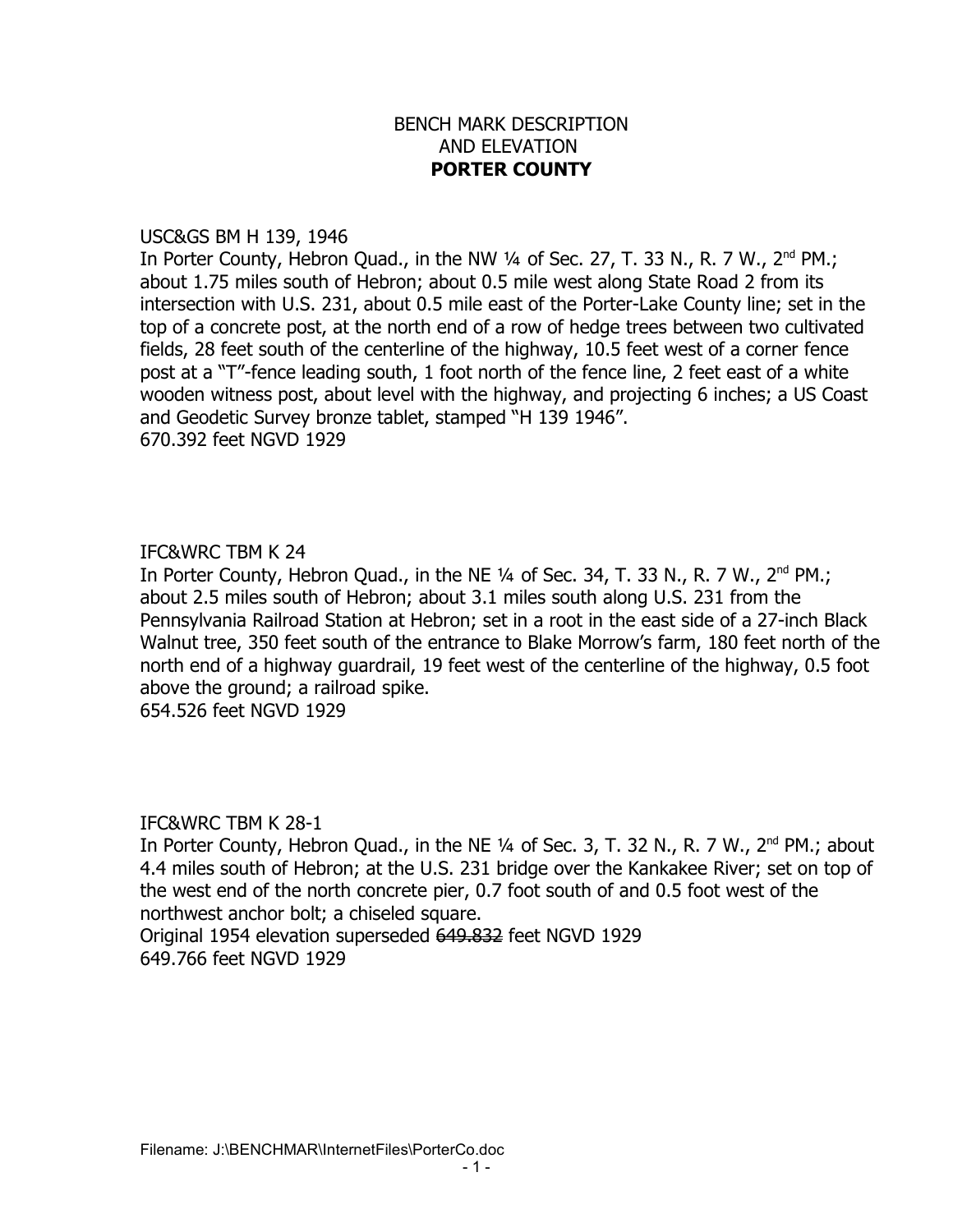## IFC&WRC BM POR 1, 1950

In Porter County, Hebron Quad., in the NW 1/4 of Sec. 2, T. 32 N., R. 7 W., 2<sup>nd</sup> PM.; about 4.4 miles south of Hebron; at the U.S. 231 bridge over the Kankakee River; set on the northeast pier cap, 1.0 foot north of the northeast bridge seat, 1.0 foot east of the end of the north concrete floor beam, 8.6 feet below the south end of the northeast concrete guardrail, 3.7 feet above the ground; a Indiana Flood Control and Water Resources Commission bronze bench mark tablet, stamped "POR 1 1950". Original 1954 elevation superseded 649.846 feet NGVD 1929 649.781 feet NGVD 1929

# IFC&WRC BM POR 2, 1950

In Porter County, Hebron Quad., in the NE  $\frac{1}{4}$  of Sec. 35, T. 33 N., R. 7 W.,  $2^{nd}$  PM.; about 3.4 miles south-southeast of Hebron; at the 625 West Road 120-foot two-span steel pony truss bridge over the Kankakee River; set in the top of the northwest wingwall, 9.9 feet west of and level with the centerline of the road; a Indiana Flood Control and Water Resources Commission bronze bench mark tablet, stamped "POR 2 1950". Original 1954 elevation superseded 650.926 feet NGVD 1929 650.737 feet NGVD 1929

## USC&GS BM K 141, 1946

In Porter County, Kouts Quad., in the NW  $\frac{1}{4}$  of Sec. 16, T. 33 N., R. 6 W., 2<sup>nd</sup> PM.; about 4.0 miles west of Kouts; at the intersection of State Road 8 and 250 West Road, in the southwest quarter of the intersection; set in the top of a concrete post, 38 feet west of 250 West Road, 28 feet south of the centerline of the highway, 18.5 feet west of a fence corner post, 2 feet east of a white wooden witness post, about 2 feet below the intersection, projecting 6 inches; a US Coast and Geodetic Survey bronze tablet, stamped "K 141 1946".

676.849 feet NGVD 1929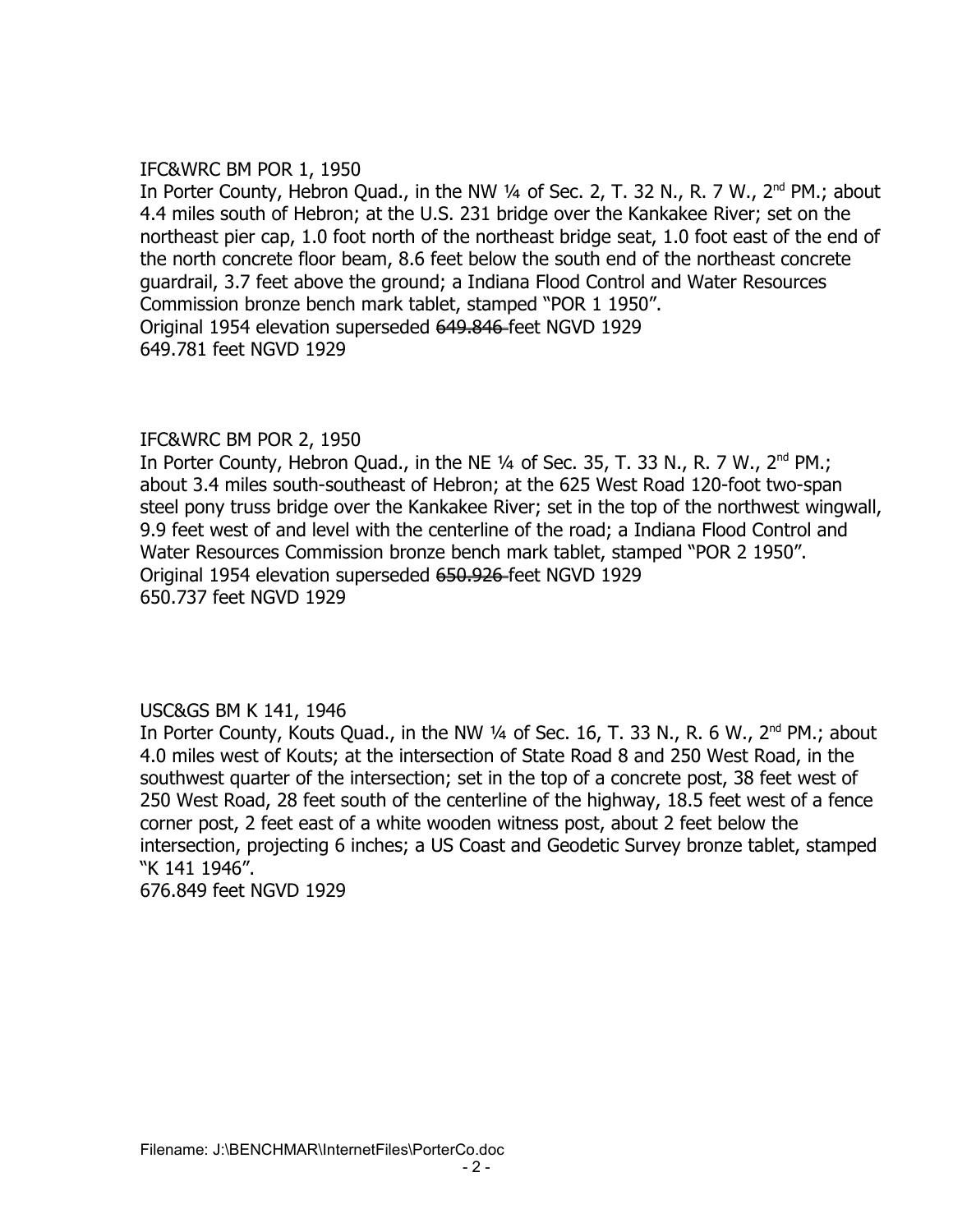# IFC&WRC TBM K 30-1

In Porter County, Kouts Quad., in the NW 1/4 of Sec. 28, T. 33 N., R. 6 W., 2<sup>nd</sup> PM.; about 4.0 miles southwest of Kouts; about 2.4 miles south along the gravel 250 West Road from its intersection with State Road 8, at a 110-foot steel truss bridge over the Kankakee River; set on the southeast (upstream-streamward) corner of the east (rightupstream) wingwall; a chiseled square.

Original 1954 elevation superseded 657.201 feet NGVD 1929 657.126 feet NGVD 1929

## IFC&WRC BM POR 3, 1950

In Porter County, Kouts Quad., in the NW 1/4 of Sec. 28, T. 33 N., R. 6 W., 2<sup>nd</sup> PM.; about 4.0 miles southwest of Kouts; about 2.4 miles south along the gravel 250 West Road from its intersection with State Road 8, at a 110-foot steel truss bridge over the Kankakee River; set in the top of the east (right upstream) wingwall, 11 feet southeast of and level with the centerline of the road, 1.9 feet from the south edge of the wingwall; a Indiana Flood Control and Water Resources Commission bronze bench mark tablet, stamped "POR 3 1950".

Original 1954 elevation superseded 657.236 feet NGVD 1929 Third Order 657.34 feet NGVD 1929

# USC&GS BM N 141, 1946

In Porter County, Kouts Quad., in the SE 1/4 of Sec. 12, T. 33 N., R. 6 W., 2<sup>nd</sup> PM.; about 1.0 miles west of Kouts; at the intersection of State Road 8 and Baums Bridge Road, in the northwest quarter of the intersection; set in the top of a concrete post, 123 feet south of the centerline of the driveway leading to a brown imitation brick house, 37 feet west of the centerline of the gravel Baums Bridge Road, 29 feet north of the centerline of the highway, 9 feet west of a corner fence post, 2 feet east of a white wooden witness post, about level with the highway, projecting 6 inches; a US Coast and Geodetic Survey bronze tablet, stamped "N 141 1946".

681.879 feet NGVD 1929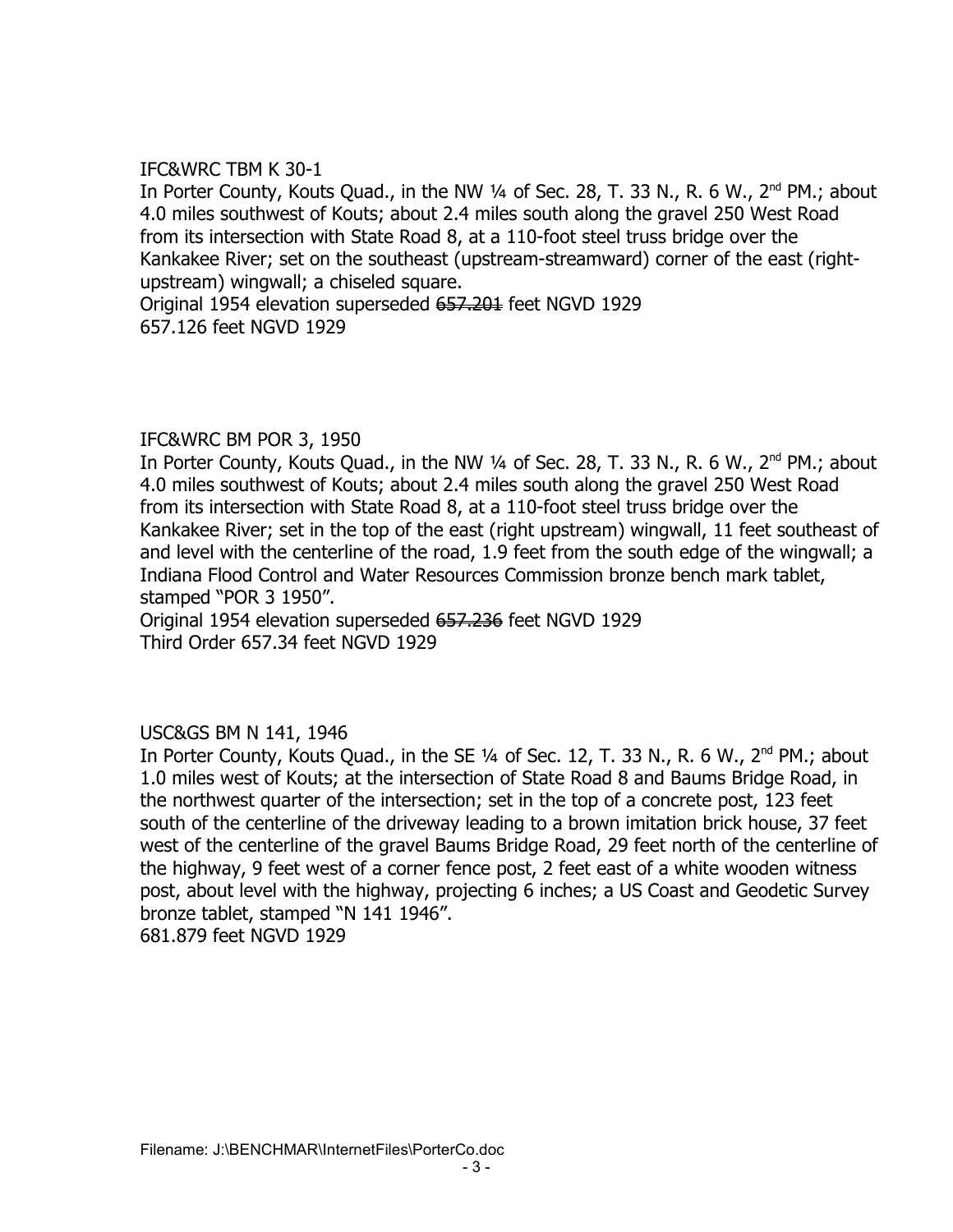# IFC&WRC TBM K 27

In Porter County, Kouts Quad., in the SE 1/4 of Sec. 23, T. 33 N., R. 6 W., 2<sup>nd</sup> PM.; about 2.2 miles southwest of Kouts; about 2.2 miles southwest along a blacktop Baums Bridge Road from its intersection with State Road 8; set in the west side of a 28-inch Oak tree, 25 feet east of the centerline of the road, 6 feet east of a fence line, 0.5 foot above the ground; a railroad spike.

664.811 feet NGVD 1929

## IFC&WRC TBM K 28

In Porter County, Kouts Quad., in the SE  $\frac{1}{4}$  of Sec. 26, T. 33 N., R. 6 W., 2<sup>nd</sup> PM.; about 2.5 miles southwest of Kouts; at the intersection of Baums Bridge Road and 1050 South Road, in the southeast quarter of the intersection; set in a root on the west side of a 36 inch Elm tree, 36 feet south of the centerline of1050 South Road, 21 feet east of the centerline of the blacktop Baums Bridge Road, 0.5 foot above the ground; a railroad spike.

662.965 feet NGVD 1929

## USC&GS BM N 143, 1946

In Porter County, Kouts Quad., in the NE 1/4 of Sec. 6, T. 32 N., R. 5 W., 2<sup>nd</sup> PM.; about 3.5 miles south of Kouts; at the State Road 49 bridge over the Kankakee River; set in the top of the southeast end of the northeast abutment of the bridge, 18 feet southeast of and about 8 inches higher than the centerline of the highway, 3 feet southeast of the steel bridge railing; a US Coast and Geodetic Survey bronze tablet, stamped "N 143 1946".

DESTROYED see USC&GS BM N 143 RESET 1996

666.803 feet NGVD 1929 203.242 meters NGVD 1929 666.49 feet NAVD 1988 203.148 meters NAVD 1988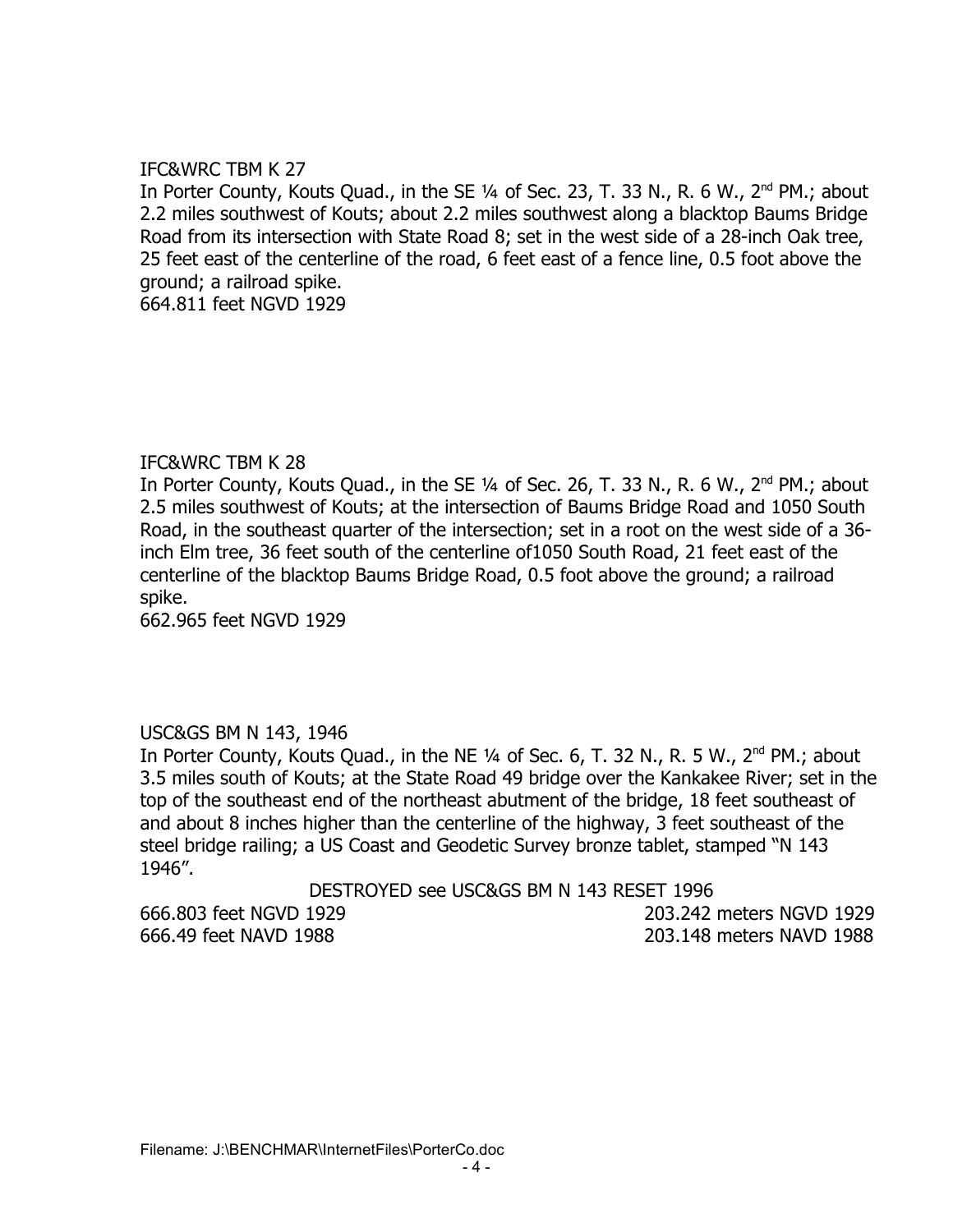#### USC&GS BM N 143 RESET 1996

In Porter County, Kouts Quad., in the NE  $\frac{1}{4}$  of Sec. 6, T. 32 N., R. 5 W., 2<sup>nd</sup> PM.; about 3.5 miles south of Kouts; at the State Road 49 bridge over the Kankakee River; set in the top of the east end of the abutment wingwall of the bridge, 18 feet east of and about 4 inches higher than the centerline of the highway; a US Coast and Geodetic Survey bronze tablet, stamped "N 143 RESET 1996".

THIRD ORDER

## 666.5 feet NAVD 1988 203.15 meters NAVD 1988

## IFC&WRC BM POR 4, 1950

In Porter County, Kouts Quad., in the NE 1/4 of Sec. 35, T. 33 N., R. 6 W., 2<sup>nd</sup> PM.; about 2.9 miles southwest of Kouts; about 3.2 miles southwest along a blacktop Baums Bridge Road from its intersection with State Road 8, at a steel truss bridge over the Kankakee River; set in the top of the northeast (right-upstream) wingwall, 11 feet east of and level with the centerline of the road; a Indiana Flood Control and Water Resources Commission bronze bench mark tablet, stamped "POR 4 1950". 659.949 feet NGVD 1929

## IFC&WRC BM POR 5, 1955

In Porter County, Portage Quad., in the SW 1/4 of Sec. 3, T. 36 N., R. 7 W., 2<sup>nd</sup> PM.; about 1.0 mile northeast of Lake Station; at the U.S. Highway 20 Bridge over Burns Ditch; set in the top of the north end of the west abutment, 27 feet north of the centerline of the highway, 1.0 foot above the road, 0.6 foot west of the face of the west abutment; a Indiana Flood Control and Water Resources Commission bronze bench mark tablet, stamped "POR 5 1955".

Mark Found Sept. 23, 1988 J.C.S. 599.412 feet NGVD 1929

## IFC&WRC TBM BD 7

In Porter County, Portage Quad., in the SW 1/4 of Sec. 3, T. 36 N., R. 7 W., 2<sup>nd</sup> PM.; about 1.0 mile northeast of Lake Station; at the U.S. Highway 20 Bridge over Burns Ditch; set the east abutment, 30 feet south of the centerline of the highway, 0.9 foot above the road, 0.8 foot east of the face of the east abutment; a chiseled square. 599.358 feet NGVD 1929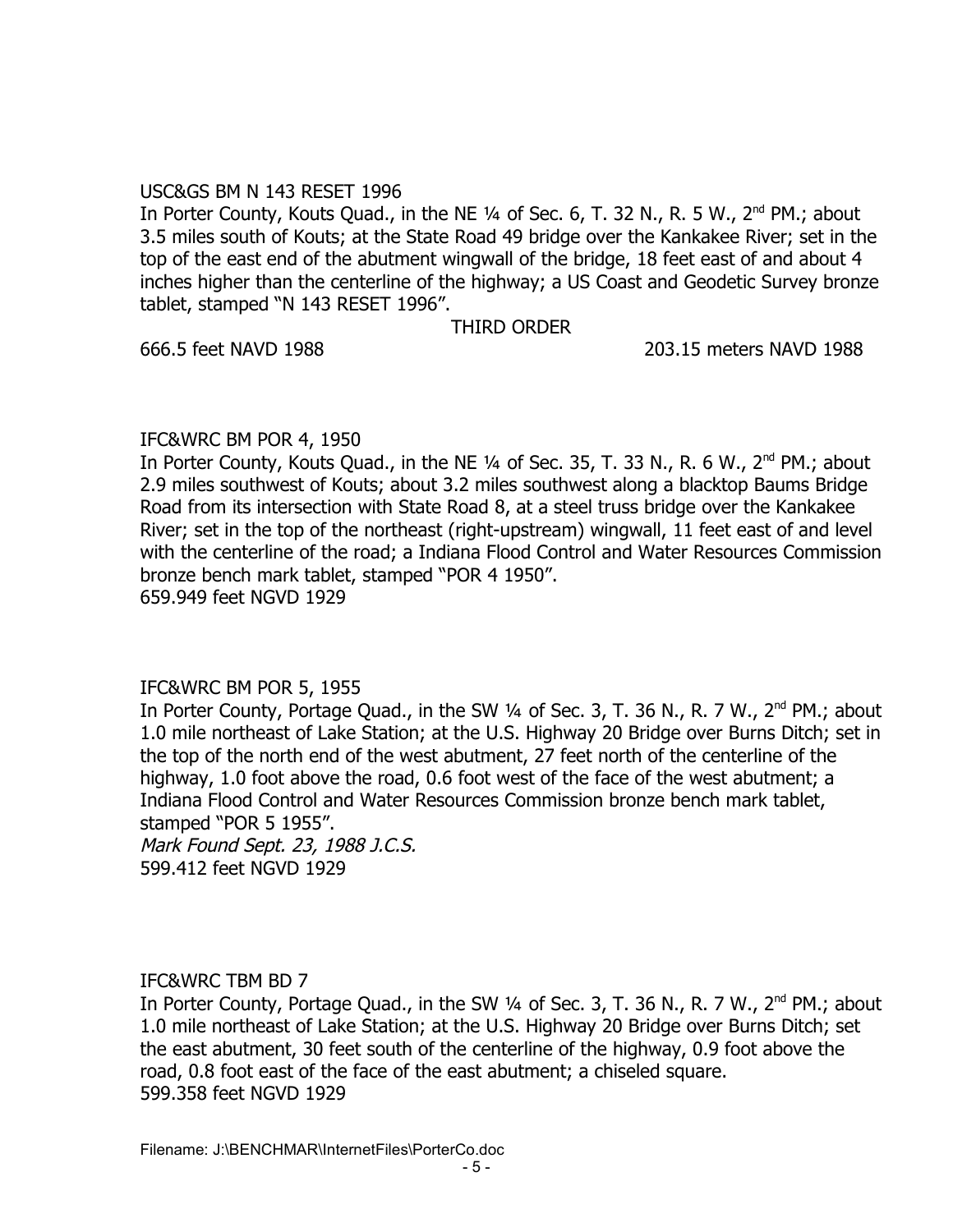# IFC&WRC BM POR 6

In Porter County, Portage Quad., in the NW  $\frac{1}{4}$  of Sec. 2, T. 36 N., R. 7 W.,  $2^{nd}$  PM.; about 2.0 miles northeast of Lake Station; 0.3 mile north along Crisman road from its intersection with I 94 to a "T" road west, thence about 0.2 miles south along the road to a turn west, thence about 1.0 mile west to a turn north, thence 0.1 mile north to the Isley Marine Service Building at the Burns Ditch (Little Calumet River); set vertically in the east wall of the building, 44 feet west of the centerline of the road, 12.9 feet north of the southeast corner of the building, 2.1 feet above the ground; a Indiana Flood Control and Water Resources Commission bronze bench mark tablet, stamped "POR 6 1955". 597.415 feet NGVD 1929

# IFC&WRC TBM BD 8

In Porter County, Portage Quad., in the SW  $\frac{1}{4}$  of Sec. 25, T. 37 N., R. 7 W.,  $2^{nd}$  PM.; 0.8 mile southeast of Ogden Dunes; about 2.5 miles east along U.S. Highway 12 from the Lake-Porter County Line, 200 feet north of the U.S. Highway 12 bridge over the Portage Burns Waterway, at the second railroad bridge north of the U.S. Highway 12 bridge, at the Conrail (New York Central) Railroad bridge over the Portage Burns Waterway; set on the top of the wingwall, 9.5 feet south of the south rail of the tracks, 1.2 feet below the top of the rail, 0.5 foot from the end of the southwest wingwall; a chiseled square. 610.710 feet NGVD 1929

## IFC&WRC BM POR 7, 1955

In Porter County, Portage Quad., in the SW  $\frac{1}{4}$  of Sec. 25, T. 37 N., R. 7 W.,  $2^{nd}$  PM.; 0.8 mile southeast of Ogden Dunes; about 2.5 miles east along U.S. Highway 12 from the Lake-Porter County Line, 200 feet north of the U.S. Highway 12 bridge over the Portage Burns Waterway, at the second railroad bridge north of the U.S. Highway 12 bridge, at the Conrail (New York Central) Railroad bridge over the Portage Burns Waterway; set in the west end of the north concrete retaining wall of the west abutment, 236.9 feet north of the center of the west bound lanes of U.S. 12, 9.2 feet north of the north rail of the tracks; 1.2 feet below the tracks; 1 foot east of the west end of the retaining wall; a Indiana Flood Control and Water Resources Commission disk, stamped "POR 7 1955". 604.671 feet NGVD 1929

Note : see the following updated NGS data sheet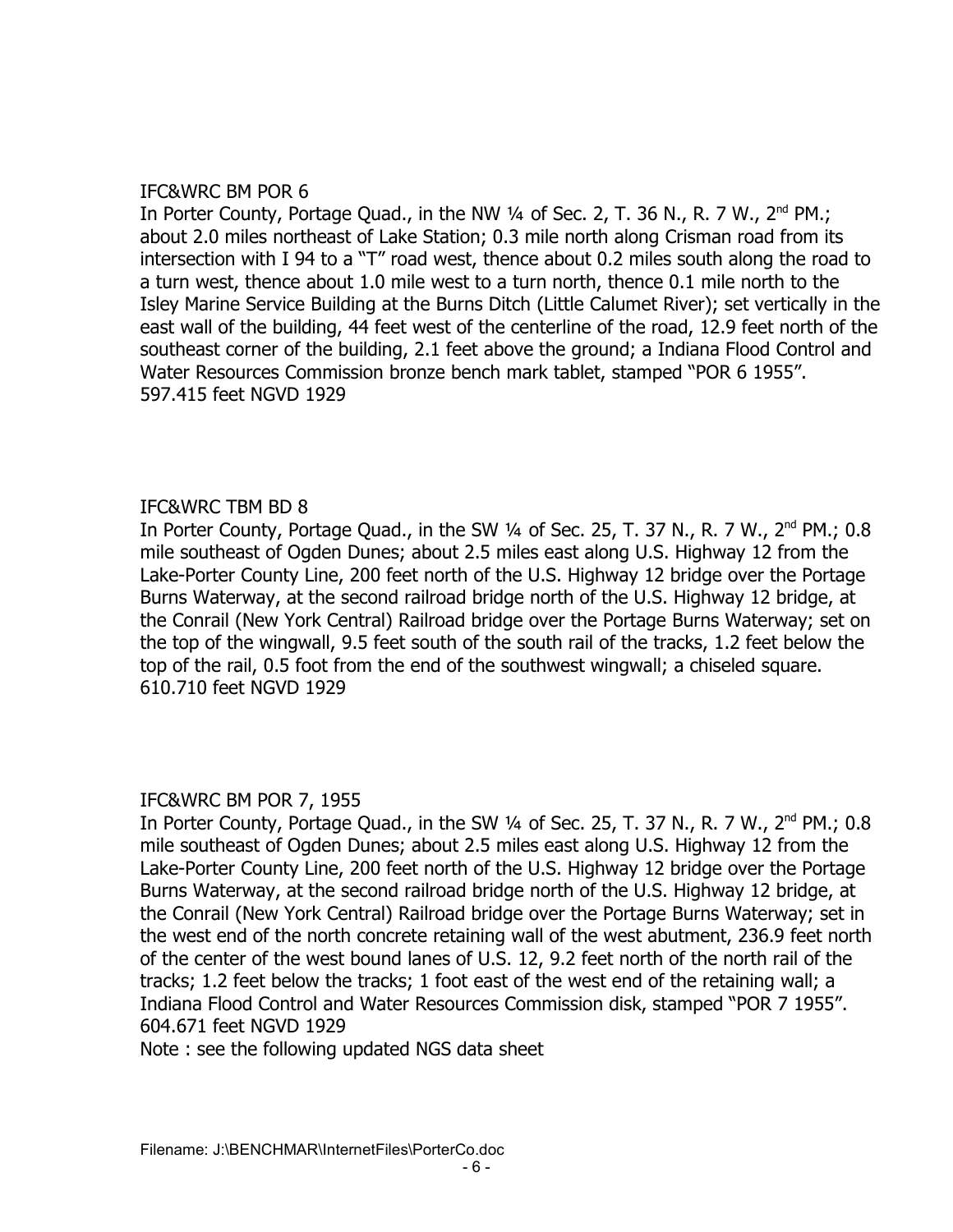1 National Geodetic Survey, Retrieval Date = MARCH 20, 2003 ME2130 \*\*\*\*\*\*\*\*\*\*\*\*\*\*\*\*\*\*\*\*\*\*\*\*\*\*\*\*\*\*\*\*\*\*\*\*\*\*\*\*\*\*\*\*\*\*\*\*\*\*\*\*\*\*\*\*\*\*\*\*\*\*\*\*\*\*\*\*\*\*\* ME2130 DESIGNATION - POR 7 ME2130 PID - ME2130 ME2130 STATE/COUNTY- IN/PORTER ME2130 USGS QUAD - PORTAGE (1992) ME2130 ME2130 **\*CURRENT SURVEY CONTROL**  ME2130  $\_$  ,  $\_$  ,  $\_$  ,  $\_$  ,  $\_$  ,  $\_$  ,  $\_$  ,  $\_$  ,  $\_$  ,  $\_$  ,  $\_$  ,  $\_$  ,  $\_$  ,  $\_$  ,  $\_$  ,  $\_$  ,  $\_$  ,  $\_$  ,  $\_$  ,  $\_$  ME2130\* NAD 83(1986)- 41 37 08. (N) 087 10 37. (W) SCALED ME2130\* NAVD 88 - 186.060 (meters) 610.43 (feet) ADJUSTED ME2130  $\_$  ,  $\_$  ,  $\_$  ,  $\_$  ,  $\_$  ,  $\_$  ,  $\_$  ,  $\_$  ,  $\_$  ,  $\_$  ,  $\_$  ,  $\_$  ,  $\_$  ,  $\_$  ,  $\_$  ,  $\_$  ,  $\_$  ,  $\_$  ,  $\_$  ,  $\_$ ME2130 GEOID HEIGHT- -33.58 (meters) GEOID99 ME2130 DYNAMIC HT - 185.993 (meters) 610.21 (feet) COMP ME2130 MODELED GRAV- 980,254.3 (mgal) NAVD 88 ME2130 ME2130 VERT ORDER - FIRST CLASS II ME2130 ME2130.The horizontal coordinates were scaled from a topographic map and have ME2130.an estimated accuracy of +/- 6 seconds. ME2130 ME2130.The orthometric height was determined by differential leveling ME2130.and adjusted by the National Geodetic Survey in June 1991. ME2130 ME2130.The geoid height was determined by GEOID99. ME2130 ME2130.The dynamic height is computed by dividing the NAVD 88 ME2130.geopotential number by the normal gravity value computed on the ME2130.Geodetic Reference System of 1980 (GRS 80) ellipsoid at 45 ME2130.degrees latitude ( $q = 980.6199$  gals.). ME2130 ME2130.The modeled gravity was interpolated from observed gravity values. ME2130 ME2130; North East Units Estimated Accuracy ME2130;SPC IN W - 707,290. 892,200. MT (+/- 180 meters Scaled) ME2130 ME2130 SUPERSEDED SURVEY CONTROL ME2130 ME2130 NGVD 29 - 186.155 (m) 610.74 (f) ADJUSTED 1 2 ME2130 ME2130.Superseded values are not recommended for survey control.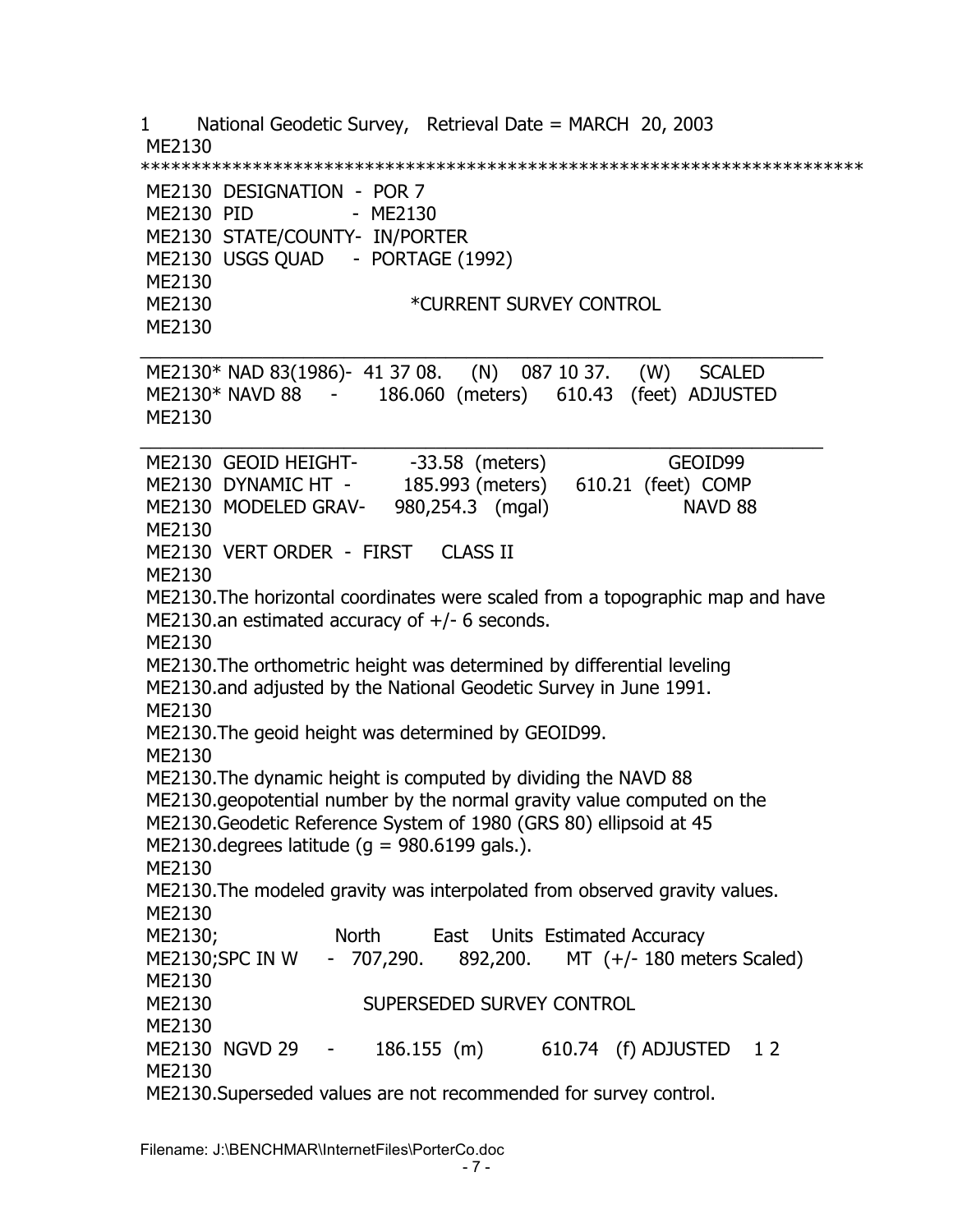ME2130.NGS no longer adjusts projects to the NAD 27 or NGVD 29 datums. ME2130.See file dsdata.txt to determine how the superseded data were derived. ME2130 ME2130\_U.S. NATIONAL GRID SPATIAL ADDRESS : 16TDM852074 (NAD 83)  $ME2130$  MARKER:  $DB = BENCH$  MARK DISK ME2130 SETTING: 37 = MASSIVE RETAINING WALL ME2130\_STAMPING: POR 7 1955 ME2130\_MARK LOGO: INFCC ME2130\_STABILITY: B = PROBABLY HOLD POSITION/ELEVATION WELL ME2130 ME2130 HISTORY - Date Condition Report By ME2130 HISTORY - 1955 MONUMENTED INFCC ME2130 HISTORY - 1985 GOOD NGS ME2130 ME2130 STATION DESCRIPTION ME2130 ME2130'DESCRIBED BY NATIONAL GEODETIC SURVEY 1985 ME2130'14.0 KM (8.7 MI) EAST FROM GARY. ME2130'14.0 KM (8.7 MI) EASTERLY ALONG U.S. HIGHWAY 12 FROM ITS JUNCTION WITH ME2130'STATE HIGHWAY 53 (BROADWAY STREET) IN GARY, IN THE WEST END OF THE ME2130'NORTH CONCRETE RETAINING WALL OF THE WEST ABUTMENT OF THE **CONRAIL**  ME2130'RAILROAD BRIDGE SPANNING THE BURNS WATERWAY, 72.2 M (236.9 FT) NORTH ME2130'OF THE CENTER OF THE WEST BOUND LANES OF THE HIGHWAY, 2.8 M (9.2 FT) ME2130'NORTH OF THE NEAR RAIL, AND 0.3 M (1.0 FT) EAST OF THE WEST END OF THE ME2130'RETAINING WALL.

ME2130'THE MARK IS 0.3 M BELOW THE TRACKS.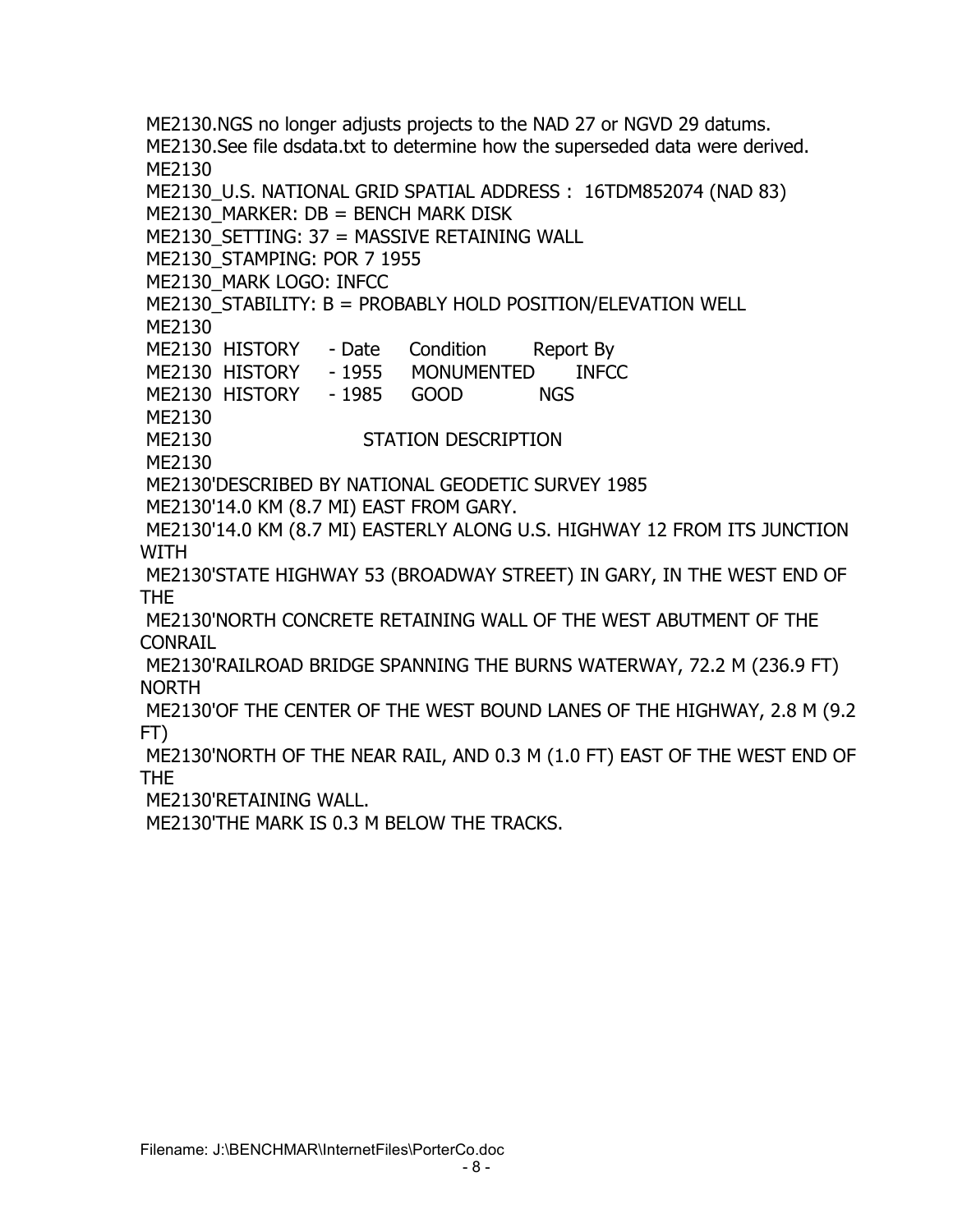## USC&GS BM B 19, 1934 RESET 1946

In Porter County, Portage Quad., in the SE  $\frac{1}{4}$  of Sec. 26, T. 37 N., R. 7 W.,  $2^{nd}$  PM.; 0.5 mile south of Ogden Dunes, 0.7 mile west along the Conrail (New York Central) Railroad from the bridge over the Portage Burns Waterway, at the Ogden Dunes stop of the Chicago, South Shore, and South Bend Electric Railroad, at the crossing of an asphalt road (Stagecoach Road) leading to the Ogden Community Church; set in the top of a concrete post, 187.0 feet north of the centerline of U.S. 12, 42.7 feet east of the centerline of the road (Stagecoach Road), 39 feet north of the north rail of the Conrail (New York Central) Railroad track, 7.2 feet southeast of utility pole number 312/664, about a foot south of a witness post, projecting 0.3 foot above the ground; a US Coast and Geodetic Survey bronze disk, stamped "BM 19 1934 RESET 1946". 610.156 feet NGVD 1929

Note : see the following updated NGS data sheet

1 National Geodetic Survey, Retrieval Date = MARCH 20, 2003 ME1046 \*\*\*\*\*\*\*\*\*\*\*\*\*\*\*\*\*\*\*\*\*\*\*\*\*\*\*\*\*\*\*\*\*\*\*\*\*\*\*\*\*\*\*\*\*\*\*\*\*\*\*\*\*\*\*\*\*\*\*\*\*\*\*\*\*\*\*\*\*\*\* ME1046 DESIGNATION - B 19 RESET ME1046 PID - ME1046 ME1046 STATE/COUNTY- IN/PORTER ME1046 USGS QUAD - PORTAGE (1992) ME1046 ME1046 **\*CURRENT SURVEY CONTROL**  ME1046  $\_$  ,  $\_$  ,  $\_$  ,  $\_$  ,  $\_$  ,  $\_$  ,  $\_$  ,  $\_$  ,  $\_$  ,  $\_$  ,  $\_$  ,  $\_$  ,  $\_$  ,  $\_$  ,  $\_$  ,  $\_$  ,  $\_$  ,  $\_$  ,  $\_$  ,  $\_$  ME1046\* NAD 83(1986)- 41 37 01. (N) 087 11 22. (W) SCALED ME1046\* NAVD 88 - 185.888 (meters) 609.87 (feet) ADJUSTED ME1046  $\_$  ,  $\_$  ,  $\_$  ,  $\_$  ,  $\_$  ,  $\_$  ,  $\_$  ,  $\_$  ,  $\_$  ,  $\_$  ,  $\_$  ,  $\_$  ,  $\_$  ,  $\_$  ,  $\_$  ,  $\_$  ,  $\_$  ,  $\_$  ,  $\_$  ,  $\_$ ME1046 GEOID HEIGHT- -33.58 (meters) GEOID99 ME1046 DYNAMIC HT - 185.820 (meters) 609.64 (feet) COMP ME1046 MODELED GRAV- 980,254.0 (mgal) NAVD 88 ME1046 ME1046 VERT ORDER - FIRST CLASS II ME1046 ME1046.The horizontal coordinates were scaled from a topographic map and have ME1046.an estimated accuracy of  $+/-$  6 seconds.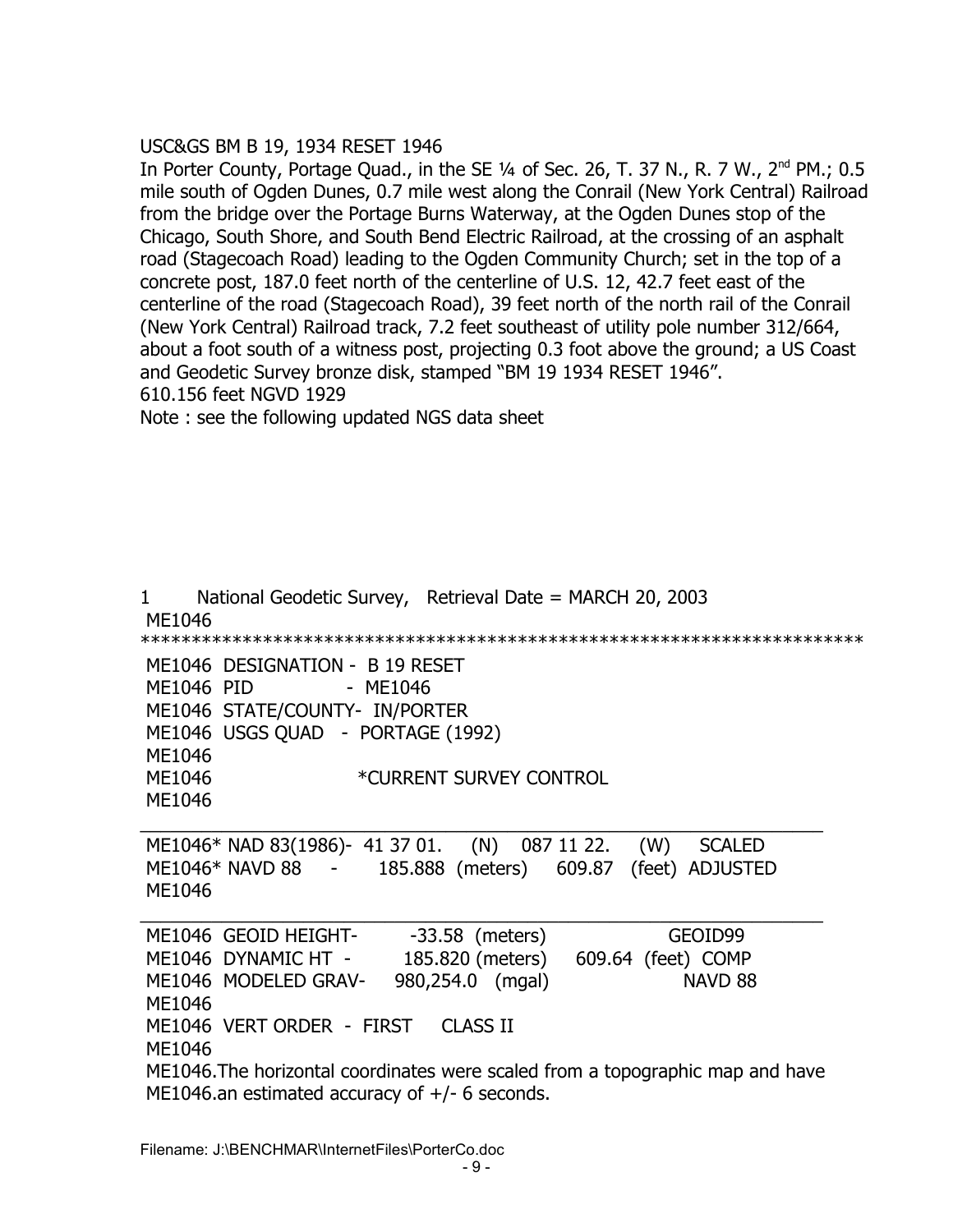ME1046 ME1046.The orthometric height was determined by differential leveling ME1046.and adjusted by the National Geodetic Survey in June 1991. ME1046 ME1046.The geoid height was determined by GEOID99. ME1046 ME1046.The dynamic height is computed by dividing the NAVD 88 ME1046.geopotential number by the normal gravity value computed on the ME1046.Geodetic Reference System of 1980 (GRS 80) ellipsoid at 45 ME1046.degrees latitude ( $q = 980.6199$  gals.). ME1046 ME1046.The modeled gravity was interpolated from observed gravity values. ME1046 ME1046; North East Units Estimated Accuracy ME1046;SPC IN W - 707,080. 891,160. MT (+/- 180 meters Scaled) ME1046 ME1046 SUPERSEDED SURVEY CONTROL ME1046 ME1046 NGVD 29 - 185.984 (m) 610.18 (f) ADJUSTED 1 2 ME1046 ME1046.Superseded values are not recommended for survey control. ME1046.NGS no longer adjusts projects to the NAD 27 or NGVD 29 datums. ME1046.See file dsdata.txt to determine how the superseded data were derived. ME1046 ME1046\_U.S. NATIONAL GRID SPATIAL ADDRESS : 16TDM842072 (NAD 83)  $ME1046$  MARKER: DB = BENCH MARK DISK ME1046\_SETTING: 7 = SET IN TOP OF CONCRETE MONUMENT ME1046\_STAMPING: B 19 RESET 1946 ME1046\_MARK LOGO: CGS ME1046\_PROJECTION: FLUSH ME1046\_STABILITY: C = MAY HOLD, BUT OF TYPE COMMONLY SUBJECT TO ME1046+STABILITY: SURFACE MOTION ME1046 ME1046 HISTORY - Date Condition Report By ME1046 HISTORY - 1946 MONUMENTED CGS ME1046 HISTORY - 1955 GOOD NGS ME1046 HISTORY - 1983 GOOD LOCSUR ME1046 HISTORY - 1985 GOOD NGS ME1046 ME1046 STATION DESCRIPTION ME1046 ME1046'DESCRIBED BY COAST AND GEODETIC SURVEY 1946 ME1046'7.7 MI E FROM GARY. ME1046'IN PORTER COUNTY, ABOUT 7.7 MILES EAST ALONG THE NEW YORK CENTRAL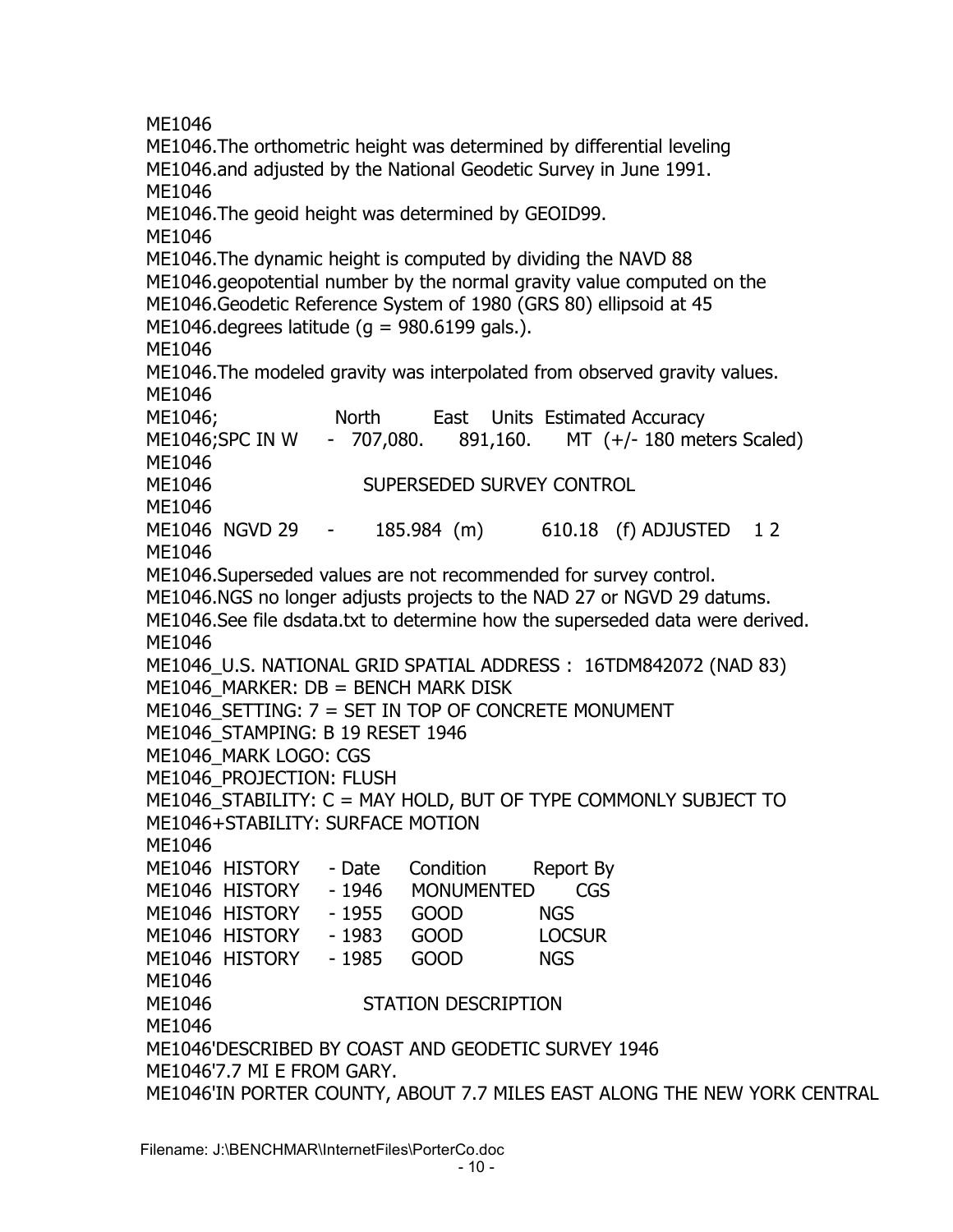ME1046'RAILROAD FROM THE STATION AT GARY, LAKE COUNTY, AT OGDEN DUNES ME1046'STOP ON THE CHICAGO, SOUTH SHORE AND SOUTH BEND (ELECTRIC) ME1046'RAILROAD, ABOUT 6 RAILS EAST OF N.Y.C.R.R. MILEPOST C 34, ME1046'AT THE CROSSING OF A TAR ROAD LEADING TO OGDEN DUNES, 39 FEET NORTH ME1046'OF THE NORTH RAIL OF THE N.Y.C.R.R., 36 FEET EAST OF THE CENTER ME1046'LINE OF THE ROAD, AND ABOUT LEVEL WITH THE TRACK. A BRONZE DISK, ME1046'STAMPED B 19 1934 RESET 1946 AND SET IN THE TOP OF A CONCRETE ME1046'POST PROJECTING ABOUT 4 INCHES ABOVE GROUND. NOTE-- 7.2 FEET ME1046'EAST OF POLE 312/664. ME1046 ME1046 STATION RECOVERY (1955) ME1046 ME1046'RECOVERY NOTE BY NATIONAL GEODETIC SURVEY 1955 ME1046'RECOVERED IN GOOD CONDITION. ME1046 ME1046 STATION RECOVERY (1983) ME1046 ME1046'RECOVERY NOTE BY LOCAL SURVEYOR (INDIVIDUAL OR FIRM) 1983 ME1046'42' EAST OF CENTERLINE OF OGDEN DUNES RD. 39.9' NORTH OF NORTH RAIL ME1046'OF NYC RR- 4.3' NORTHEAST OF POWER POLE- 7.6' SOUTHEAST OF **SOUTHEAST**  ME1046'CORNER OF PHONE BOOTH- ME1046 ME1046 STATION RECOVERY (1985) ME1046 ME1046'RECOVERY NOTE BY NATIONAL GEODETIC SURVEY 1985 ME1046'RECOVERED IN GOOD CONDITION. A NEW DESCRIPTION FOLLOWS. 13.0 KM ME1046'(8.05 MI) EASTERLY ALONG U.S. HIGHWAY 12 FEOM ITS JUNCTION WITH **STATE**  ME1046'HIGHWAY 53 (BROADWAY STREET) IN GARY, 57.0 M (187.0 FT) NORTH OF THE ME1046'CENTERLINE OF THE HIGHWAY, 13.0 M (42.7 FT) EAST OF THE CENTER OF A ME1046'ROAD LEADING NORTH TO THE OGDEN COMMUNITY CHURCH, 11.9 M (39.0 FT) ME1046'NORTH OF THE NEAR RAIL OF THE CONRAIL RAILROAD, 2.3 M (7.5 FT) ME1046'SOUTHEAST OF A UTILITY POLE WITH A METER, AND 1.3 M (4.3 FT) NORTH OF ME1046'A UTILITY POLE. ME1046'THE MARK IS 0.3 METERS S FROM A WITNESS POST ME1046'THE MARK IS ABOVE LEVEL WITH THE ROAD.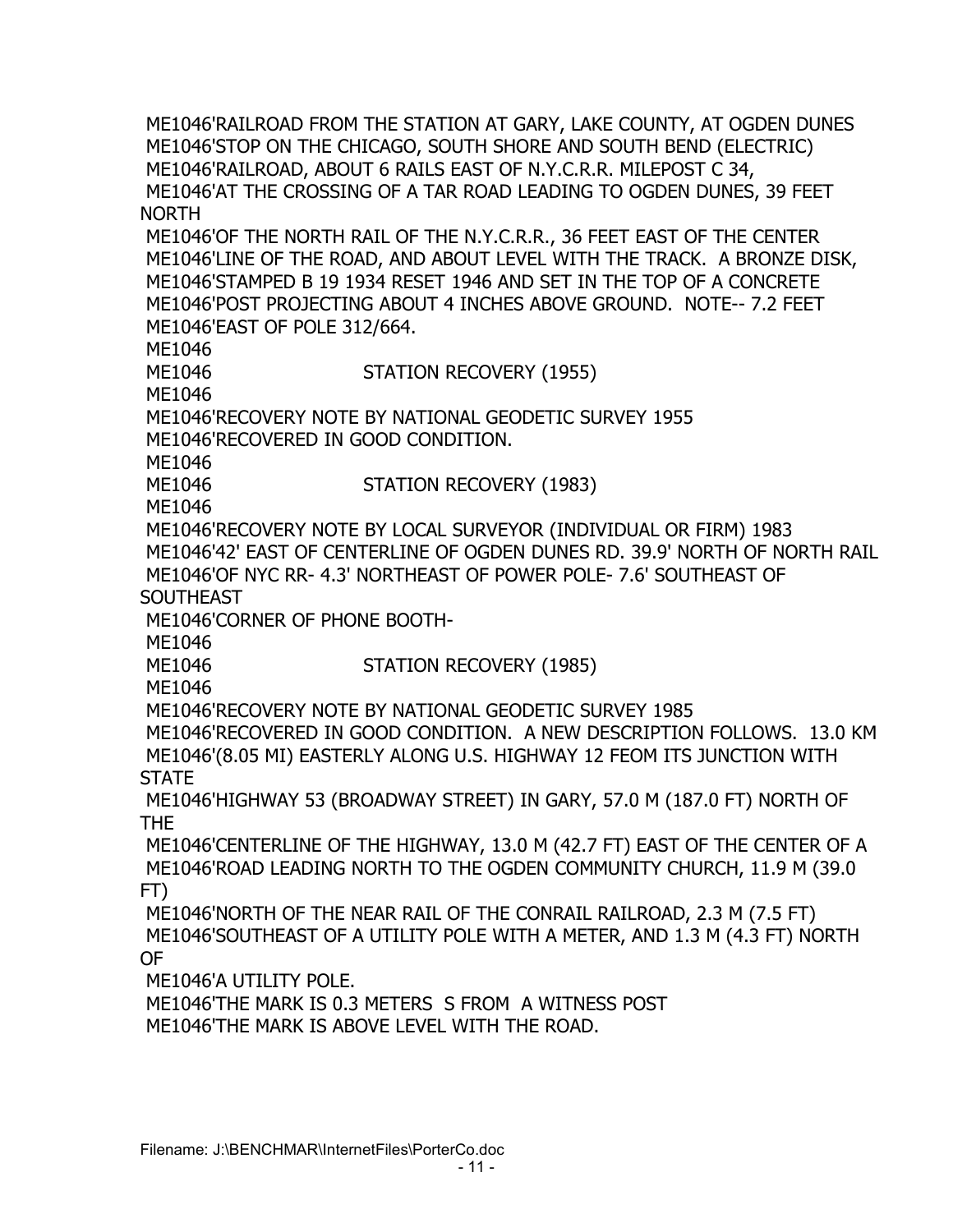## IFC&WRC BM POR 8

In Porter County, Ogden Dunes Quad., in the NW 1/4 of Sec. 25, T. 37 N., R. 7 W., 2<sup>nd</sup> PM.; 0.4 mile east of Ogden Dunes, at the Gary Boat Club Building, 100 feet west of the west edge of the Portage Burns Waterway, at Lake Michigan; set vertically in the west side of the building, 2.8 feet above the sidewalk, immediately south of the stairs of the second floor entrance to the building; a Indiana Flood Control and Water Resources Commission bronze bench mark tablet, stamped "POR 8 1955".

Not Found

590.640 feet NGVD 1929

#### IFC&WRC TBM BD 10

In Porter County, Ogden Dunes Quad., in the NE  $\frac{1}{4}$  of Sec. 25, T. 37 N., R. 7 W., 2<sup>nd</sup> PM.; 1.0 mile east of Ogden Dunes, 0.3 mile east of the Portage Burns Waterway, 0.1 mile south of Lake Michigan, about 3.4 miles east along U.S. Highway 12 from the Lake-Porter County Line, thence north along a road leading to Lake Michigan, at the end of the road, 25 feet west of the centerline of the road, in the west side of an 11-inch tree, in tree nearest Lake Michigan in line with a fence on the west side of the road, 1.0 foot above the ground; a railroad spike.

586.481 feet NGVD 1929

## USC&GS BM U 148, 1946

In Porter County, Portage Quad., in the NW  $\frac{1}{4}$  of Sec. 35, T. 37 N., R. 7 W.,  $2^{nd}$  PM.; about 0.6 mile southwest of Ogden Dunes; 0.6 mile west along the Conrail (New York Central) Railroad from the crossing of an asphalt road (Stagecoach Road) leading to the Ogden Community Church, at semaphore number 506/1; set in the top of the northwest corner of the concrete base of the semaphore, 9 feet north of the north rail of the north track, 1.2 feet above the ground, 1.2 feet above the ground, 0.9 foot below the top of the rail; a US Coast and Geodetic Survey bronze disk, stamped "U 148 1946". 610.714 feet NGVD 1929 NGS Reports this mark as destroyed.

## USC&GS BM S 148, 1946

In Porter County, Portage Quad., in the SW 1/4 of Sec. 1, T. 36 N., R. 7 W., 2<sup>nd</sup> PM.; about 2.7 miles northeast of Lake Station; at the intersection of Crisman Road and U.S. 20, in the southwest quarter of the intersection; set in the top of a concrete post, about 60 yards southwest of the southwest corner of Soule's Restaurant, 47 feet south of the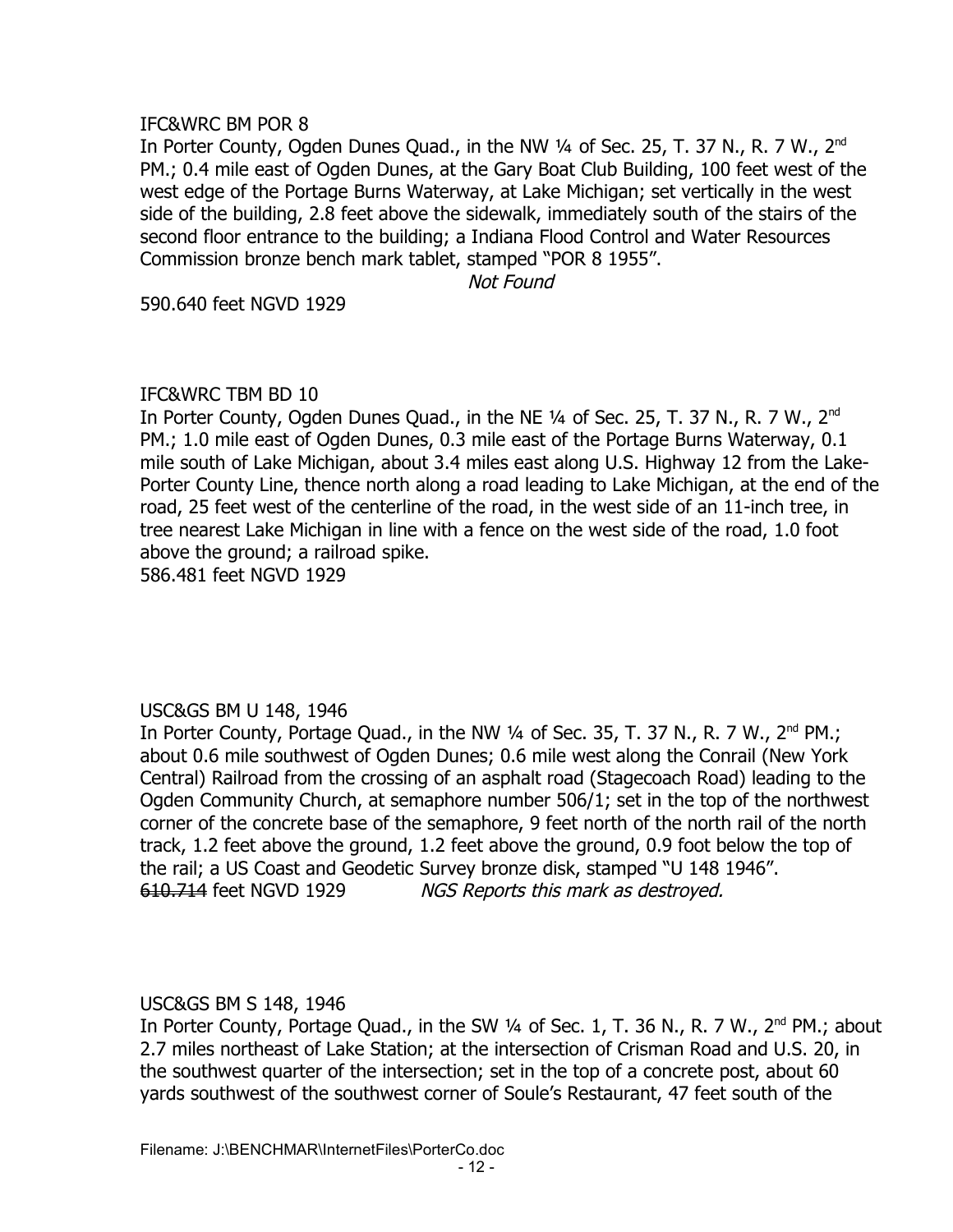south edge of the U.S. 20 pavement, 29 feet west of the centerline of Crisman Road, 14 feet northwest of a 40-inch Oak tree, about 2.5 feet above the road, projecting about 0.2 foot above the ground; a US Coast and Geodetic Survey bronze disk, stamped "S 148 1946".

634.877 feet NGVD 1929 NGS Reports this mark as destroyed.

#### USC&GS BM T 148, 1946

In Porter County, Portage Quad., in the SW  $\frac{1}{4}$  of Sec. 36, T. 37 N., R. 7 W.,  $2^{nd}$  PM.; about 3.3 miles northeast of Lake Station; at the Crisman Road wooden-deck steel truss bridge over the Little Calumet River; set in the top of the southeast wingwall, 12 feet east of the centerline of the road, about level with the road; a US Coast and Geodetic Survey bronze disk, stamped "T 148 1946".

601.236 feet NGVD 1929 NGS Reports this mark as destroyed.

#### IFC&WRC TBM SC 1

In Porter County, Portage Quad., in the SW  $\frac{1}{4}$  of Sec. 36, T. 37 N., R. 7 W.,  $2^{nd}$  PM.; about 3.3 miles northeast of Lake Station; at the Crisman Road wooden-deck steel truss bridge over the Little Calumet River; set on the top of the northwest wingwall, 16 feet west of the centerline of the road, 11 feet southeast of the northwest end of the wingwall, 4 feet north of the north end of the bridge; a chiseled square. 601.225 feet NGVD 1929

#### IFC&WRC TBM SC 2

In Porter County, Portage Quad., in the SW  $\frac{1}{4}$  of Sec. 31, T. 37 N., R. 6 W.,  $2^{nd}$  PM.; about 2.0 miles northeast of Portage; at the Samuelson Road wooden-deck steel girder bridge over Little Calumet River; set on the top of the northwest concrete filled steel tubular pier, 25 feet south of the north end of the bridge, 12 feet west of the centerline of the road, 2.1 feet below the road; a chiseled square. 598.632 feet NGVD 1929

## IFC&WRC TBM SC 3

In Porter County, Portage Quad., in the SE  $\frac{1}{4}$  of Sec. 31, T. 37 N., R. 6 W.,  $2^{nd}$  PM.; about 2.0 miles northeast of Portage; at the Samuelson Road wooden-deck steel bridge over the Little Calumet River; set on the top of the northeast concrete filled steel tubular pier, 25 feet south of the north end of the bridge, 11 feet east of the centerline of the road, 2.0 feet below the road; a chiseled square. 598.565 feet NGVD 1929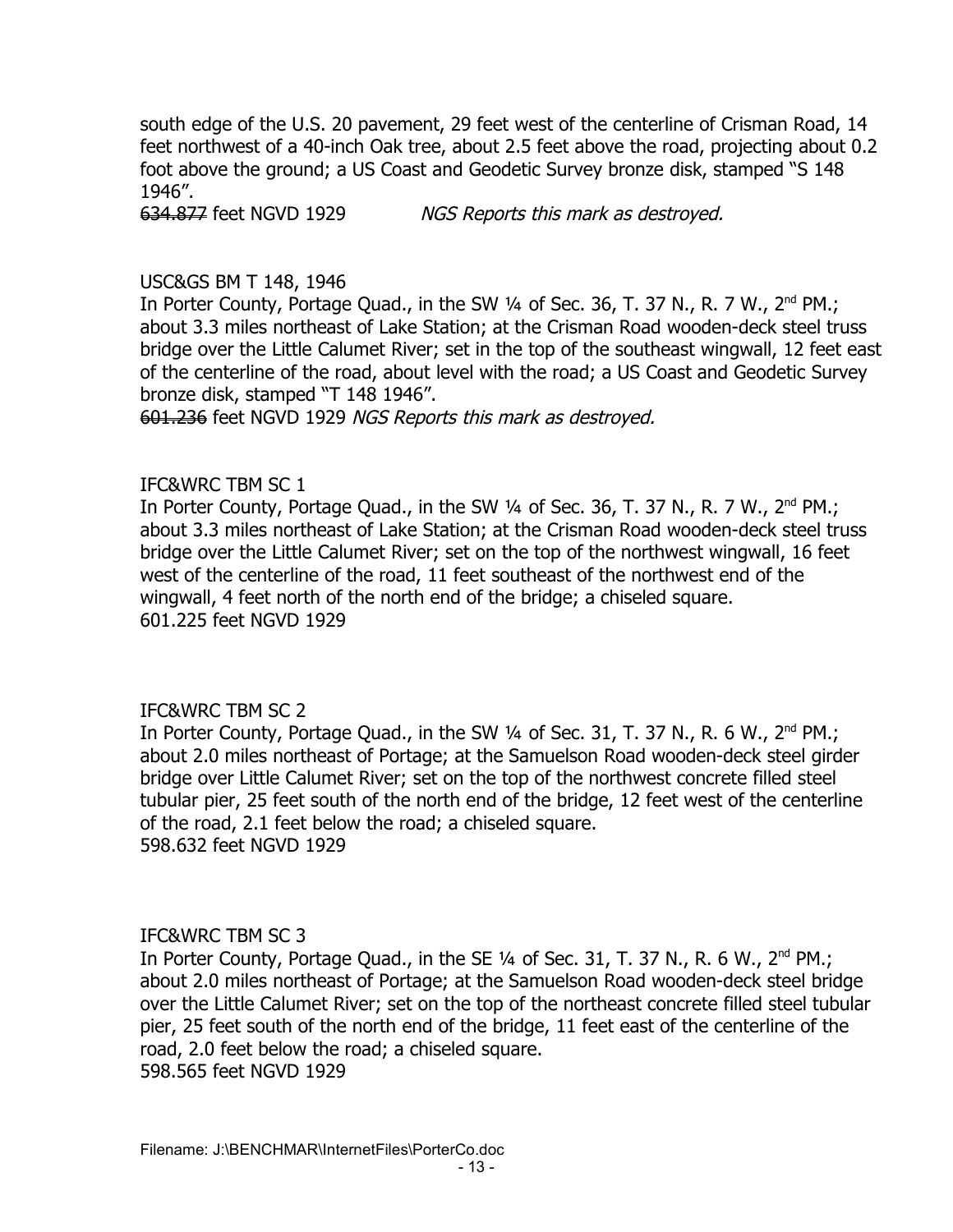# IFC&WRC TBM SC 4

In Porter County, Portage Quad., in the SW  $\frac{1}{4}$  of Sec. 31, T. 37 N., R. 6 W.,  $2^{nd}$  PM.; about 2.0 miles northeast of Portage; at the Samuelson Road wooden-deck steel girder bridge over the Little Calumet River; set on the top of the southwest concrete filled steel tubular pier, 25 feet north of the south end of the bridge, 11 feet west of the centerline of the road, 2.0 feet below the road; a chiseled square. 598.459 feet NGVD 1929

# IFC&WRC BM POR 9, 1955

In Porter County, Portage Quad., in the SE  $\frac{1}{4}$  of Sec. 31, T. 37 N., R. 6 W.,  $2^{nd}$  PM.; about 2.0 miles northeast of Portage; at the Samuelson Road wooden-deck steel girder bridge over the Little Calumet River; set in the top of the southeast concrete filled steel tubular pier, 24 feet north of the south end of the bridge, 11 feet east of the centerline of the road, 2.3 feet below the road; a Indiana Flood Control and Water Resources Commission bronze bench mark tablet, stamped "POR 9 1955". 598.299 feet NGVD 1929

# IFC&WRC BM POR 13, 1955

In Porter County, Portage Quad., in the SW 1/4 of Sec. 32, T. 37 N., R. 6 W., 2<sup>nd</sup> PM.; about 2.4 miles northeast of Portage; about 4.2 miles east along U.S. Highway 12 from the Lake-Porter County Line, thence 0.3 mile south to the end of a road, 0.2 mile north of the Little Calumet River; set in the top of a concrete post, 40 feet north of a drive into a residence, 13 feet east of the centerline of the road leading south, 2.5 feet northwest of a power pole, projecting 0.2 foot above the ground; a Indiana Flood Control and Water Resources Commission bronze bench mark tablet, stamped "POR 13 1955". 615.613 feet NGVD 1929

## USGS BM TT 13 WO 1934

In Porter County, Portage Quad., in the NE  $\frac{1}{4}$  of Sec. 32, T. 37 N., R. 6 W.,  $2^{nd}$  PM.; about 3.2 miles northeast of Portage; about 5.2 miles east along U.S. Highway 12 from the Lake-Porter County Line; about 2.8 miles west along the Conrail (New York Central)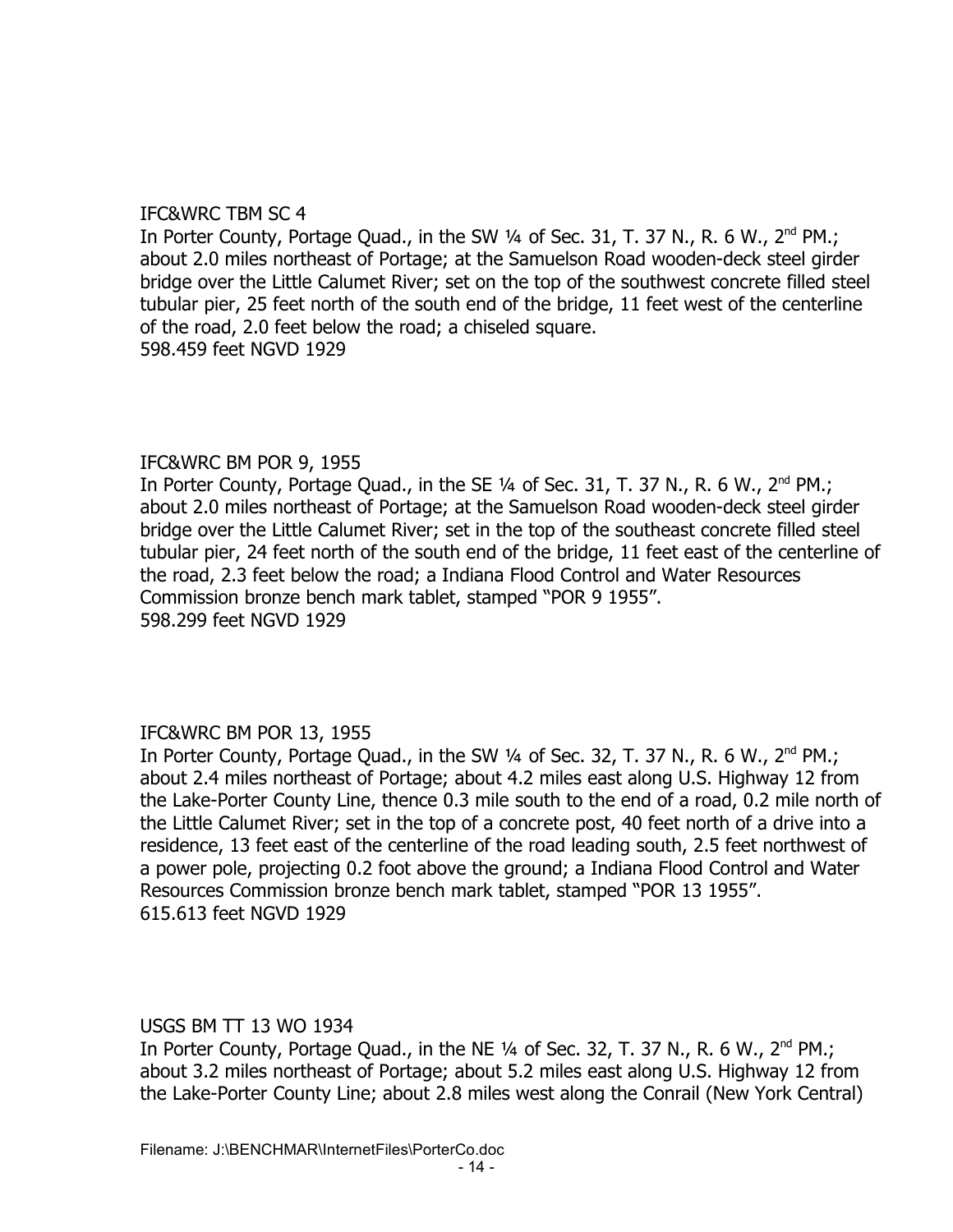Railroad from the station at Porter, 0.09 mile southwest of the overhead crossing of the Conrail (New York Central) Railroad over U.S. Highway 12, about 135 feet south of the Chicago, South Shore and South Bend Railroad Bridge over an abandoned road, about 19 yards northeast of a concrete monument marking the Dunes Highway, in the southwest quarter of the intersection of the north-south road and U.S. Highway 12; set in the top of a concrete post, about 36 feet southwest of the centerline of the north-south road, about 25 feet southeast of the highway, projecting 0.3 foot above the ground; a U.S. Geological Survey bronze disk, stamped "TT 13 WO 1934 635".

Not Found

634.717 feet NGVD 1929

# USGS RM 635.6

In Porter County, Portage Quad., in the NE  $1/4$  of Sec. 32, T. 37 N., R. 6 W.,  $2^{nd}$  PM.; about 3.2 miles northeast of Portage; about 5.2 miles east along U.S. Highway 12 from the Lake-Porter County Line, about 2.8 miles west along the Conrail (New York Central) Railroad from the station at Porter, 0.07 mile southwest of the overhead crossing of the Conrail (New York Central) Railroad over U.S. 12, at a highway culvert; set on the top of the southeast concrete headwall, about 55 feet northeast of the U.S. Geological Survey bench mark TT 13 WO 1934, about 20 feet southeast of the centerline of the highway, 0.3 foot southwest of the northeast end of the headwall; a chiseled square. 635.235 feet NGVD 1929

# USC&GS BM OGDEN 1952

In Porter County, Portage Quad., in the NE 1/4 of Sec. 32, T. 37 N., R. 6 W., 2<sup>nd</sup> PM.; about 3.1 miles northeast of Portage; about 5.1 miles east along U.S. 12 from the Lake-Porter County Line, about 2.8 miles west along the Conrail (New York Central) Railroad from the station at Porter, about 0.17 mile southwest of the Conrail (New York Central) Railroad overhead crossing over U.S. 12; about 105 yards southwest of the centerline of a road leading south, about 220 feet southwest of a concrete monument marking the Dunes Highway, about 20 feet southeast of centerline of the highway, 1.8 feet southwest of utility pole number L 3-160; a US Coast and Geodetic Survey triangulation station azimuth mark, stamped "OGDEN 1952".

DESTROYED

633.908 feet NGVD 1929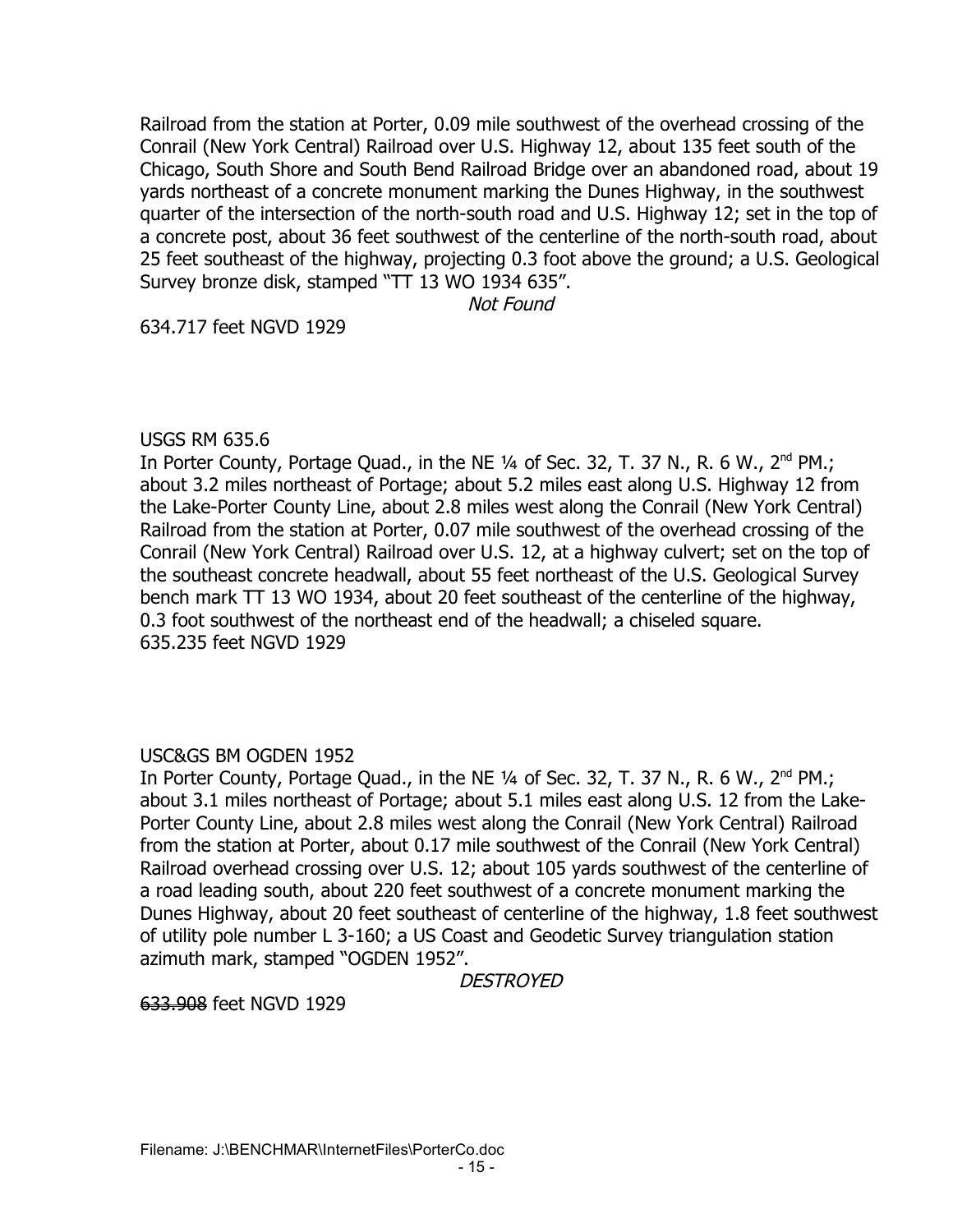## IFC&WRC BM POR 14

In Porter County, Portage Quad., in the NE  $\frac{1}{4}$  of Sec. 32, T. 37 N., R. 6 W.,  $2^{nd}$  PM.; about 3.1 miles northeast of Portage; about 5.2 miles east along U.S. Highway 12 from the Lake-Porter County Line, thence 0.25 mile south to the north most of two bridges, to a single span steel truss bridge over the Little Calumet River; set in the top of the west end of the south bridge seat, 12 feet west of the centerline of the road, 1.5 feet north of the south end of the bridge, 1.0 foot below the road; a Indiana Flood Control and Water Resources Commission bronze bench mark tablet, stamped "POR 14 1955".

#### **DESTROYED**

607.807 feet NGVD 1929

# IFC&WRC TBM LCR 38

In Porter County, Portage Quad., in the NE  $\frac{1}{4}$  of Sec. 32, T. 37 N., R. 6 W.,  $2^{nd}$  PM.; about 3.1 miles northeast of Portage; about 5.2 miles east along U.S. 12 from the Lake-Porter County Line, thence 0.3 mile south to the south most of two bridges, to a single span steel truss bridge; set on the top of the southwest wingwall, 12 feet west of the centerline of the road, 9 feet south of the south end of the bridge, 1.0 foot below the road; a chiseled cross.

**DESTROYED** 

605.561 feet NGVD 1929

# IFC&WRC BM POR 15, 1955

In Porter County, Chesterton Quad., in the NW 1/4 of Sec. 33, T. 37 N., R. 6 W., 2<sup>nd</sup> PM.; 2.0 miles west-northwest of Chesterton; 0.4 mile southeast along the Conrail (New York Central) Railroad from its overpass over old U.S. 12, at the Conrail railroad bridge over the Little Calumet River; set in the top of the southeast bridge seat, 5.5 feet south of the south rail of the tracks, 3.5 feet below the top of the rail, 0.2 foot west of the west face of the east abutment of the bridge; a Indiana Flood Control and Water Resources Commission bronze bench mark tablet, stamped "POR 15 1955". 630.378 feet NGVD 1929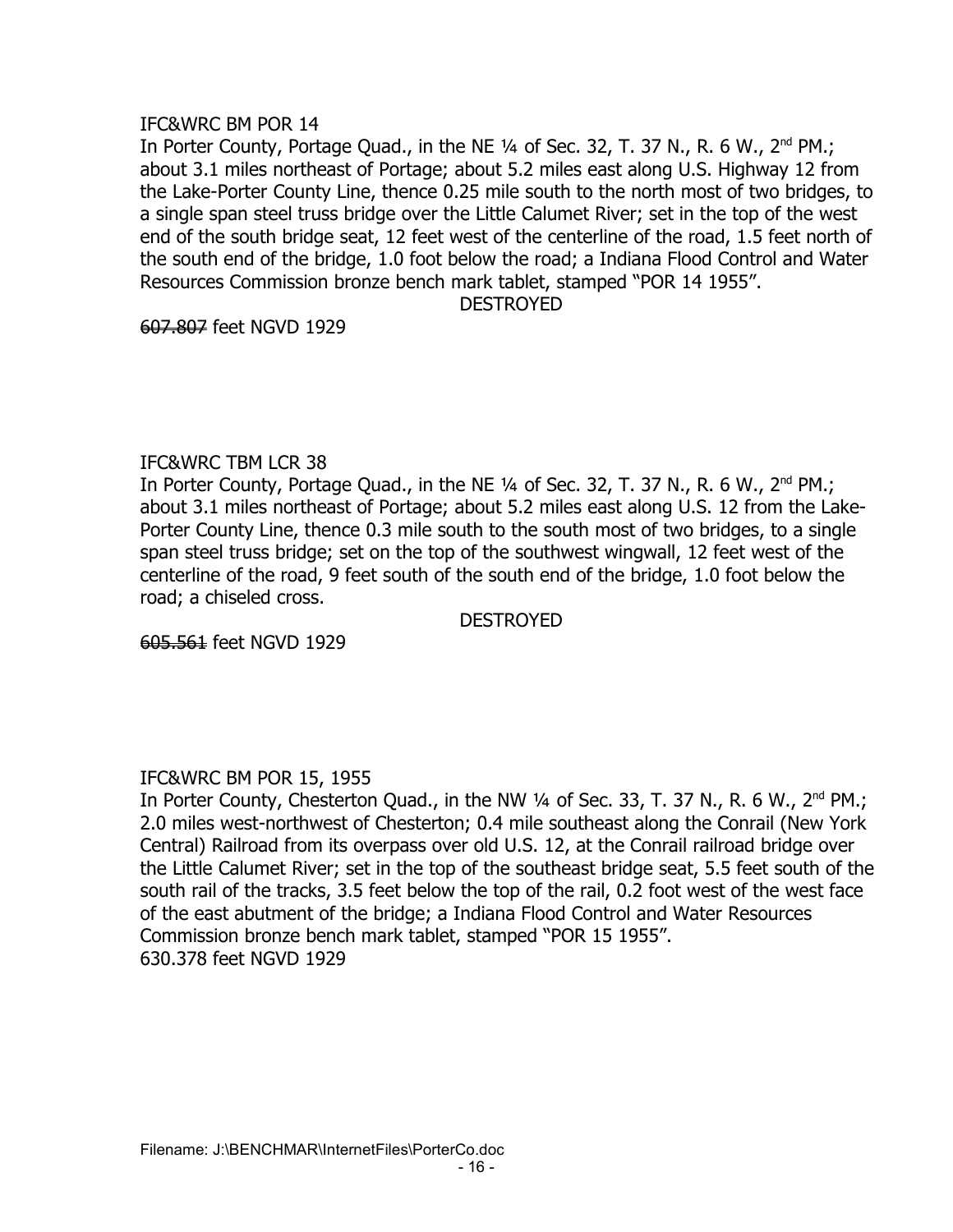## IFC&WRC TBM LCR 39

In Porter County, Chesterton Quad., in the NW  $\frac{1}{4}$  of Sec. 33, T. 37 N., R. 6 W., 2<sup>nd</sup> PM.; 2.0 miles west-northwest of Chesterton; 0.4 mile southeast along the Conrail (New York Central) Railroad from its overpass over old U.S. 12, at the Conrail railroad bridge over the Little Calumet River; set at the northeast corner of the west bridge seat, 7 feet north of the north rail of the tracks, 3.4 feet below the top of the rail, 1.6 feet east of west end of the bridge; a chiseled square.

630.497 feet NGVD 1929

# IFC&WRC TBM LCR 40

In Porter County, Chesterton Ouad., in the NW  $\frac{1}{4}$  of Sec. 34, T. 37 N., R. 6 W., 2<sup>nd</sup> PM.; 1.5 miles west-northwest of Chesterton; 1.5 miles west along an east-west road (1275 North Road) from the Yost School at Porter, thence 0.15 mile north, 0.2 mile south of the Little Calumet River; set in the west side of a 30-inch tree, 47 feet east of the centerline of the road, 0.3 foot above the ground; a railroad spike. 637.322 feet NGVD 1929

## IFC&WRC BM POR 16, 1955

In Porter County, Chesterton Quad., in the NE  $\frac{1}{4}$  of Sec. 34, T. 37 N., R. 6 W., 2<sup>nd</sup> PM.; 1.0 mile northwest of Chesterton; about 0.8 mile west along an east-west road (1275 North Road) from the Yost School at Porter, thence 0.25 mile northeast along U.S. 20 to a crossroad, thence 0.35 mile generally northwest to a steel deck-girder bridge over the Little Calumet River; set in the top of the end of the southwest abutment, 13 feet southwest of the centerline of the road, 0.4 foot northwest of the southeast end of the bridge; a Indiana Flood Control and Water Resources Commission bronze bench mark tablet, stamped "POR 16 1955". 613.725 feet NGVD 1929

## IFC&WRC BM POR 17, 1955

In Porter County, Chesterton Quad., in the NE  $\frac{1}{4}$  of Sec. 34, T. 37 N., R. 6 W., 2<sup>nd</sup> PM.; 0.6 mile northwest of Chesterton; at the U.S. 20 Bridge over the Little Calumet River; set in the top of the northeast abutment, 25 feet southeast of the centerline of the highway, 1.0 foot southwest of the northeast end of the bridge, level with the road; a Indiana Flood Control and Water Resources Commission bronze bench mark tablet, stamped "POR 17 1955".

621.443 feet NGVD 1929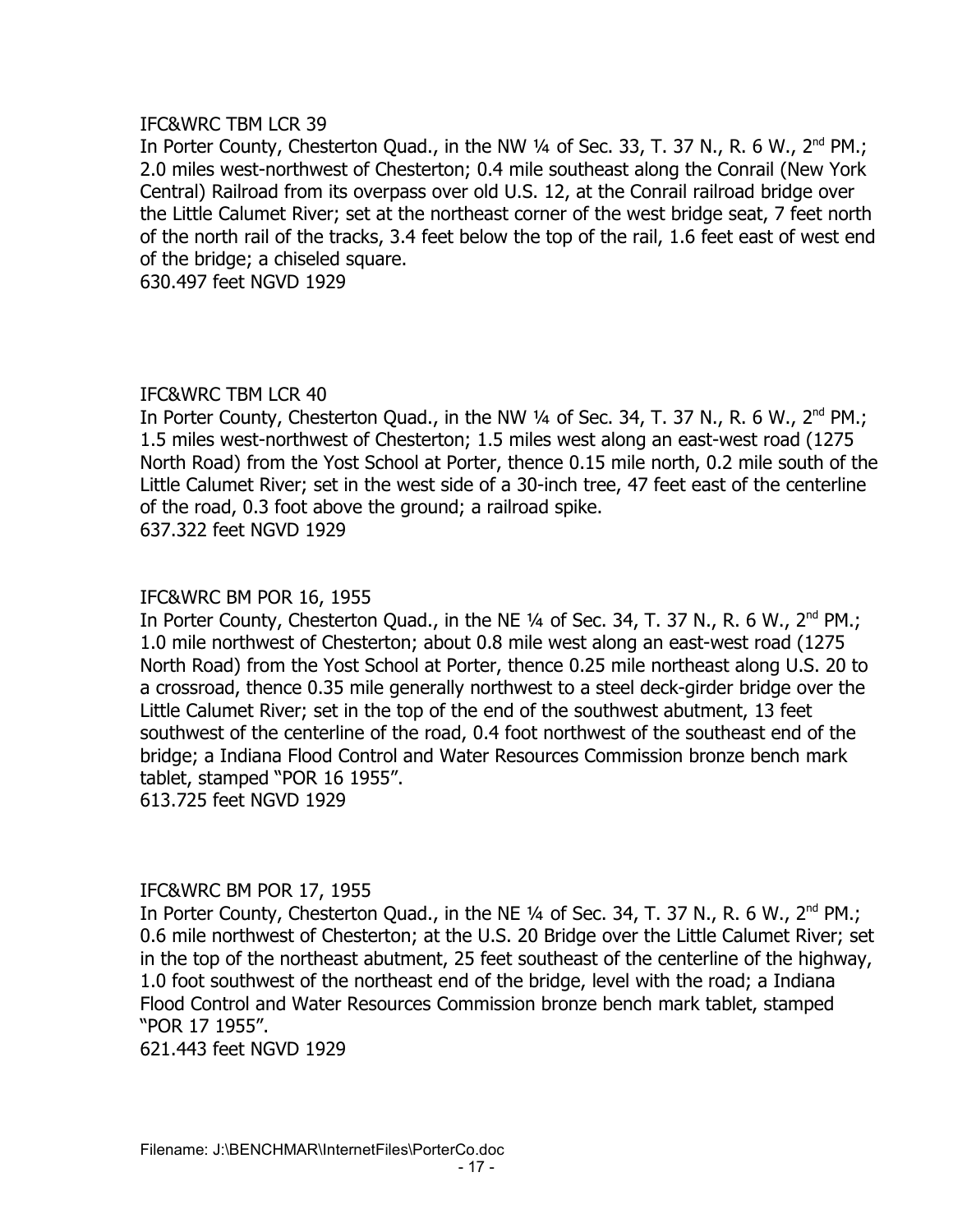## USGS RM 1 PORTER

In Porter County, Chesterton Quad., in the NE  $\frac{1}{4}$  of Sec. 34, T. 37 N., R. 6 W., 2<sup>nd</sup> PM.; 0.6 mile northwest of Chesterton; 0.05 mile east of the U.S. 20 bridge over the Little Calumet River, about 0.5 mile west along an east-west road (1275 North Road) from the Yost School at Porter, thence 0.35 mile north to the U.S. Geological Survey stream gaging station, at the steel truss bridge over the Little Calumet River; set on the top of the southwest wingwall, 10 feet west of the centerline of the road, 0.8 foot below the road, 0.6 foot south of the face of the south abutment; a chiseled square. 616.506 feet NGVD 1929

# USGS RM 2 PORTER

In Porter County, Chesterton Quad., in the NE  $1/4$  of Sec. 34, T. 37 N., R. 6 W., 2<sup>nd</sup> PM.; 0.6 mile northwest of Chesterton; 0.05 mile east of the U.S. 20 bridge over the Little Calumet River, about 0.5 mile west along an east-west road (1275 North Road) from the Yost School at Porter, thence 0.35 mile north to the U.S. Geological Survey stream gaging station, at the steel truss bridge over the Little Calumet River; set on the top of the northwest wingwall, 10 feet west of the centerline of the road, 0.6 foot north of the face of the north abutment, 0.4 foot below the road; a chiseled square. 616.742 feet NGVD 1929

# USGS RP Porter

In Porter County, Chesterton Quad., in the NE  $\frac{1}{4}$  of Sec. 34, T. 37 N., R. 6 W., 2<sup>nd</sup> PM.; 0.6 mile northwest of Chesterton; 0.05 mile east of the U.S. 20 bridge over the Little Calumet River, about 0.5 mile west along an east-west road (1275 North Road) from the Yost School at Porter, thence 0.35 mile north to the U.S. Geological Survey stream gaging station, at the steel truss bridge over the Little Calumet River; set in the west edge of the west guardrail, 20 feet south of the north end of the bridge, 9 feet west of the centerline of the road, 5 feet above the bridge floor; a chiseled "V". 622.009 feet NGVD 1929

# IFC&WRC BM POR 18

In Porter County, Chesterton Quad., in the SE  $\frac{1}{4}$  of Sec. 26, T. 37 N., R. 6 W., 2<sup>nd</sup> PM.; about 0.5 mile north of Chesterton; about 0.4 mile north from the Yost School at Porter, at a steel girder bridge over the Little Calumet River; set in the top of the east end of the north abutment, 20 feet east of the centerline of the road, 1.0 foot north of the face of the north abutment, 1.0 foot below the sidewalk; a Indiana Flood Control and Water Resources Commission bronze bench mark tablet, stamped "POR 18 1955". 615.676 feet NGVD 1929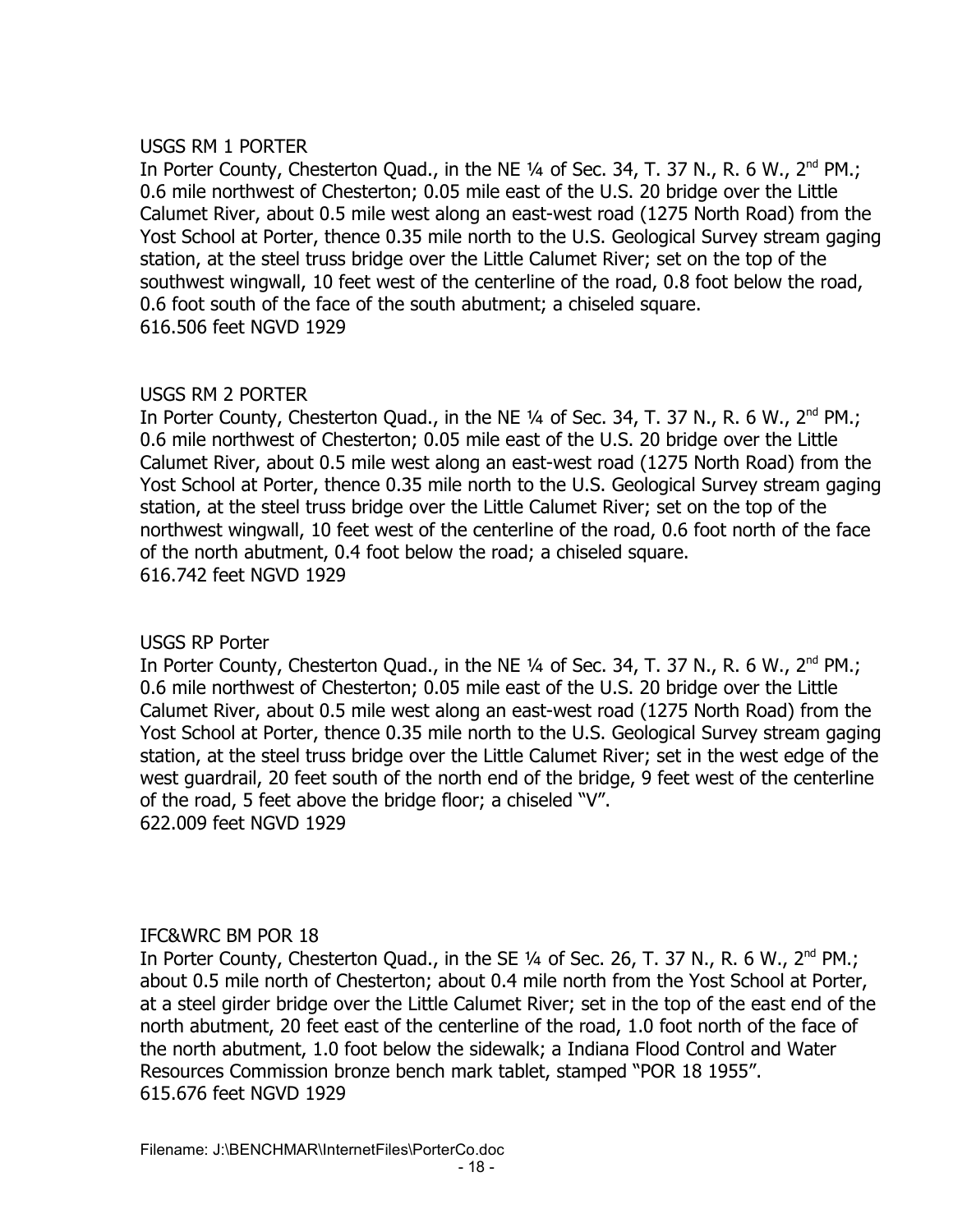## USC&GS BM Y 18, 1934

In Porter County, Chesterton Quad., in the SE  $\frac{1}{4}$  of Sec. 35, T. 37 N., R. 6 W., 2<sup>nd</sup> PM.; at Porter; about 0.4 mile west of the Pere Marquette Railway office and station, about 0.1 mile southwest of the New York Central Railroad Station, in the angle of the crossing of two Conrail (New York Central) Railroads; set in the top of a concrete post, about 45 feet southeast of the southeast rail of the southwest-northeast Conrail (New York Central) Railroad about 25 feet north of the north rail of the north track of the Conrail (New York Central) Railroad and the Pere Marquette Railway, 39 feet southeast of utility pole number 30 M, projecting 0.1 foot above the ground; a US Coast and Geodetic Survey bronze disk stamped "Y 18 1934".

644.251 feet NGVD 1929

Reported Destroyed by NGS

# USC&GS BM X 18, 1934

In Porter County, Chesterton Quad., in the SE 1/4 of Sec. 35, T. 37 N., R. 6 W., 2<sup>nd</sup> PM.; at Porter; about 0.4 mile west of the Pere Marquette Railway office and station, about 0.1 mile south-southwest of the Conrail (New York Central) Railroad station, at the crossing of a north-south street between Porter and Chesterton, in the east angle of the junction of the Pere Marquette Railway and the Conrail (New York Central) Railroad; set in the top of a concrete post, about 30 feet east of the centerline of the street, about 12 feet south of the south rail of the Pere Marquette Railway, about 5 feet north of the north rail of the north track of the Conrail (New York Central) Railroad, 1.0 foot west of a white wooden witness post, projecting 0.1 foot above the ground; a US Coast and Geodetic Survey bronze disk, stamped "X 18 1934".

643.493 feet NGVD 1929

Reported Destroyed by NGS

## IFC&WRC TBM SC 5

In Porter County, Portage Quad., in the NE  $\frac{1}{4}$  of Sec. 6, T. 36 N., R. 6 W., 2<sup>nd</sup> PM.; about 1.4 miles northeast of Portage; 0.3 mile north along Samuelson Road from its intersection with U.S. 20 to a farm entrance; set in the west side of four-pronged Locust tree, 43 feet south of the centerline of the farm road, 14 feet east of the centerline of Samuelson Road, about 1.0 foot above the ground; a railroad spike. 636.499 feet NGVD 1929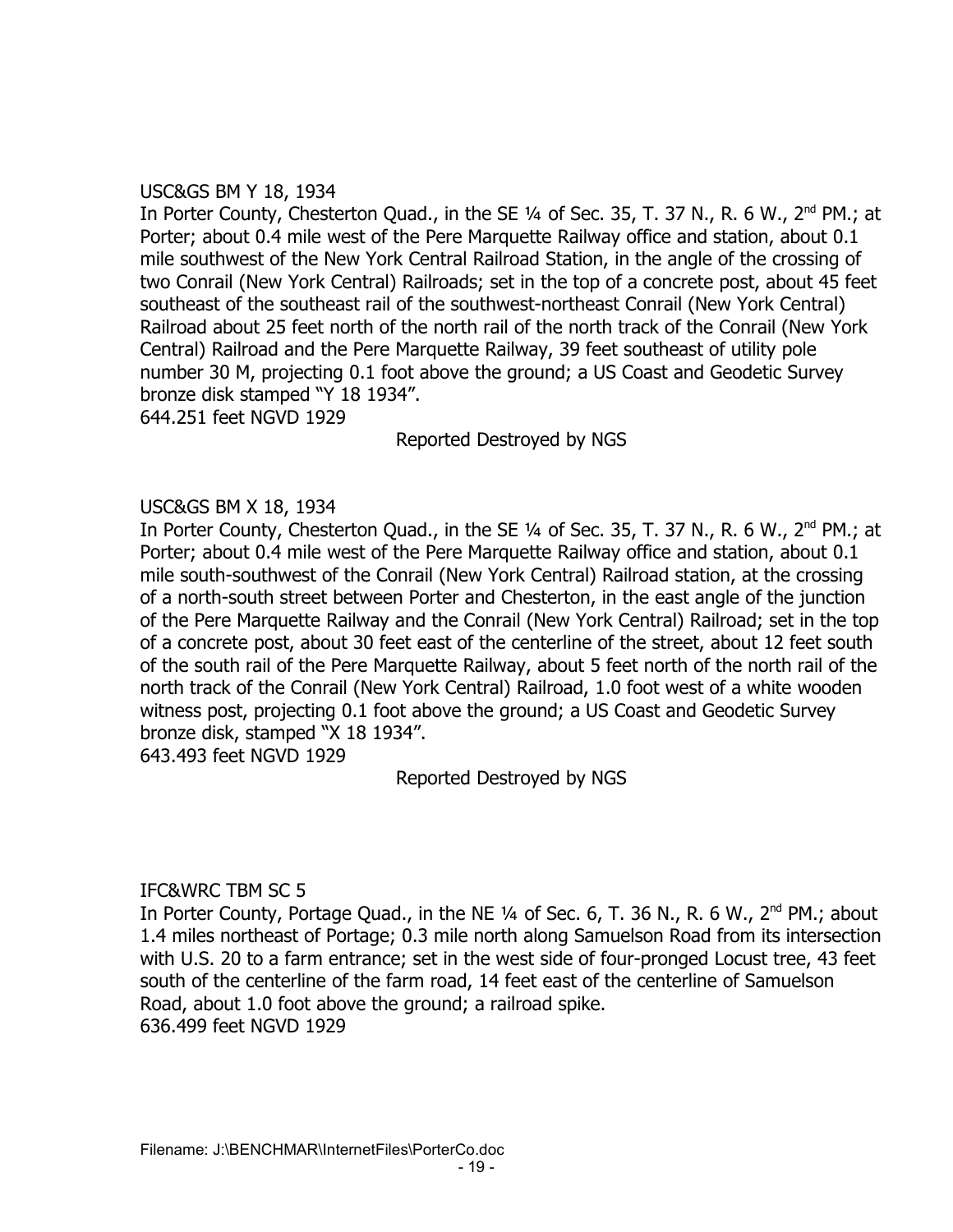## IFC&WRC BM POR 10, 1955

In Porter County, Portage Quad., in the SE 1/4 of Sec. 6, T. 36 N., R. 6 W., 2<sup>nd</sup> PM.; about 1.4 miles northeast of Portage; at the U.S. 20 single-span concrete arch bridge over Salt Creek; set in the top of the southwest wingwall, 25 feet south of the centerline of the highway, 0.7 foot east of the west end of the bridge; a Indiana Flood Control and Water Resources Commission bronze bench mark tablet, stamped "POR 10 1955". 617.644 feet NGVD 1929

# USGS R.M. 1 McCOOL

In Porter County, Portage Quad., in the SE 1/4 of Sec. 6, T. 36 N., R. 6 W., 2<sup>nd</sup> PM.; about 1.4 miles northeast of Portage; at the Porter Road concrete-deck steel girder bridge over Salt Creek; set on the top of the north steel girder, on the top of the north end of the west abutment, at a U.S. Geological Survey stream gaging station, 10 feet north of the centerline of the road, 0.5 foot below the road, 0.2 foot west of the west end of the north steel girder; a chiseled "V".

609.681 feet NGVD 1929

## USGS R.M. 2 McCOOL

In Porter County, Portage Quad., in the SW 1/4 of Sec. 5, T. 36 N., R. 6 W., 2<sup>nd</sup> PM.; about 1.4 miles northeast of Portage; at the Porter Road concrete-deck steel girder bridge over Salt Creek; set on the top of the abutment, at the U.S. Geological Survey stream gaging station, 11 feet south of the centerline of the road, 0.2 foot east of the east end of the south steel girder, 0.5 foot below the road; a chiseled square. 609.643 feet NGVD 1929

## USGS RP McCOOL

In Porter County, Portage Quad., in the SE  $\frac{1}{4}$  of Sec. 6, T. 36 N., R. 6 W., 2<sup>nd</sup> PM.; about 1.4 miles northeast of Portage; at the Porter Road concrete-deck steel girder bridge over Salt Creek; set on the top of the south steel girder, at the U.S. Geological Survey stream gaging station, 34 feet east of the west end of the south steel girder, 10 feet south of the centerline of the road, 2.2 feet above the road at the south edge of the south steel girder; a chiseled "V". 612.436 feet NGVD 1929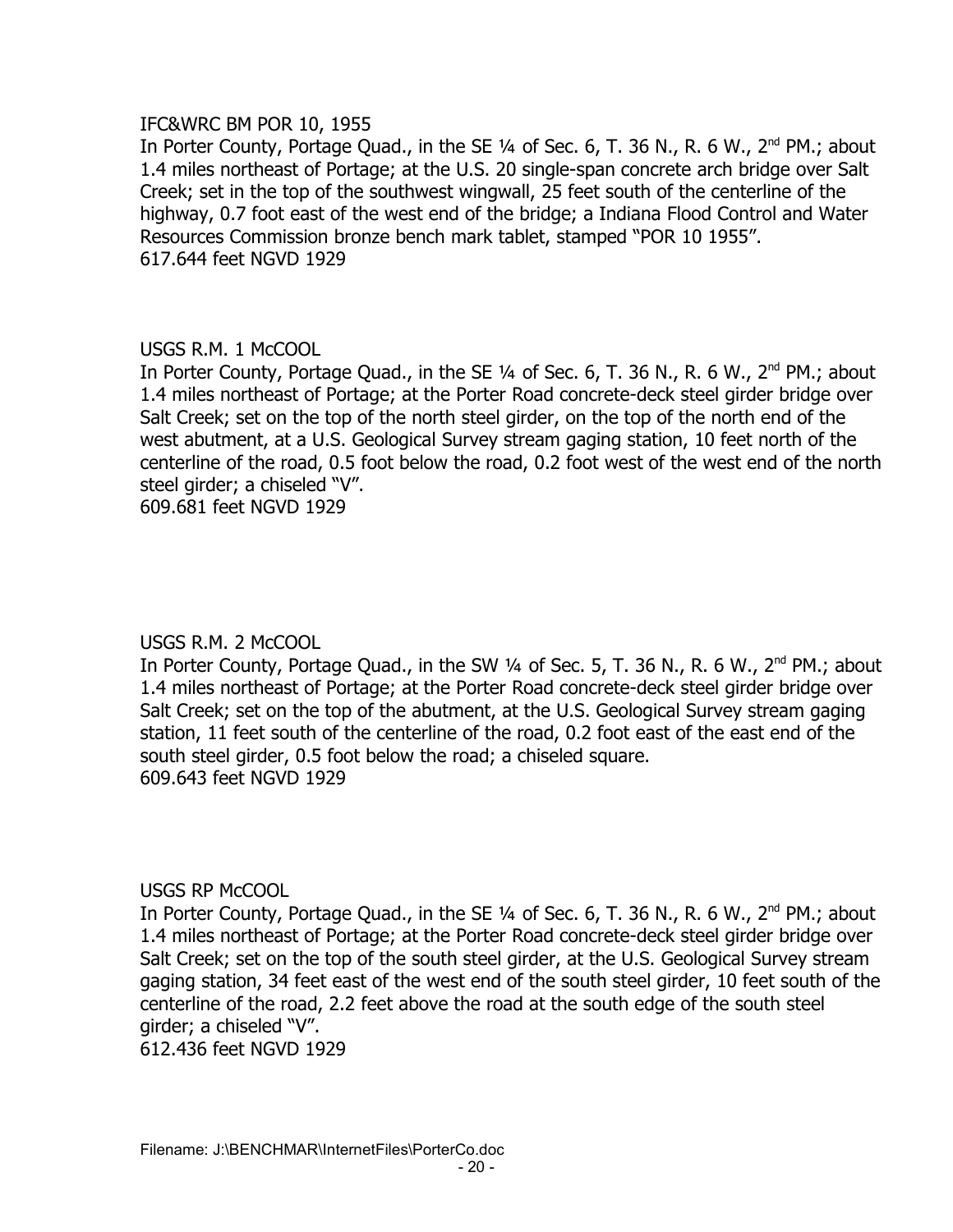## IFC&WRC BM POR 11, 1955

In Porter County, Portage Quad., in the SE 1/4 of Sec. 6, T. 36 N., R. 6 W., 2<sup>nd</sup> PM.; about 1.4 miles northeast of Portage; at the Conrail (New York Central) Railroad Bridge over Salt Creek; set in the top of the northwest wingwall, 24 feet south of the centerline of Porter Road, 1.6 feet east of the west end of the northwest wingwall, 1.5 feet above the road, 0.7 foot south of the north edge of the wingwall; a Indiana Flood Control and Water Resources Commission bronze bench mark tablet, stamped "POR 11 1955". 612.520 feet NGVD 1929

# IFC&WRC TBM SC 6

In Porter County, Portage Quad., in the NE 1/4 of Sec. 7, T. 36 N., R. 6 W., 2<sup>nd</sup> PM.; about 1.0 mile northeast of Portage; 1.4 miles east along Portage Avenue from Crisman, at a bridge over a small stream; set in the south side of the southwest prong of a triplepronged Box Elder tree, 20 feet east of the middle of the bridge, 17 feet north of the centerline of the road, 1.2 feet above ground; a railroad spike. 612.545 feet NGVD 1929

# USC&GS BM R 148, 1946

In Porter County, Portage Quad., in the NW 1/4 of Sec. 12, T. 36 N., R. 7 W., 2<sup>nd</sup> PM.; at Crisman; at the "T" road intersection of Crisman Road and Portage Avenue, at the Portage Township High School; set vertically in the east wall of the building, 16 feet north of the southeast corner, 2.1 feet above ground; a US Coast and Geodetic Survey bronze disk, stamped "R 148 1946". NGS Reports Good Condition in 1985

650.806 feet NGVD 1929 650.51 feet NAVD 1988

# IFC&WRC TBM SC 7

In Porter County, Portage Quad., in the NW  $\frac{1}{4}$  of Sec. 8, T. 36 N., R. 6 W., 2<sup>nd</sup> PM.; about 1.5 miles northeast of Portage; about 0.6 mile east and north along Lenburg Road from its "T" road intersection with 400 West Road, at a right angle turn in the road; set in the southwest side of an 18-inch Ash tree, 34 feet east of the extended centerline of the road leading south, 8 feet north of the extended centerline of the road leading east, 1.0 foot above the ground; a railroad spike. 638.305 feet NGVD 1929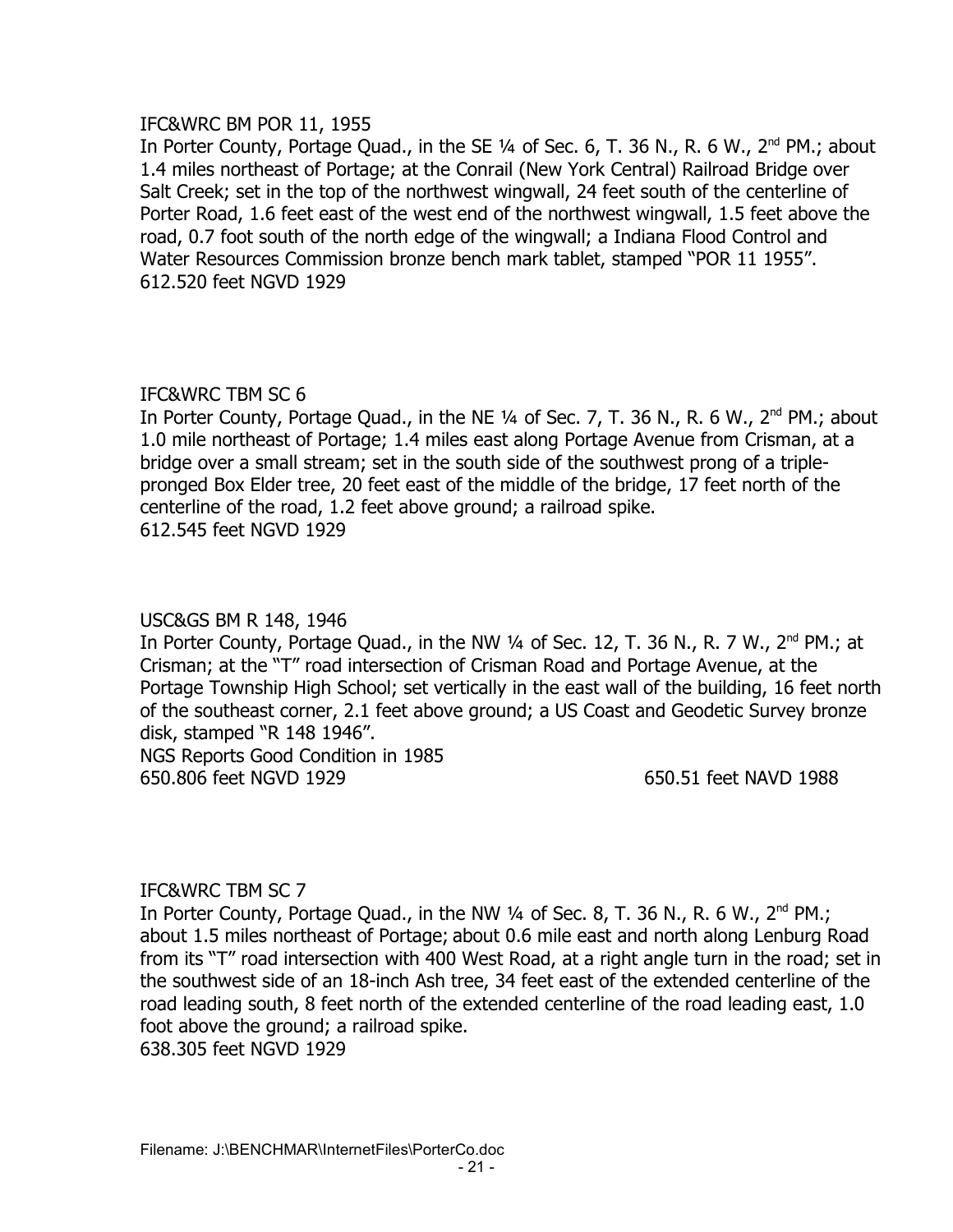# IFC&WRC BM POR 12, 1955

In Porter County, Portage Quad., in the SW 1/4 of Sec. 8, T. 36 N., R. 6 W., 2<sup>nd</sup> PM.; about 1.5 miles northeast of Portage; at the Lenburg Road steel truss bridge over Salt Creek; set in the top of the east abutment, 8.4 feet south of the centerline of the road, 1.2 feet below the road, 1.0 foot east of the west face of the east abutment; a Indiana Flood Control and Water Resources Commission bronze bench mark tablet, stamped "POR 12 1955".

Reported Destroyed Aug. 7, 1968 609.393 feet NGVD 1929

## IFC&WRC TBM KK 43, 1955

In Porter County, DeMotte Quad., in the NW  $\frac{1}{4}$  of Sec. 10, T. 32 N., R. 7 W.,  $2^{nd}$  PM.; about 2.5 miles north of DeMotte; near the Lake-Porter County Line, along the right bank of the Kankakee River, at river mile 76.99, 3.47 miles upstream from the Newton-Jasper County Line Road Bridge over the Kankakee River, 1.53 miles downstream from the State Road 53 (U.S. 231) bridge over the Kankakee River; set in the streamward side of a blazed 24-inch Maple tree, at the downstream end of a 300-foot open section of levee along the right bank, 20 feet downstream of a 24-inch Elm tree blazed on the streamward side at the landward edge of the right levee, 14 feet landward of the centerline of the levee, 1.5 feet above the top of the levee; a railroad spike driven through a brass plate, stamped "TBM KK 43 1955". 652.748 feet NGVD 1929

## IFC&WRC TBM KK 44, 1955

In Porter County, DeMotte Quad., in the SW  $\frac{1}{4}$  of Sec. 3, T. 32 N., R. 7 W.,  $2^{nd}$  PM.; about 2.8 miles north of DeMotte; along the right bank of the Kankakee River, at river mile 77.36, 3.84 miles upstream from the Newton-Jasper County Line Road Bridge over the Kankakee, 1.16 miles downstream from the State Road 53 (U.S. 231) Bridge over the Kankakee River; set in the landward side of a 14-inch scrub Cottonwood tree, in one of two tees on the streamward side of a 240-foot open section of levee along the right bank of the river, directly streamward of a multi-pronged Maple tree on the landward side of the levee, 6 feet streamward of and 2 feet above the crown of the levee; a railroad spike driven through a brass plate, stamped "TBM KK 44 1955". 654.357 feet NGVD 1929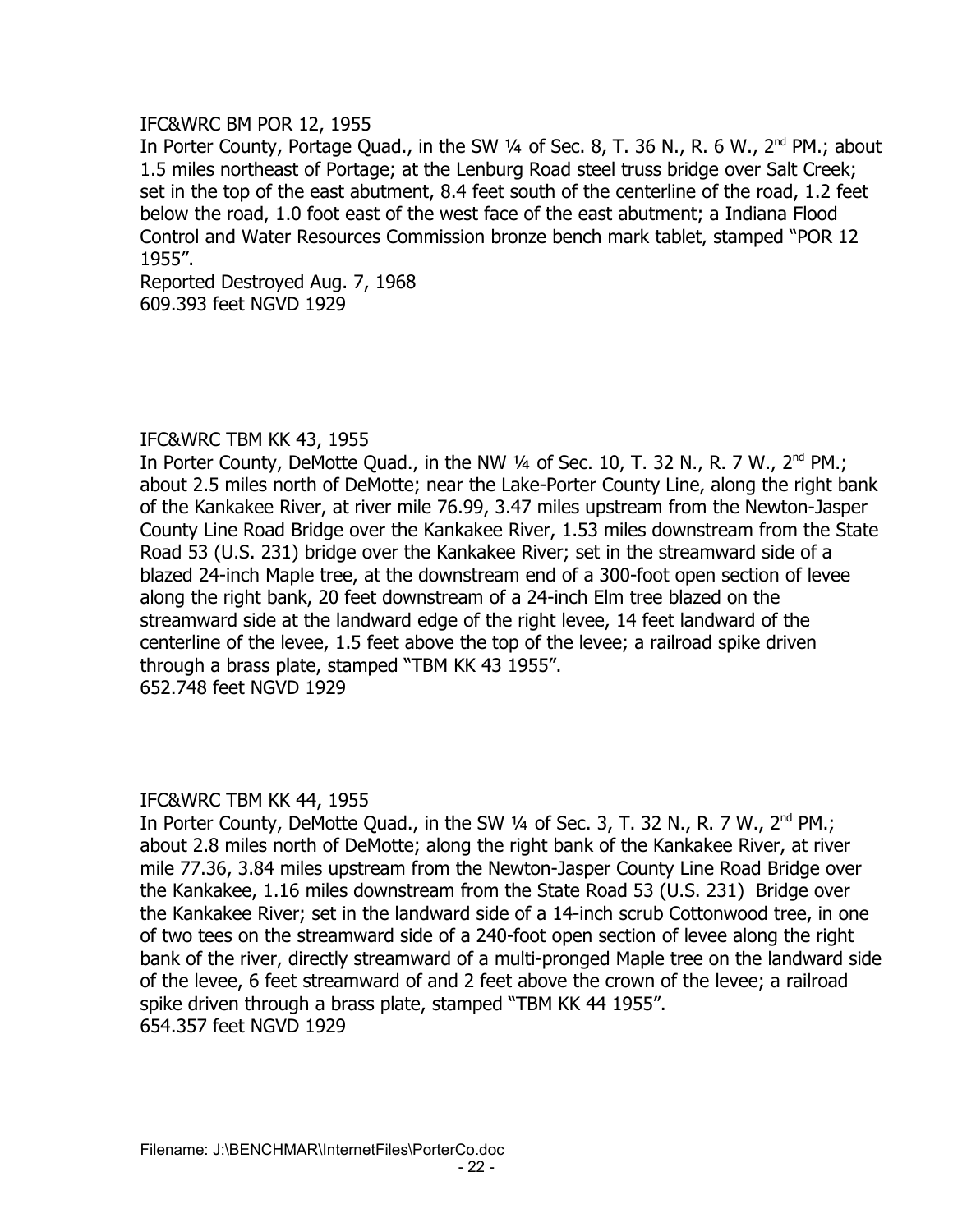IFC&WRC TBM KK 45, 1955

In Porter County, Hebron Quad., in the NE 1/4 of Sec. 3, T. 32 N., R. 7 W., 2<sup>nd</sup> PM.; about 4.0 miles south of Hebron; along the right bank of the Kankakee River, at the river mile 77.93, 4.41 miles upstream from the Newton-Jasper County Line Road Bridge over the Kankakee River, 0.59 mile downstream from the State Road 53 (U.S. 231) Bridge over the Kankakee River; set in the streamward side of the 10-inch trunk of 4 small Birch trees in one clump, 40 feet upstream of two 6 inch Sycamore trees at the landward edge of the top of the right spoil bank, 10 feet landward of and level with the crown of the levee; a railroad spike driven through a brass plate, stamped "TBM 45 1955". 650.900 feet NGVD 1929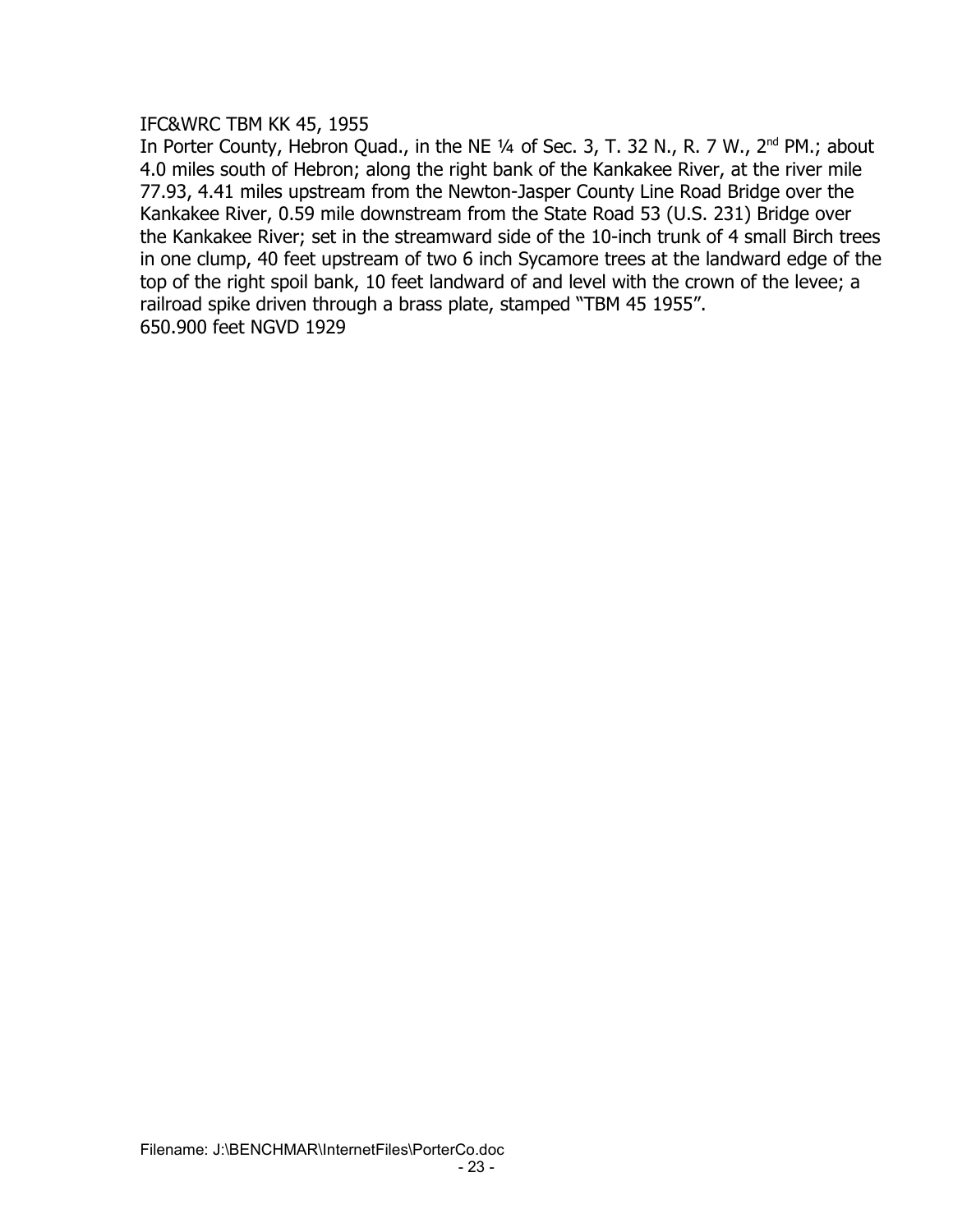# INDIANA DEPARTMENT OF NATURAL RESOURCES DIVISION OF WATER **PORTER COUNTY**

# DNR TBM EL 1, 1979

In Porter County, Palmer Quad., in the NW 1/4 of Section 18, T. 34 N., R. 6W., 2<sup>nd</sup> PM.; approximately 1.8 miles southeast of Lake Eliza; at the 500 West Road bridge over Wolf Creek; set in the set in the top of the southeast end of the bridge floor, 11.8 feet east of the centerline of the road, 0.6 foot north of the south end of the bridge, 0.5 foot west of the east face of the bridge, 0.2 foot below the road; a chiseled triangle. 727.643 feet N.G.V.D. 1929 221.7860 meters N.G.V.D. 1929

# DNR TBM EL 2, 1979

In Porter County, Palmer Quad., in the SW  $\frac{1}{4}$  of Section 7, T. 34 N., R. 6W.,  $2^{nd}$  PM.; approximately 1.6 miles southeast of Lake Eliza; approximately 0.25 mile north along 500 West Road from the 500 West Road bridge over Wolf Creek, at a 5.0 foot steel pipe culvert under the road; set in the top of the east end of the culvert, 22.7 feet east of the centerline of the road, 1.0 foot below the road, 0.05 foot west of the east end of the culvert; the center of two filed notches.

731.011 feet N.G.V.D. 1929 222.8126 meters N.G.V.D. 1929

## DNR TBM 060701-1

In Porter County, Portage Quad., in the SW ¼ of Sec. 3, T. 36 N., R. 7 W., 2<sup>nd</sup> PM.; about 1.3 miles northeast of Lake Station; in the southwest corner of the railroad bridge over Burns Ditch, near US 20; set in the top of the concrete wingwall, 6.0 feet south of the south most rail, 1.0 foot west of the east face of the concrete wingwall, 1.3 feet south of a wood restriction; a chiseled triangle.

611.869 feet NGVD 1929 GPS ELEVATION

USC&GS STATION POLA 1952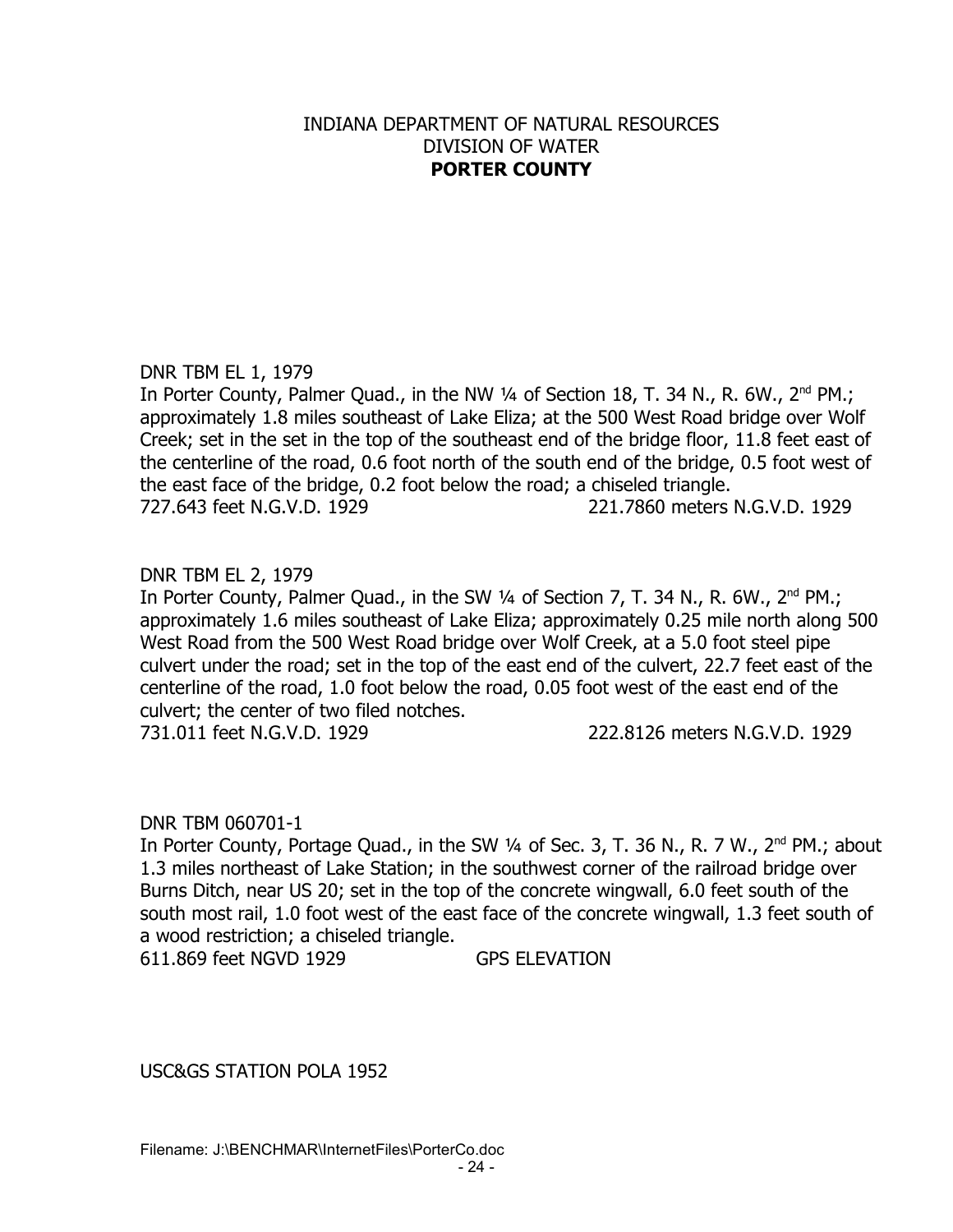In Porter County, Michigan City West Quad., in the SE ¼ of Section 36, T.38 N., R. 5 W., 2<sup>nd</sup> PM.; about 0.5 mile southwest of the prison at Michigan City; south along the LaPorte - Porter County Line road to the intersection of U.S. 12 and Woodlawn Avenue, in the triangular grass lot; set in a concrete post, 66.3 feet west of the centerline of U.S. 12., 51.8 feet north of the centerline of Woodlawn Avenue, 32.8 feet west of the centerline of County Line Road, about level with the ground; a US Coast and Geodetic Survey bronze triangulation station tablet, stamped "POLA 1952 619.14". 619.101 feet NGVD 1929

# USC&GS BM S 18, 1934

In Porter County, Michigan City West Quad., in the SE 1/4 of Section 1, T. 37 N., R. 5 W., 2<sup>nd</sup> PM.; about 1.0 mile southwest of Michigan City; at the intersection of the LaPorte -Porter County Line Road and the Chesapeake and Ohio railroad tracks, in the southwest quadrant of the intersection; set in the top of a concrete post, 52.5 feet south of the south rail of the tracks, 38.4 feet west of the centerline of County Line Road, 14.8 feet east of a telephone pole, 0.5 foot above the ground; a US Coast and Geodetic Survey bench mark tablet stamped "S 18 1934".

630.474 feet NGVD 1929

# COE BM RED LANTERN 1974

In Porter County, Michigan City West Quad., in the NE ¼ of Section 4, T. 37 N., R. 5 W., 2<sup>nd</sup> PM.; at Beverly Shores; about 0.95 miles northeast along Lake Front Drive from its intersection with 300 East Road to its "T" intersection with Broadway Street, at the northeast corner of a public parking lot; set in a concrete headwall, 66.7 feet north of the centerline of Lake Front Drive, 13.2 feet southeast of power pole #238-978, 1.0 foot south of the north concrete headwall; a U.S. Corp of Engineers bronze bench mark tablet, stamped " Corps BM RED LANTERN 1974 ELEVATION 26.28 LWD". 604.395 feet NGVD 1929

DNR BM POR 51, 1988

In Porter County, Michigan City West Quad., in the NW ¼ of Section 36, T. 38 N., R. 5 W., 2<sup>nd</sup> PM.; about 1.5 miles west of the State Prison at Michigan City; about 0.75 miles southwest along Beverly Drive from the LaPorte - Porter County line to the intersection of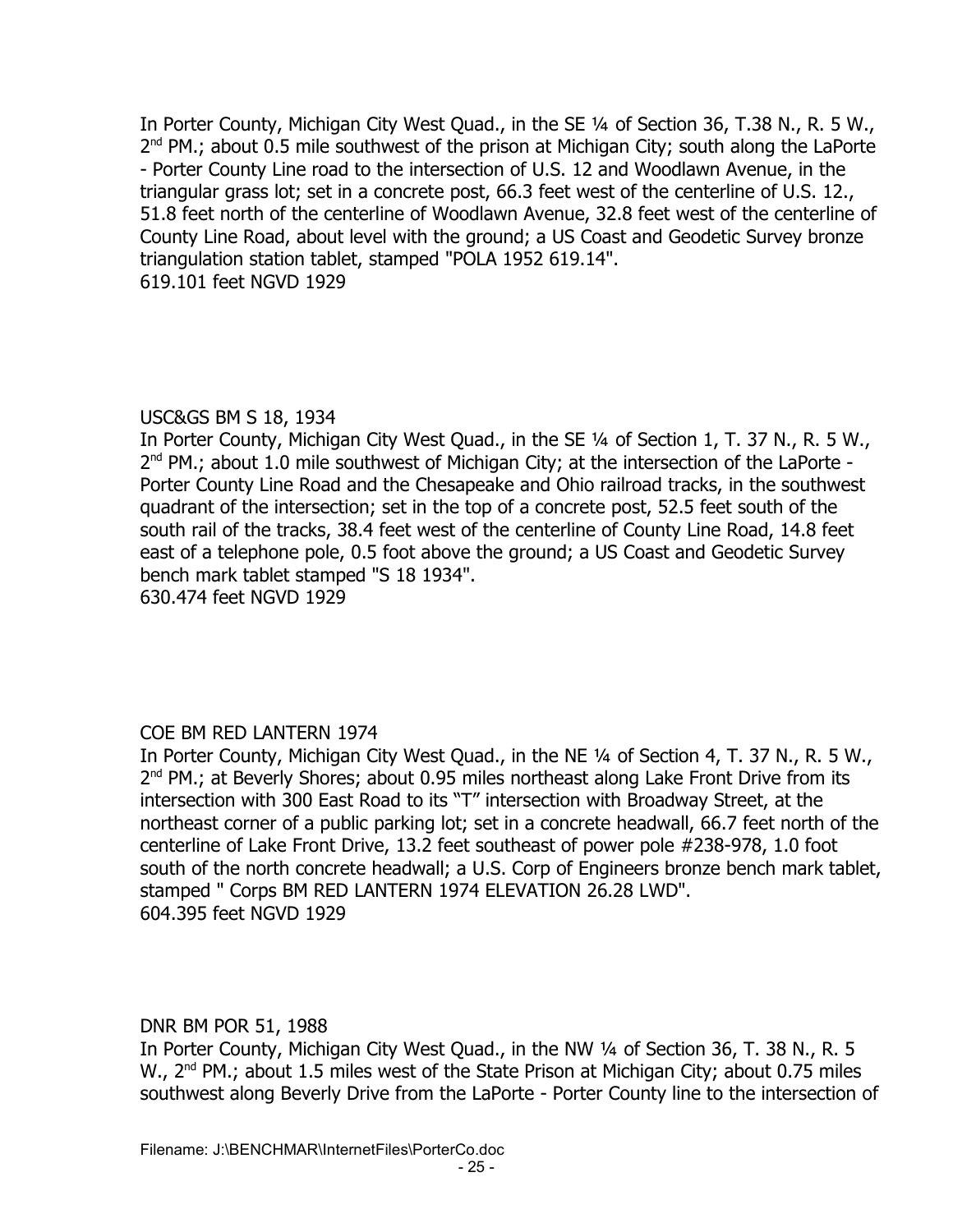Central Avenue, thence 0.33 miles northwest along Central Avenue to a undeveloped lot on the curve of the road; set in the top of a concrete post, 67.6 feet southeast of powerpole #231/346, 11.7 feet southeast of the centerline of Central Avenue, flush with the ground and marked with a orange fiberglass witness post; a Indiana Department of Natural Resources bronze benchmark tablet, stamped "POR 51 1988". 617.660 feet NGVD 1929

# DNR BM POR 54, 1988

In Porter County, Michigan City West Quad., in the NE ¼ of Section 35, T. 38 N., R. 5 W., 2<sup>nd</sup> PM.; about 1.8 miles west of the State Prison at Michigan City; about 2.0 miles southwest along Beverly Drive from the LaPorte - Porter County line to the intersection of Montana Street, thence 0.6 miles northwest along said street to the intersection of Lake Front Drive, thence 0.3 miles northeast along Lake Front Drive to where the road ends; set in a concrete post, 37.8 feet northeast of powerpole #952/371, 13.1 feet south of the centerline of Lake Front Drive, 4.1 feet southwest of a iron gate post, flush with the ground and marked with a orange fiberglass witness post; a Department of Natural Resources bronze bench mark tablet, stamped "POR 54 1988". 597.552 feet NGVD 1929

## DNR BM POR 55, 1988

In Porter County, Michigan City West Quad., in the SW ¼ of Section 35, T. 38 N., R. 5 W., 2<sup>nd</sup> PM.; about 2.0 miles southwest along Beverly Drive from the LaPorte - Porter County line, to the intersection of Montana Street; set in the southwest quadrant of the intersection, 27.5 feet southeast of powerpole #218 096, 23.5 feet southwest of the centerline of Montana Street, 18.8 feet south of Lake Front drive, set flush with the ground in a concrete post, a Department of Natural Resources bronze bench mark tablet stamped "POR 55 1988".

594.108 feet NGVD 1929

## DNR BM POR 56, 1988

In Porter County, Michigan City West Quad, NE / section 3, T.37N., R.5W., About 1.9 miles northwest along Lake Front drive from the intersection of 300 E. Road to the intersection of Merrivale Street, in the southeast quadrant of the intersection 72.2 feet northeast of powerpole #237 219, 47.8 feet NE of the centerline of Merrivale St., 14.7 feet south of the centerline of Lake Front Drive, set flush with the ground in a concrete post, a DNR Disk stamped "POR 57 1988". 610.407 feet NGVD 1929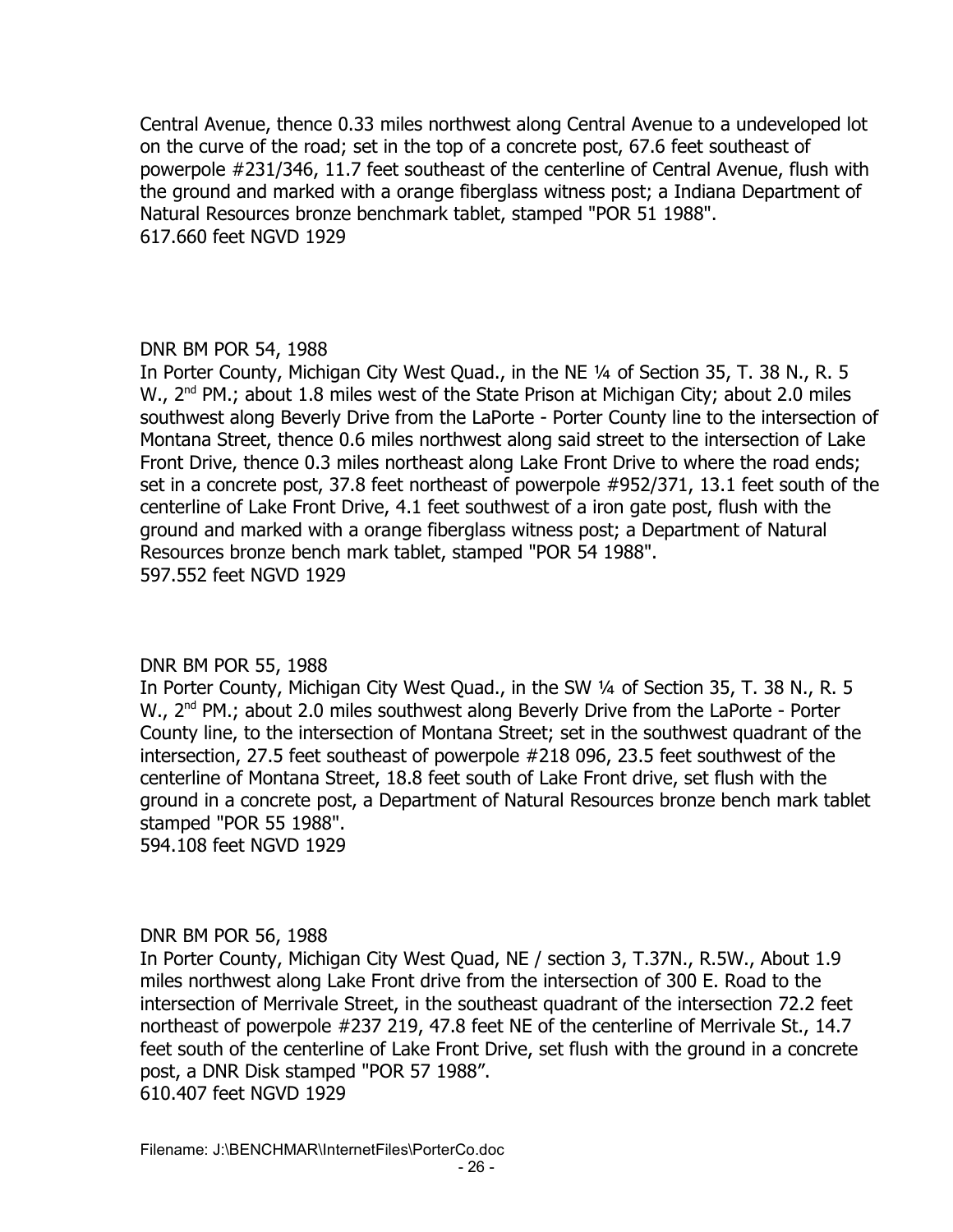# DNR BM POR 57, 1988

In Porter County, Michigan City West Quad, NE / section 4, T.37N., R.5W., about 0.95 miles northeast along Lake Front Drive from the intersection of 300 East Road, to the intersection of Broadway St., set in the southeast quadrant of the intersection, 54.4 feet northeast of the centerline of Broadway Street, 20.7 feet south of the centerline of Lake Front Drive, 4.3 feet southwest of power pole # 234 880 , set flush with the ground in a concrete post, a Department of Natural Resources bronze bench mark tablet "POR 57 1988".

605.149 feet NGVD 1929

# DNR TBM PLM 01, 1988

In Porter County, Michigan City West Quad, SW / section 36,T.38N., R.5W. About 0.75 miles southwest of the LaPorte - Porter County Line, at the intersection of Beverly Drive and Central Avenue, set on the northeast quadrant of the intersection set in the northeast side of power pole #951 069, 33.8 feet southwest of power pole #234 985, 26.7 feet east of the centerline of Central Avenue, 20.2 feet northeast of the centerline of Beverly Drive, 1.5 feet above the ground, a railroad spike. 601.537 feet NGVD 1929

## DNR TBM PLM 02, 1988

In Porter County, Michigan City West Quad, N / section 2, T.37N., R.5W., about 2 miles southwest along Beverly Drive from the LaPorte-Porter County line, at the intersection of said street and Montana Street in the northwest quadrant of the intersection, set in the north side of power pole # 957 441, 36.8 feet southwest of the centerline of Montana Street, 33.0 feet southwest of a telephone junction box # 96, 17.7 feet northeast of the centerline of Beverly Drive, 1 foot above the ground, a railroad spike. 607.075 feet NGVD 1929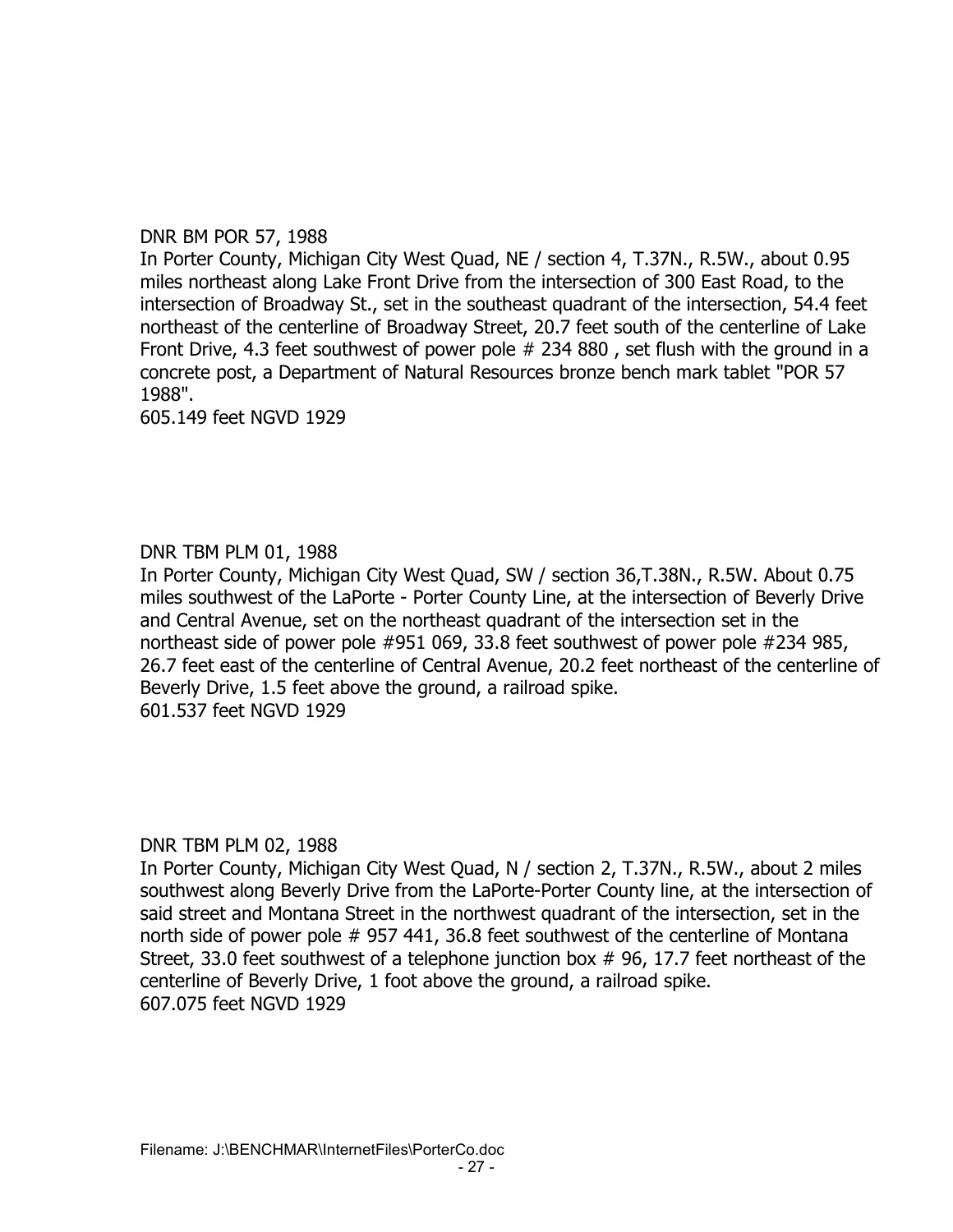## NGS BM U 349, 1985

In Porter County, Dune Acres Quadrangle, Northeast / Section 17, T.37N., R.5W., along U.S. highway 12 to the intersection of 300 East Road, set in the southwest quadrant of the intersection, 151.6 feet west of the centerline of 300 east road, 34.1 feet south of the centerline of U.S. 12, 3.9 feet east of powerpole #228-859, a chrome steel pin encased in iron pipe with access lid stamped: "U 349 1985". 620.687 feet NGVD 1929

## DNR BM POR 58, 1988

In Porter County, Dune Acres Quadrangle, Southwest section 4, T.37N., R.5W., along Lake Front Drive to its intersection of 300 east road, set in the southeast quadrant of the intersection, 72.0 feet northeast of the extended centerline 300 east road, 14.2 feet south of the centerline of Lake Front Drive, 12.6 feet northeast of powerpole #234-904, flush with the ground set in a concrete post; a Indiana Department of Natural Resources bronze benchmark tablet stamped "POR 58 1988". 602.488 feet NGVD 1929

## DNR BM POR 19, 1987

In Porter County, Chesterton Quad., in the NW  $\frac{1}{4}$  of Sec. 21, T. 36 N., R. 6 W., 2<sup>nd</sup> PM.; about 3.5 miles southwest of Chesterton; at the 875 North Road bridge over salt Creek; set in the top of the southwest wingwall, about 0.6 foot above the road; a Indiana Department of Natural Resources control station tablet, stamped "POR 19 1987". 628.134 feet NGVD 1929 191.4556 meters NGVD 1929

## DNR BM POR 20, 1987

In Porter County, Chesterton Quad., in the NW  $\frac{1}{4}$  of Sec. 33, T. 36 N., R. 6 W., 2<sup>nd</sup> PM.; about 3.0 miles northwest of Valparaiso; at the 700 North Road bridge over salt Creek; set in the top of the southeast wingwall, about 1.8 feet below the road; a Indiana Department of Natural Resources control station tablet, stamped "POR 20 1987". 623.438 feet NGVD 1929 190.0243 meters NGVD 1929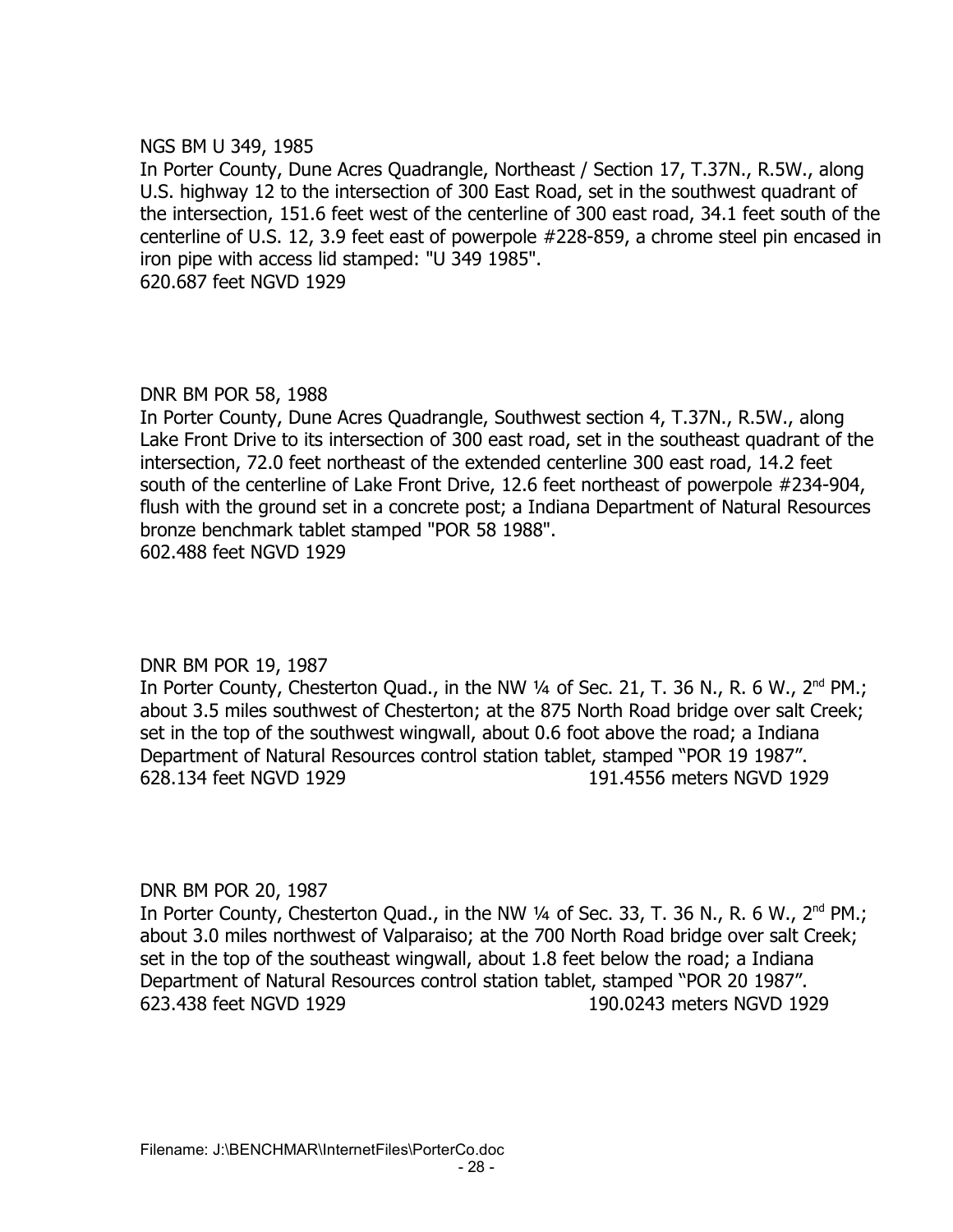# DNR BM POR 21, 1987

In Porter County, Portage Quad., in the NE 1/4 of Sec. 5, T. 35 N., R. 6 W., 2<sup>nd</sup> PM.; about 1.0 mile south of South Haven; at the 600 North Road bridge over salt Creek; set in the top of the southwest wingwall, about 0.3 foot above the road; a Indiana Department of Natural Resources control station tablet, stamped "POR 21 1987". 638.852 feet NGVD 1929 194.7225 meters NGVD 1929

# DNR BM POR 23, 1987

In Porter County, Palmer Quad., in the NW 1/4 of Sec. 17, T. 35 N., R. 6 W., 2<sup>nd</sup> PM.; about 4.0 miles northeast of Lake Eliza; at the 400 North Road bridge over salt Creek; set in the top of the southeast wingwall, about 1.5 feet below the road; a Indiana Department of Natural Resources control station tablet, stamped "POR 23 1987". 644.905 feet NGVD 1929 196.5674 meters NGVD 1929

# DNR BM POR 24, 1987

In Porter County, Valparaiso Quad., in the SW  $\frac{1}{4}$  of Sec. 9, T. 35 N., R. 6 W., 2<sup>nd</sup> PM.; about 2.0 miles northwest of Valparaiso; at the "T" intersection of State Road 130 and State Road 149; set in the top of the concrete base of a traffic light string pole, 43.9 feet north of a 4 inch by 4 inch "RAILROAD CROSSING" sign post, 35.5 feet southwest of the centerline of State Road 130, 29.5 feet east of the extended centerline of State Road 149, 24.8 feet west of the northwest end of a guardrail; a Indiana Department of Natural Resources control station tablet, stamped "POR 24 1987". 690.592 feet NGVD 1929 210.4929 meters NGVD 1929

## DNR BM POR 25, 1987

In Porter County, Valparaiso Quad., in the SE  $\frac{1}{4}$  of Sec. 16, T. 35 N., R. 6 W., 2<sup>nd</sup> PM.; about 1.5 miles west of Valparaiso; at the 250 West Road bridge over salt Creek; set in the top of the southeast wingwall, about 1.3 feet below the road; a Indiana Department of Natural Resources control station tablet, stamped "POR 25 1987". 665.355 feet NGVD 1929 202.8006 meters NGVD 1929

DNR BM POR 26, 1987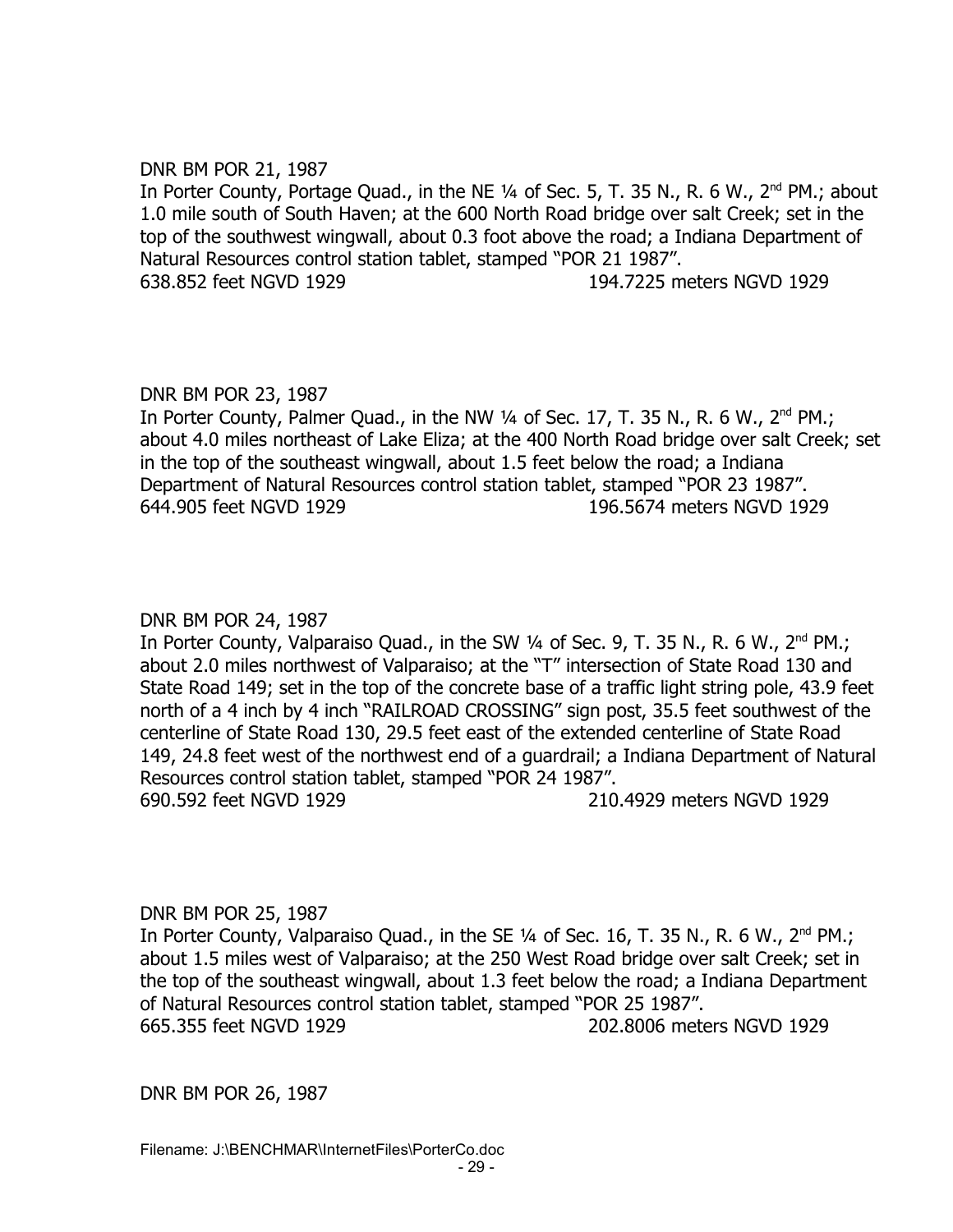In Porter County, Valparaiso Quad., in the SW 1/4 of Sec. 9, T. 35 N., R. 6 W., 2<sup>nd</sup> PM.; at Valparaiso; at the intersection of State Road 130 (Lincolnway), Joliet Road, and Center Street; set in the top of the concrete base of a traffic light string pole on the north side of State Road 130 (Lincolnway), 35.4 feet west of a G.T.E. manhole west of the centerline of Center Street; a Indiana Department of Natural Resources control station tablet, stamped "POR 26 1987".

750.087 feet NGVD 1929 228.6270 meters NGVD 1929

# DNR BM POR 27, 1987

In Porter County, Valparaiso Quad., in the SE  $\frac{1}{4}$  of Sec. 26, T. 35 N., R. 6 W., 2<sup>nd</sup> PM.; about 1.0 mile southwest of Valparaiso; at the State Road 2 bridge over Salt Creek; set in the top of the northwest concrete curb, 2.9 feet northeast of the southwest end of the curb, about 0.6 foot above the road; a Indiana Department of Natural Resources control station tablet, stamped "POR 27 1987". 695.294 feet NGVD 1929 211.9260 meters NGVD 1929

#### DNR BM POR 161, 1987

In Porter County, Chesterton Quad., in the NE  $\frac{1}{4}$  of Sec. 32, T. 36 N., R. 6 W., 2<sup>nd</sup> PM.; about 3.0 miles northwest of Valparaiso; at the State Road 149 bridge over salt Creek; top of the northwest wingwall, about 0.2 foot above the road; a Indiana Department of Natural Resources control station tablet, stamped "POR 161 1987". 629.172 feet NGVD 1929 191.7720 meters NGVD 1929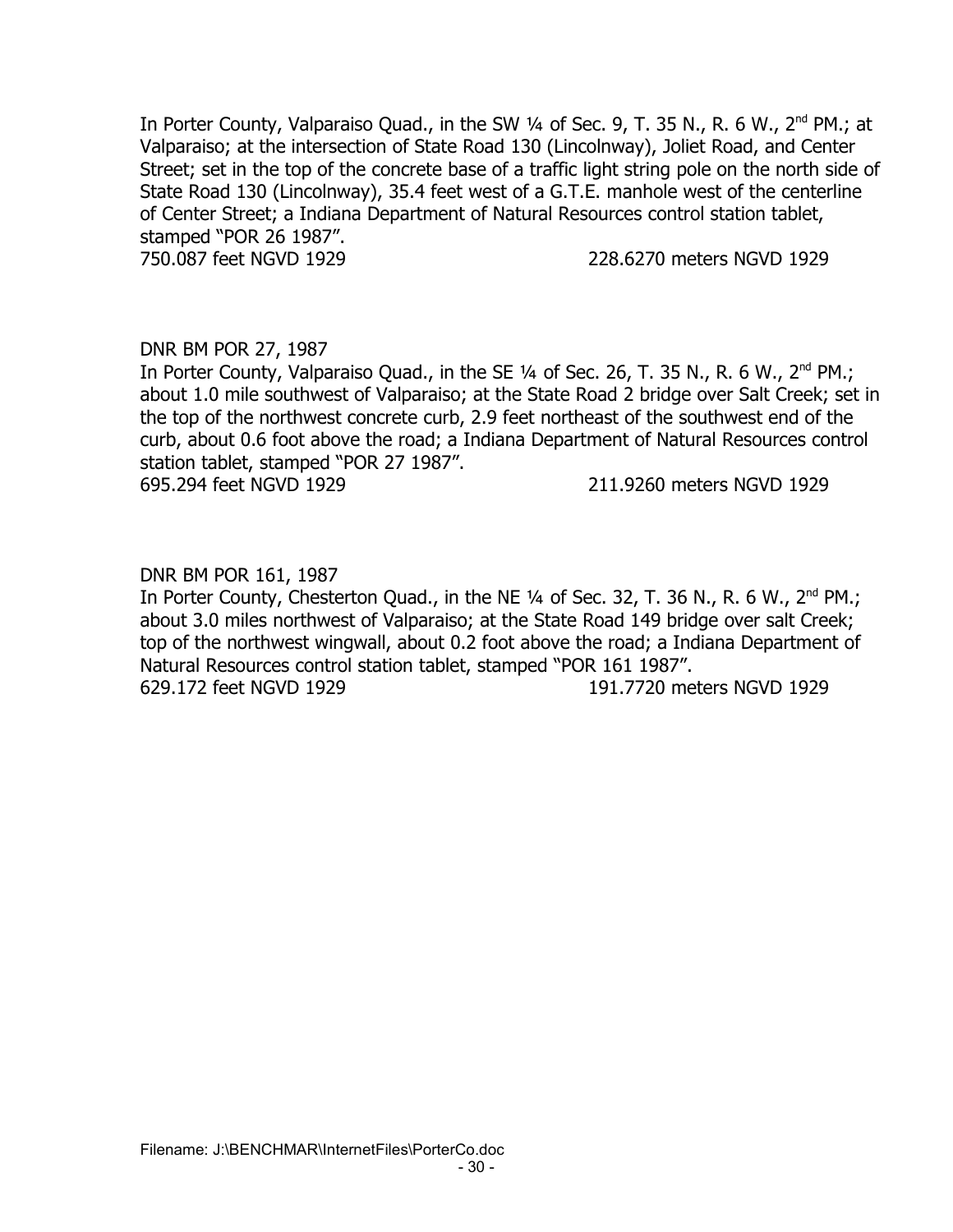## DNR BM SALT 1, 1987

In Porter County, Chesterton Quad., in the SW  $\frac{1}{4}$  of Sec. 16, T. 36 N., R. 6 W., 2<sup>nd</sup> PM.; about 3.2 miles southwest of Chesterton; about 0.5 mile south along State Road 149 from its overpass of I 80/90 to its intersection with Dalke Road, in the northeast 1/4 of the intersection; set in the top of a concrete post, 70.3 feet northeast of and across State Road 149 from a telephone pole, 44.0 feet south of the east most post of a "NO PASSING ZONE" sign, 36.5 feet north of the centerline of Dalke Road, 33.7 feet west-northwest of the north angle point on top of a concrete culvert headwall, 23.8 feet east of the centerline of State Road 149, 4.0 feet northwest of powerpole #1/004/514; a Indiana Department of Natural Resources control station tablet, stamped "SALT 1 1987". 636.047 feet NGVD 1929 193.8675 meters NGVD 1929 Position Data : 2<sup>nd</sup>. Order Class II NAD 1927 Geodetic Position :  $\acute{\sigma} = 41^{\circ}$  34' 06.2408"  $\lambda = 87^{\circ}$  07' 27.4613" Indiana State Plane Coordinates in U.S. Survey Feet (one meter = 39.37 inches exactly) Indiana West Zone : Easting : 2,941,541.325 Northing : 2,302,105.284 AZIMUTH DATA: Mark Name | Geodetic Azimuth | Grid Azimuth | Grid Distance (feet) SALT 1 AZI 1 | 0 ' " | 358º 30' 17.0" | 2,283.60

## DNR BM SALT 1 AZ 1, 1987

In Porter County, Chesterton Quad., in the NE  $\frac{1}{4}$  of Sec. 17, T. 36 N., R. 6 W., 2<sup>nd</sup> PM.; about 3.2 miles southwest of Chesterton; about 210 feet north along State Road 149 from its overpass of I 80/90 to a paved drive west leading to the Fred and Irma Kitchel residence (968 North State Road 149); set in the top of a concrete post, 93.2 feet north of the corner fence post of the interstate highway right-of-way fence, 66.6 feet southwest of and across State Road 149 from powerpole # 1/955/251, 37.4 feet north of the centerline of the paved drive, 26.2 feet east-northeast of a 12 inch Crabapple tree, 25.3 feet west of the centerline of State Road 149, 8 feet north-northeast of powerpole # 59500/2652; a Indiana Department of Natural Resources control station tablet, stamped "SALT 1 AZ 1 1987". 637.871 feet NGVD 1929 194.4235 meters NGVD 1929 Position Data: 2<sup>nd</sup>. Order Class II NAD 1927 Geodetic Position :  $\acute{\sigma}$  = 41° 34' 28.7948"  $\lambda$  = 87° 07' 28.2596" Indiana State Plane Coordinates in U.S. Survey Feet (one meter = 39.37 inches exactly) Indiana West Zone : Easting : 2,941,481.735 Northing : 2,304,388.111 AZIMUTH DATA: Mark Name | Geodetic Azimuth | Grid Azimuth | Grid Distance (feet) SALT 1 | º ' " | 358º 30' 17.0" | 2,283.60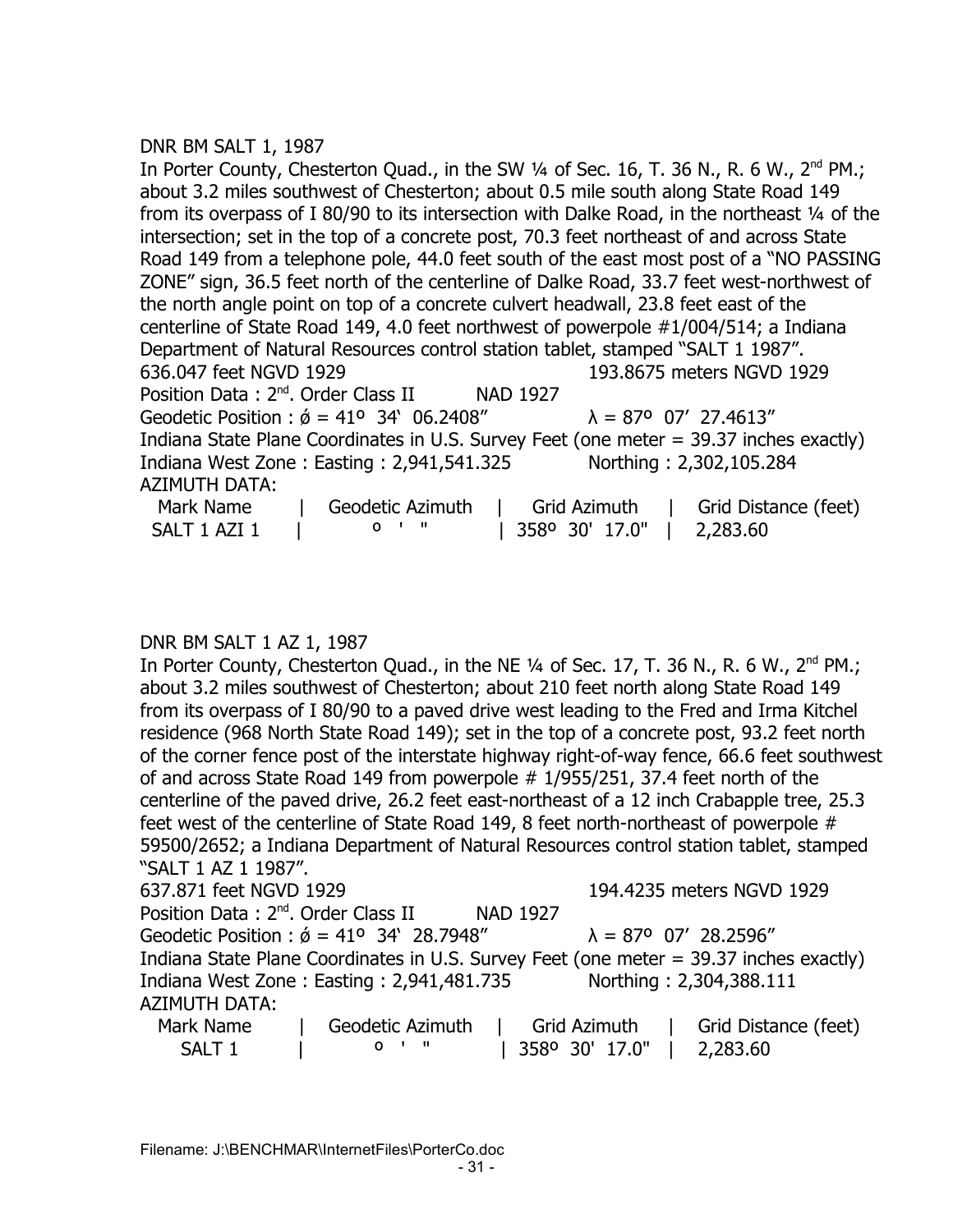## DNR BM SALT 2, 1987

In Porter County, Chesterton Quad., in the SE 1/4 of Sec. 29, T. 36 N., R. 6 W., 2<sup>nd</sup> PM.; about 4.6 miles southwest of Chesterton; about 0.6 mile south along State Road 149 from its intersection with U.S. 6 to its "T" intersection with Midway Drive to the west leading to the South Haven subdivision; set in the top of a concrete post, 110.0 feet southeast of the southeast corner of the Robert A. Buckner residence (brick house - 742 State Road 149), 97.9 feet south of a concrete right-of-way marker on the west side of State Road 149, 52.2 feet east-northeast of a "SLOW CHILDREN AT PLAY" sign post, 48.0 feet north of the centerline of Midway Drive, 35.2 feet west of the centerline of State Road 149, 33.5 feet northeast of light pole # 439/393; a Indiana Department of Natural Resources control station tablet, stamped "SALT 2 1987". 647.952 feet NGVD 1929 197.4962 meters NGVD 1929 Position Data: 2<sup>nd</sup>. Order Class II NAD 1927 Geodetic Position :  $\acute{\phi}$  = 41° 32' 31.6876"  $\lambda$  = 87° 07' 27.4700" Indiana State Plane Coordinates in U.S. Survey Feet (one meter = 39.37 inches exactly) Indiana West Zone : Easting : 2,941,536.124 Northing : 2,292,535.119 AZIMUTH DATA: Mark Name | Geodetic Azimuth | Grid Azimuth | Grid Distance (feet) SALT 2 AZI 1 0  $\cdot$  "  $\cdot$  0 00 47' 28.1" | 3,362.70

## DNR BM SALT 2 AZ 1, 1987

In Porter County, Chesterton Quad., in the SW  $\frac{1}{4}$  of Sec. 21, T. 36 N., R. 6 W., 2<sup>nd</sup> PM.; about 4.2 miles southwest of Chesterton; at the intersection of State Road 149 and U.S. 6; set in the top of a concrete post, about 250 feet north of U.S. 6, 99.5 feet southeast of and across State Road 149 from power pole # 1/003/751, 57.9 feet south of a concrete right-of-way marker, 48.7 feet north of a "NORTH INDIANA 149" sign post, 40.8 feet east of the centerline of State Road 149, 11.4 feet northwest of the  $7<sup>th</sup>$  6-inch wooden fence post south of the concrete right-of-way marker, 9.4 feet southwest of the  $6<sup>th</sup>$  6-inch wooden fence post south of the concrete right-of-way marker; a Indiana Department of Natural Resources control station tablet, stamped "SALT 2 AZ 1 1987". 643.667 feet NGVD 1929 196.1901 meters NGVD 1929 Position Data: 2<sup>nd</sup>. Order Class II NAD 1927 Geodetic Position :  $\acute{\theta}$  = 41° 33' 04.9081"  $\lambda$  = 87° 07' 26.8803" Indiana State Plane Coordinates in U.S. Survey Feet (one meter = 39.37 inches exactly) Indiana West Zone : Easting : 2,941,582.555 Northing : 2,295,897.495 AZIMUTH DATA: Mark Name | Geodetic Azimuth | Grid Azimuth | Grid Distance (feet) SALT 2 | <sup>0</sup> ' " | 180<sup>o</sup> 47' 28.1" | 3,362.70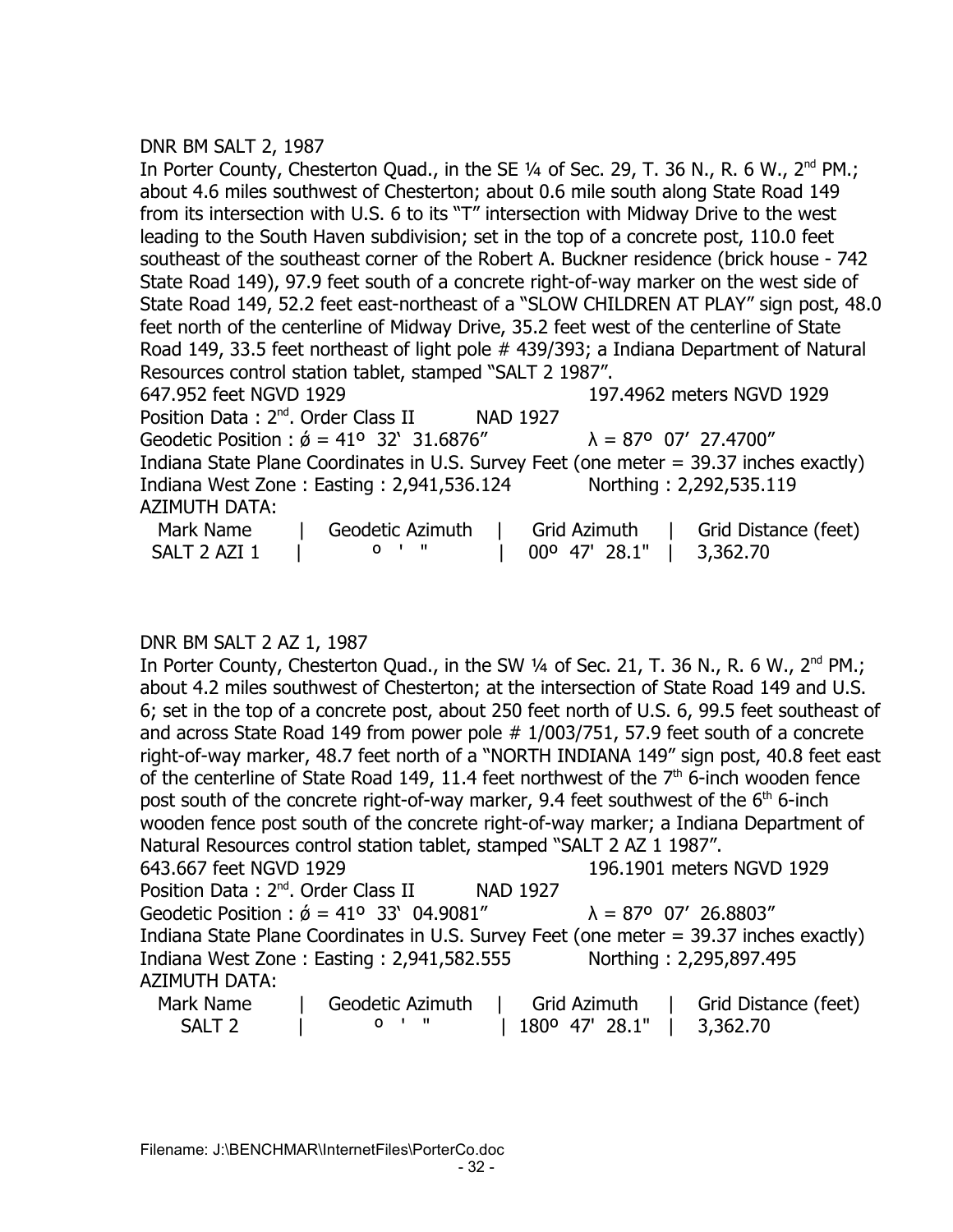## DNR BM SALT 3, 1987

In Porter County, Chesterton Quad., in the SW  $\frac{1}{4}$  of Sec. 33, T. 36 N., R. 6 W.,  $2^{nd}$  PM.; about 3.0 miles northwest of Valparaiso; about 0.2 mile north along State road 149 from its "T" intersection with 600 North Road, about 200 feet south of a gas pipeline crossing under State Road 149; set in the top of a concrete post, 47.2 feet south of a reflector pole in a ditch on the east side of State Road 149, 38.3 feet east of the centerline of State Road 149, 32.8 feet south of power pole # 433/392, 5.6 feet west of a barbed wire fence line; a Indiana Department of Natural Resources control station tablet, stamped "SALT 3 1987".

662.708 feet NGVD 1929 201.9938 meters NGVD 1929 Position Data: 2<sup>nd</sup>. Order Class II NAD 1927 Geodetic Position :  $\acute{\theta}$  = 41° 31' 27.2983"  $\lambda$  = 87° 07' 26.0130" Indiana State Plane Coordinates in U.S. Survey Feet (one meter = 39.37 inches exactly) Indiana West Zone : Easting : 2,941,634.857 Northing : 2,286,017.957 AZIMUTH DATA: Mark Name  $\begin{array}{c|c} | & \text{Geodetic Azimuth} \\ | & \text{Grid Azimuth} \\ | & \text{Grid Distance (feet)} \end{array}$ SALT 3 AZI 1 | 0 ' " | 358º 16' 25.8" | 3,221.40

## DNR BM SALT 3 AZ 1, 1987

In Porter County, Chesterton Quad., in the NE  $\frac{1}{4}$  of Sec. 32, T. 36 N., R. 6 W., 2<sup>nd</sup> PM.; about 3.3 miles northwest of Valparaiso; about 0.15 mile south along State Road 149 from its intersection with 700 North Road, just north of a residence at 680 South State Road 149; set in the top of a concrete post, 58.0 feet west-northwest of and across State Road 149 from the west most post of a "ROAD INTERSECTION" sign post, 45.4 feet north-northwest of a mailbox post (# 680 State Road 149), 34.6 feet west of the centerline of State Road 149, 26.8 feet north of a concrete right-of-way marker, 22.7 feet northwest of the northwest corner of the top of the south concrete headwall of a culvert on the west side of State Road 149, 7.4 feet west-northwest of the northwest corner of the top of the north concrete headwall of a culvert on the west side of State Road 149; a Indiana Department of Natural Resources control station tablet, stamped "SALT 3 AZ 1 1987".

| 642.864 feet NGVD 1929                          |                                                       |                 | 195.9453 meters NGVD 1929                                                              |
|-------------------------------------------------|-------------------------------------------------------|-----------------|----------------------------------------------------------------------------------------|
| Position Data: 2 <sup>nd</sup> . Order Class II |                                                       | <b>NAD 1927</b> |                                                                                        |
|                                                 | Geodetic Position : $\acute{\phi}$ = 41° 31' 59.1110" |                 | $\lambda = 87^{\circ}$ 07' 27.3088"                                                    |
|                                                 |                                                       |                 | Indiana State Plane Coordinates in U.S. Survey Feet (one meter = 39.37 inches exactly) |
|                                                 | Indiana West Zone: Easting: 2,941,546.820             |                 | Northing: 2,289,237.898                                                                |
| <b>AZIMUTH DATA:</b>                            |                                                       |                 |                                                                                        |
| Mark Name                                       | Geodetic Azimuth                                      | Grid Azimuth    | Grid Distance (feet)                                                                   |
| SALT <sub>3</sub>                               | $0$ $\blacksquare$                                    | 1780 16' 25.8"  | 3,221.40                                                                               |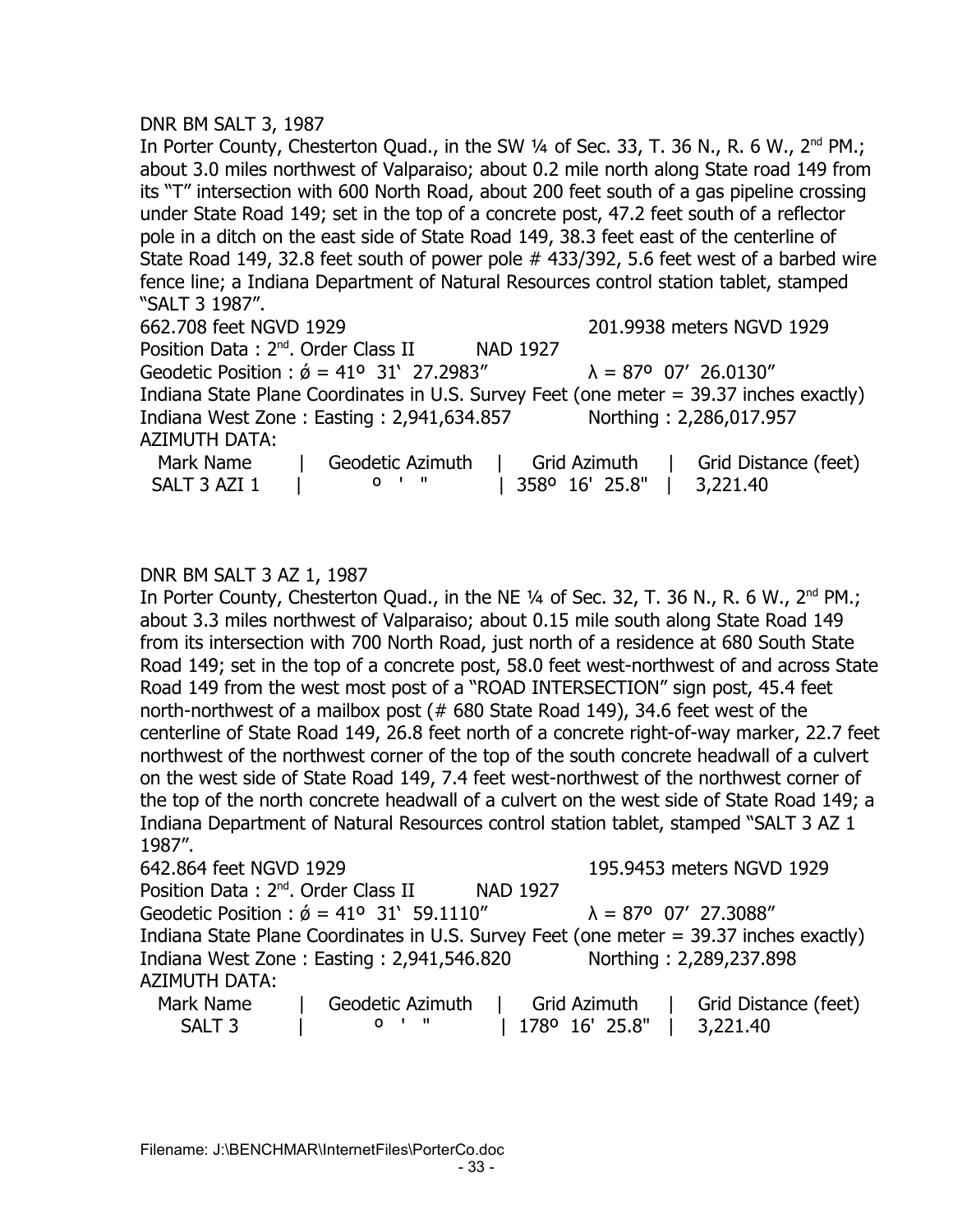#### DNR BM SALT 4, 1987

In Porter County, Portage Quad., in the SW 1/4 of Sec. 5, T. 35 N., R. 6 W., 2<sup>nd</sup> PM.; about 1.7 miles east of Wheeler; about 0.3 mile west along 500 North Road from its intersection with 325 West Road to its "T" intersection with Olde Bailey Court to the north (gravel); set in the top of a concrete post, 47.8 feet south of power pole  $# 1/001/217$ , 26.5 feet west of the centerline of Olde Bailey Court, 26.1 feet north of the centerline of 500 North Road, 9.0 feet west-southwest of a "ROAD" sign post; a Indiana Department of Natural Resources control station tablet, stamped "SALT 4 1987". 655.222 feet NGVD 1929 199.7121 meters NGVD 1929 Position Data: 2<sup>nd</sup>. Order Class II NAD 1927

Geodetic Position :  $\acute{\theta}$  = 41° 30' 26.0145"  $\lambda$  = 87° 08' 06.3315" Indiana State Plane Coordinates in U.S. Survey Feet (one meter = 39.37 inches exactly) Indiana West Zone : Easting : 2,934,978.802 Northing : 2,279,784.138 AZIMUTH DATA:

| Mark Name    | Geodetic Azimuth | Grid Azimuth              | Grid Distance (feet) |
|--------------|------------------|---------------------------|----------------------|
| SALT 4 AZI 1 | n ' "            | 269° 28′ 44.4″   3,594.76 |                      |

## DNR BM SALT 4 AZ 1, 1987

In Porter County, Portage Quad., in the SW 1/4 of Sec. 5, T. 35 N., R. 6 W., 2<sup>nd</sup> PM.; about 1.7 miles east of Wheeler; about 0.25 miles east along 500 North Road from its intersection with 450 West Road to its "T" intersection with Robyn Road, near the John Simatovich Elementary School; set in the top of a concrete post, about 112 feet west of Robyn Road, 82.2 feet east of power pole  $# 1/002/005$ , 52.2 feet south-southeast of and across 500 North Road from a 6 inch by 6 inch wood fence corner post, 43.6 feet west of power pole # 1/002/163, 39.5 feet east of the center of a GTE manhole cover, 23.4 feet south of the centerline of 500 North Road, 3.7 feet north of a chain link fence and a orange witness post; a Indiana Department of Natural Resources control station tablet, stamped "SALT 4 AZ 1 1987".

679.688 feet NGVD 1929 207.1693 meters NGVD 1929 Position Data: 2<sup>nd</sup>. Order Class II NAD 1927 Geodetic Position :  $\acute{\theta}$  = 41° 30' 25.6676"  $\lambda$  = 87° 08' 53.5773" Indiana State Plane Coordinates in U.S. Survey Feet (one meter = 39.37 inches exactly) Indiana West Zone : Easting : 2,934,978.802 Northing : 2,279,784.138 AZIMUTH DATA:

| Mark Name         | Geodetic Azimuth |        | Grid Azimuth                     | Grid Distance (feet) |
|-------------------|------------------|--------|----------------------------------|----------------------|
| SALT <sub>4</sub> |                  | יי י מ | $\vert$ 89° 28′ 44.4″   3,594.76 |                      |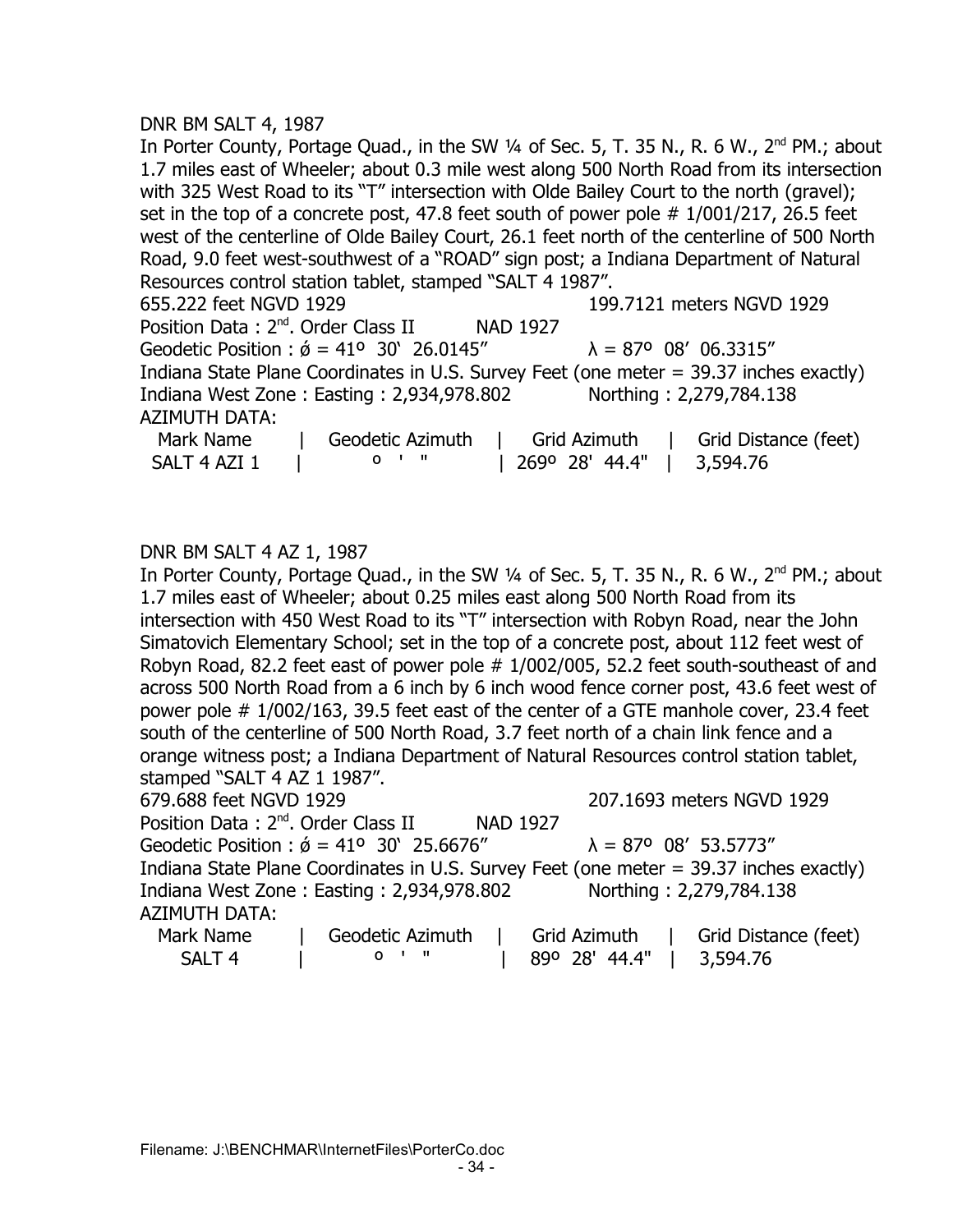## DNR BM SALT 5, 1987

In Porter County, Palmer Quad., in the SE 1/4 of Sec. 8, T. 35 N., R. 6 W., 2<sup>nd</sup> PM.; about 4.3 miles northeast of Lake Eliza; about 0.25 mile northwest along State Road 130 from its "T" intersection with 325 West Road; set in the top of a concrete post, 100.1 feet northeast of and across State Road 130 from the center of a steel railroad mile marker # 428, 88.1 feet west-northwest of the western most post of a gas feed to an underground telephone line, 79.2 feet southeast of a telephone pole, 60.7 feet northwest of a telephone pole, 34.7 feet north-northeast of the centerline of State Road 130, 4.2 feet west of a concrete right-of-way marker, 1.0 foot south-southwest of a orange witness post; a Indiana Department of Natural Resources control station tablet, stamped "SALT 5 1987".

677.133 feet NGVD 1929 206.3906 meters NGVD 1929 Position Data : 2<sup>nd</sup>. Order Class II NAD 1927 Geodetic Position :  $\acute{\sigma} = 41^{\circ}$  29' 44.2583"  $\lambda = 87^{\circ}$  08' 55.1340" Indiana State Plane Coordinates in U.S. Survey Feet (one meter = 39.37 inches exactly) Indiana West Zone : Easting : Northing : AZIMUTH DATA: Mark Name | Geodetic Azimuth | Grid Azimuth | Grid Distance (feet) SALT 5 AZI 1 | 0 ' " | 292º 22' 46.25" | 1,755.48

## DNR BM SALT 5 AZ 1, 1987

In Porter County, Palmer Quad., in the SW 1/4 of Sec. 8, T. 35 N., R. 6 W., 2<sup>nd</sup> PM.; about 4.3 miles northeast of Lake Eliza; about 0.55 mile northwest along State Road 130 from its "T" intersection with 325 West Road to a gravel "T" road to the southwest, in the southeast ¼ of the "T" intersection; set in the top of a concrete post, 87.5 feet southwest of and across State Road 130 from a concrete right-of-way marker, 86.2 feet southeast of and across State Road 130 from the southwest corner of the west most concrete and stone wall on the west side of a private drive to the north, 56.1 feet northeast of and across the gravel road from a 4 inch by 4 inch wood railroad crossing post, 39.1 feet south of the centerline of State Road 130, 24 feet east of the centerline of the gravel road, 10.7 feet east of a "STOP" sign post; a Indiana Department of Natural Resources control station tablet, stamped "SALT 5 AZ 1 1987". 666.862 feet NGVD 1929 203.2599 meters NGVD 1929 Position Data: 2<sup>nd</sup>. Order Class II NAD 1927 Geodetic Position :  $\acute{\phi}$  = 41° 29' 50.8524"  $\lambda$  = 87° 08' 16.4712" Indiana State Plane Coordinates in U.S. Survey Feet (one meter = 39.37 inches exactly) Indiana West Zone : Easting : 2,937,799.708 Northing : 2,276,258.413 AZIMUTH DATA: Mark Name | Geodetic Azimuth | Grid Azimuth | Grid Distance (feet) SALT 5 | 0 ' " | 112º 22' 46.25" | 1,755.48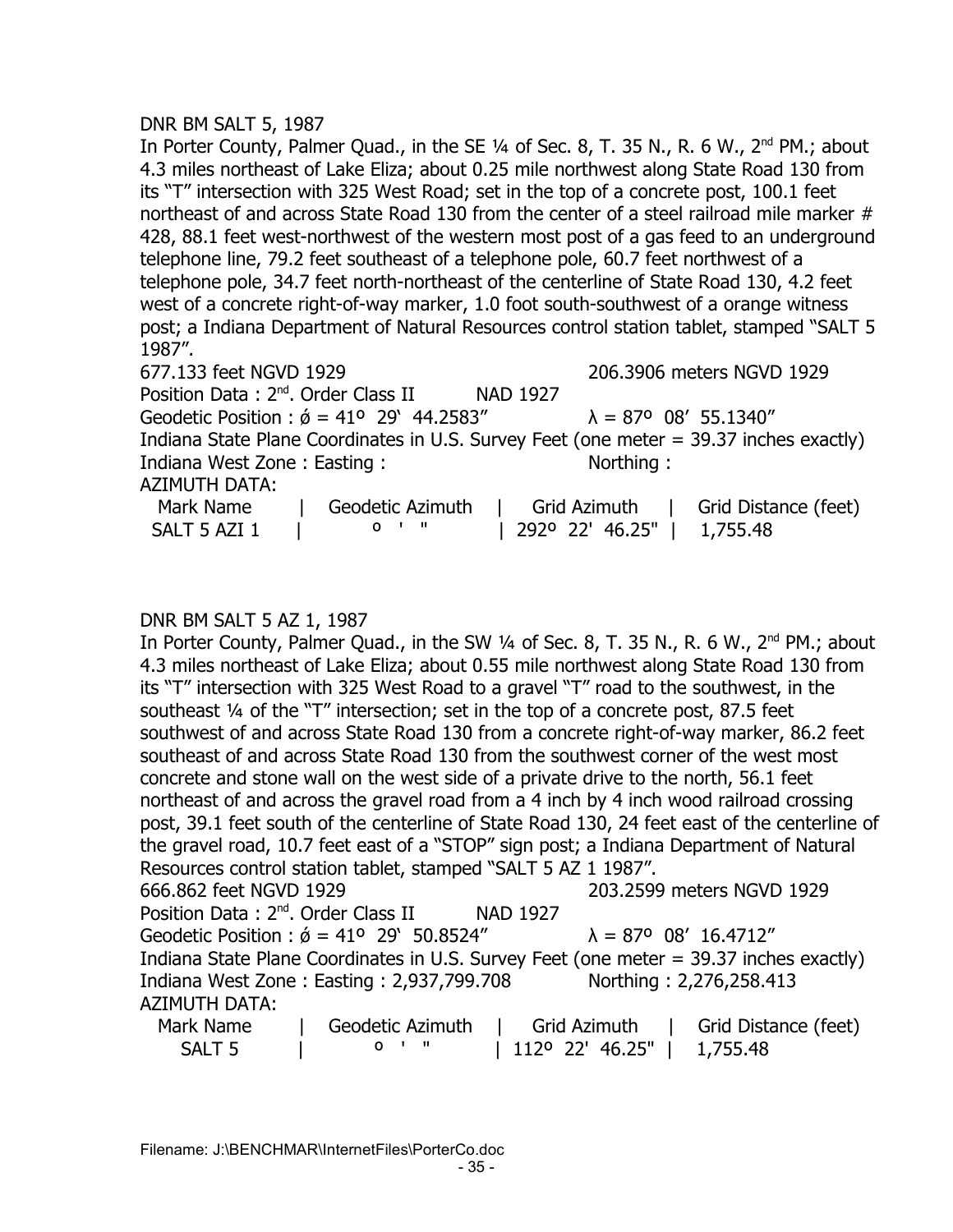#### DNR BM SALT 6, 1987

In Porter County, Valparaiso Quad., in the SE 1/4 of Sec. 16, T. 35 N., R. 6 W., 2<sup>nd</sup> PM.; about 1.5 miles west of Valparaiso; about 0.25 mile north along 250 West Road from the 250 West Road bridge over salt Creek to a private drive to the west; set in the top of a concrete post, 62.6 feet southwest of and across 250 West Road from power pole # 444/214, 51.1 feet southeast of and across the drive from power pole # 418/627, 28.5 feet south of the centerline of the drive, 16.1 feet west of the centerline of 250 West Road, 10.0 feet southeast of a wood fence post, east of a orange witness post; a Indiana Department of Natural Resources control station tablet, stamped "SALT 6 1987". 715.206 feet NGVD 1929 217.9952 meters NGVD 1929 Position Data: 2<sup>nd</sup>. Order Class II NAD 1927 Geodetic Position :  $\acute{\theta}$  = 41° 28' 53.6224"  $\lambda$  = 87° 06' 51.5446" Indiana State Plane Coordinates in U.S. Survey Feet (one meter = 39.37 inches exactly) Indiana West Zone : Easting : 2,944,260.043 Northing : 2,270,462.772 AZIMUTH DATA: Mark Name | Geodetic Azimuth | Grid Azimuth | Grid Distance (feet) SALT 6 AZI 1 | 0 ' " | 00º 27' 33.99" | 3,928.21

## DNR BM SALT 6 AZ 1, 1987

In Porter County, Valparaiso Quad., in the NE  $\frac{1}{4}$  of Sec. 16, T. 35 N., R. 6 W., 2<sup>nd</sup> PM.; about 1.7 miles northwest of Valparaiso; at the "T" intersection of State Road 130 and 250 West Road, in the southeast ¼ of the intersection; set in the top of a concrete post, 59.7 feet south of the centerline of State Road 130, 20.3 feet south-southwest of a "ROAD" sign post, 17.5 feet east of the centerline of 250 West Road, 7.5 feet north of power pole # 435/870, 5.0 feet south of a concrete right-of-way marker, 2.0 feet west of a orange witness post; a Indiana Department of Natural Resources control station tablet, stamped "SALT 6 AZ 1 1987".

699.801 feet NGVD 1929 213.2998 meters NGVD 1929 Position Data: 2<sup>nd</sup>. Order Class II NAD 1927 Geodetic Position :  $\acute{\sigma} = 41^{\circ}$  29' 32.4324"  $\lambda = 87^{\circ}$  06' 51.1492" Indiana State Plane Coordinates in U.S. Survey Feet (one meter = 39.37 inches exactly) Indiana West Zone : Easting : 2,944,291.542 Northing : 2,274,390.855 AZIMUTH DATA:

| Mark Name | Geodetic Azimuth | Grid Azimuth    | Grid Distance (feet) |
|-----------|------------------|-----------------|----------------------|
| SALT 6    |                  | l 180°27'33.99" | 3,928.21             |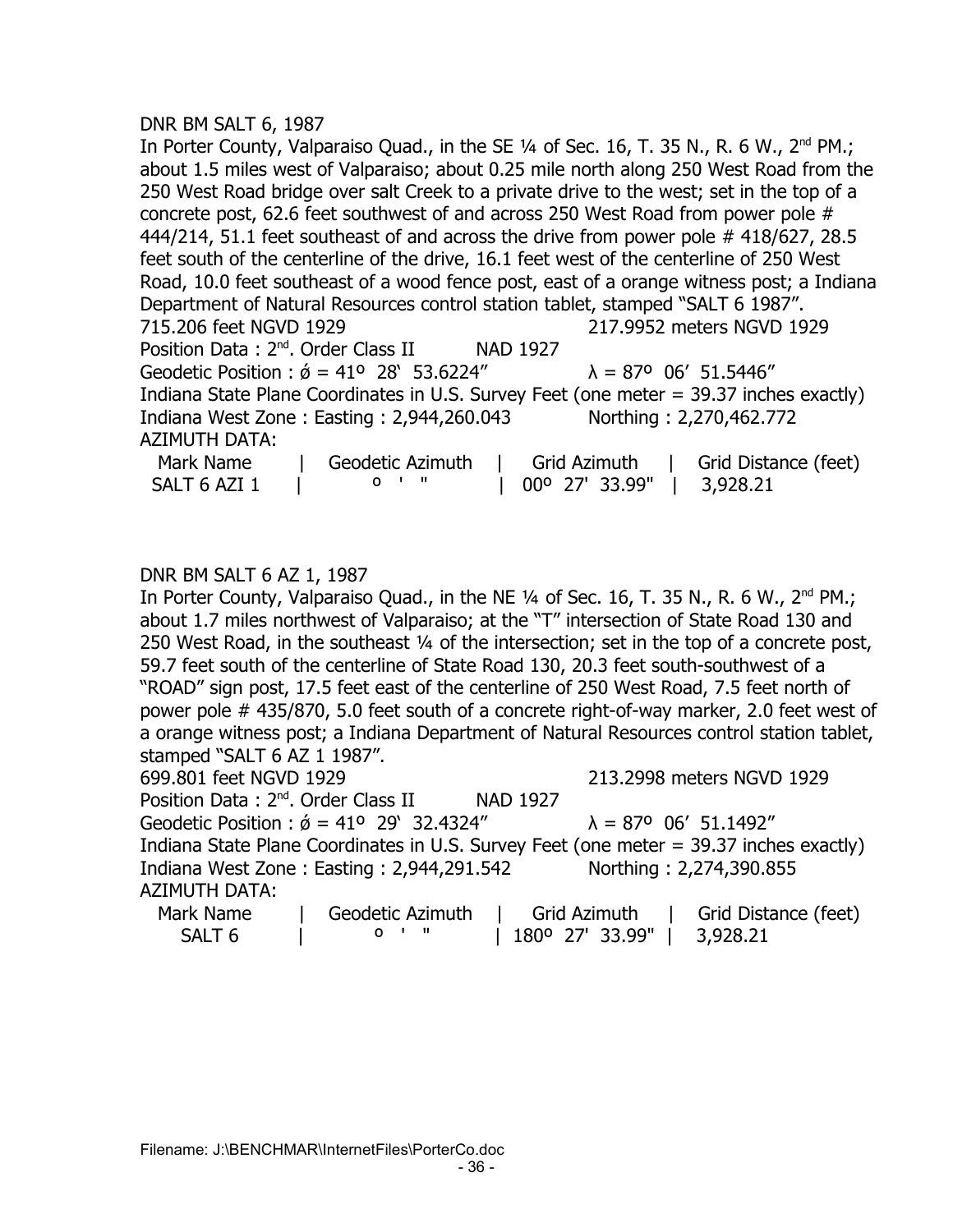#### DNR BM SALT 7, 1987

In Porter County, Valparaiso Quad., in the NW  $\frac{1}{4}$  of Sec. 15, T. 35 N., R. 6 W., 2<sup>nd</sup> PM.; about 1.2 miles west of Valparaiso; at the intersection of State Road 130 and the Grand Trunk Western railroad; set in the top of a concrete post, 138.7 feet south of the centerline of State Road 130 and the south rail of the railroad, about 125 feet east of a small pond, 91.1 feet north of the northeast corner of a "LANDGREBE MOTOR TRANSPORT" sign, 40.9 feet southeast of a mailbox, 38.7 feet southeast of a telephone pole, 33.2 feet southwest of the centerline of State Road 130, 22.4 feet south-southeast of the east most post of a "ROAD CURVE" sign, east of a orange witness post; a Indiana Department of Natural Resources control station tablet, stamped "SALT 7 1987". 717.600 feet NGVD 1929 218.7249 meters NGVD 1929 Position Data: 2<sup>nd</sup>. Order Class II NAD 1927 Geodetic Position :  $\acute{\phi}$  = 41° 29' 09.7591"  $\lambda$  = 87° 06' 04.7312" Indiana State Plane Coordinates in U.S. Survey Feet (one meter = 39.37 inches exactly) Indiana West Zone : Easting : 2,947,823.474 Northing : 2,272,095.013 AZIMUTH DATA: Mark Name | Geodetic Azimuth | Grid Azimuth | Grid Distance (feet) SALT 7 AZI 1 | 0 ' " | 130º 05' 57.57" | 2,228.72

#### DNR BM SALT 7 AZ 1, 1987

In Porter County, Valparaiso Quad., in the SW  $\frac{1}{4}$  of Sec. 15, T. 35 N., R. 6 W., 2<sup>nd</sup> PM.; about 0.8 mile west of Valparaiso; at the intersection of State Road 130 (Lincolnway) and 150 West Road, in the northwest ¼ of the intersection; set in the top of a concrete post, 43.9 feet northwest of the centerline of 150 West Road, 32.2 feet northeast of the centerline of State Road 130 (Lincolnway), 25.4 feet west of the west most post of a "STOP" sign, 16.5 feet northwest of a telephone pole, 8.1 feet southeast of a concrete highway right-of-way marker; a Indiana Department of Natural Resources control station tablet, stamped "SALT 7 AZ 1 1987".

726.313 feet NGVD 1929 221.3806 meters NGVD 1929 Position Data: 2<sup>nd</sup>. Order Class II NAD 1927 Geodetic Position :  $\acute{\theta}$  = 41° 28' 55.5786"  $\lambda$  = 87° 05' 42.3286" Indiana State Plane Coordinates in U.S. Survey Feet (one meter = 39.37 inches exactly) Indiana West Zone : Easting : 2,949,528.284 Northing : 2,270,659.464 AZIMUTH DATA:

| Mark Name         | Geodetic Azimuth | Grid Azimuth                                         | Grid Distance (feet) |
|-------------------|------------------|------------------------------------------------------|----------------------|
| SALT <sub>7</sub> | <u>n ' "</u>     | $\vert$ 310 <sup>o</sup> 05' 57.57" $\vert$ 2,228.72 |                      |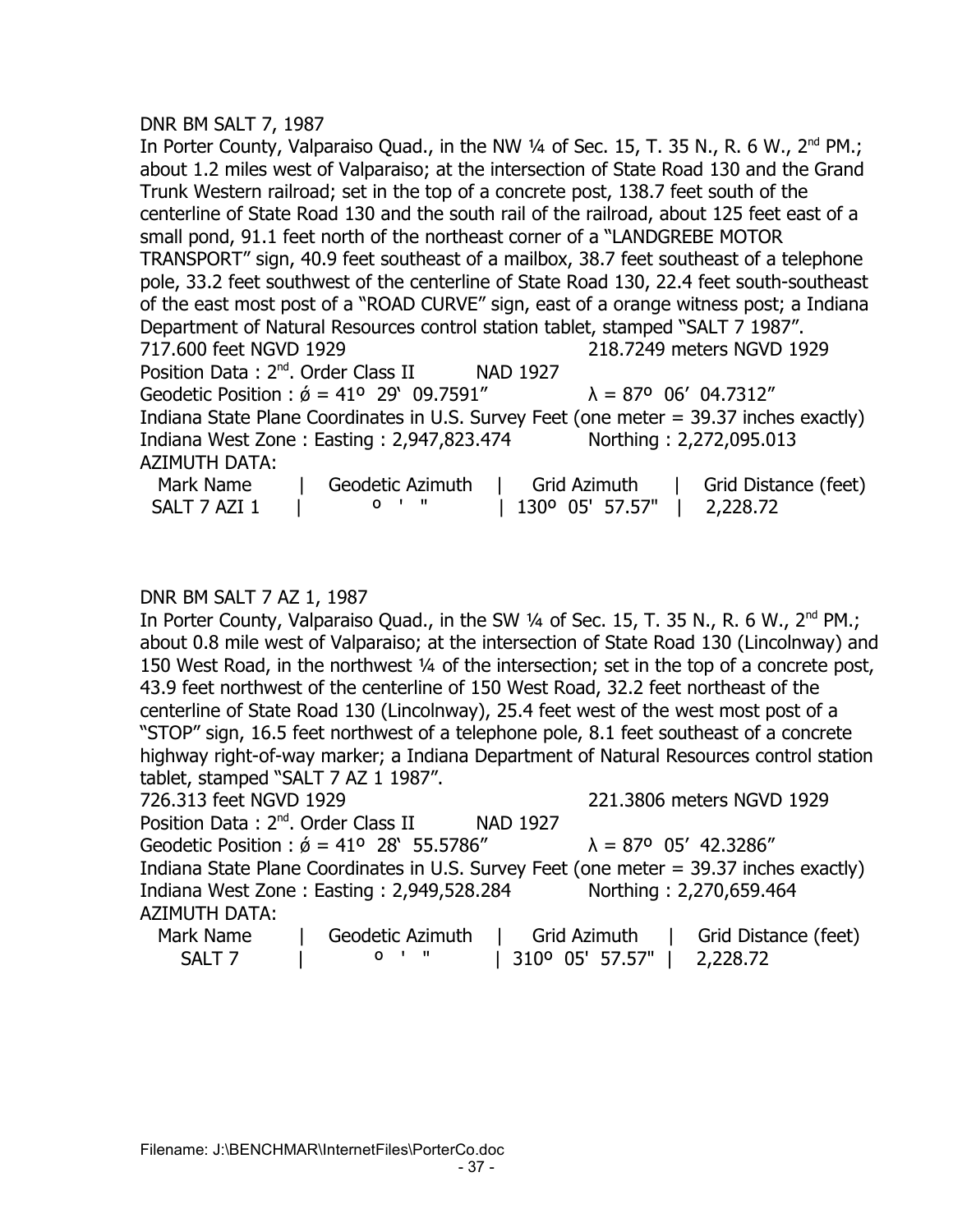## DNR BM SALT 8, 1987

In Porter County, Valparaiso Quad., in the NE  $\frac{1}{4}$  of Sec. 22, T. 35 N., R. 6 W., 2<sup>nd</sup> PM.; about 0.3 mile west of Valparaiso; about 0.9 mile northwest along State Road 130 (Lincolnway) from its intersection with Joliet Road, at the B & E Body Shop; set in the top of a concrete post, 106.8 feet southwest of the B & E Body Shop building, 103.2 feet west of power pole # 449/041, 44.9 feet northeast of the centerline of State Road 130 (Lincolnway), 36.2 feet north-northwest of power pole  $#$  442/944 with a guy wire to the northwest, 27.2 feet west of a metal "B & E BODY SHOP" sign post, 18.6 feet north of the anchor of the guy wire of power pole # 442/944; a Indiana Department of Natural Resources control station tablet, stamped "SALT 8 1987". 714.676 feet NGVD 1929 217.8337 meters NGVD 1929 Position Data: 2<sup>nd</sup>. Order Class II NAD 1927 Geodetic Position :  $\acute{\theta} = 41^{\circ}$  28' 38.9695"  $\lambda = 87^{\circ}$  05' 08.6205" Indiana State Plane Coordinates in U.S. Survey Feet (one meter = 39.37 inches exactly) Indiana West Zone : Easting : 2,952,093.830 Northing : 2,268,978.195 AZIMUTH DATA:

| Л4119 III <i>У</i> ЛІЛІ |                  |                 |                      |
|-------------------------|------------------|-----------------|----------------------|
| Mark Name               | Geodetic Azimuth | Grid Azimuth    | Grid Distance (feet) |
| SALT 8 AZI 1            | <u>0'' "</u>     | 129° 48' 07.82" | 2,533.23             |

#### DNR BM SALT 8 AZ 1, 1987

In Porter County, Valparaiso Quad., in the NW  $\frac{1}{4}$  of Sec. 23, T. 35 N., R. 6 W., 2<sup>nd</sup> PM.; at Valparaiso; 0.4 mile northwest along State Road 130 (Lincolnway) from its intersection with Joliet Road, to its "T" intersection with Emmetsburg Avenue; set in the top of a concrete post, 54.6 feet south of the south edge of the parking lot for the "Athletic Lettering Company", 39.7 feet northeast of the centerline of State Road 130 (Lincolnway), 29.7 feet west of the centerline of Emmetsburg Avenue, 14.5 feet northwest of power pole # 449/376 with a "EMMETSBURG AVENUE" sign attached, 13.9 feet southwest of a "NO OUTLET" sign post, 7.5 feet north of a "WARNING GAS PIPELINE" sign post; a Indiana Department of Natural Resources control station tablet, stamped "SALT 8 AZ 1 1987".

732.069 feet NGVD 1929 223.1351 meters NGVD 1929

| Position Data: 2 <sup>nd</sup> , Order Class II<br>NAD 1927                                  |
|----------------------------------------------------------------------------------------------|
| Geodetic Position : $\acute{\phi}$ = 41° 28' 22.9474"<br>$\lambda = 87^{\circ}$ 04' 43.0535" |
| Indiana State Plane Coordinates in U.S. Survey Feet (one meter = 39.37 inches exactly)       |
| Northing: 2,267,356.574<br>Indiana West Zone: Easting: 2,954,040.010                         |
| AZIMUTH DATA:                                                                                |
|                                                                                              |

| Mark Name | Geodetic Azimuth | Grid Azimuth               | Grid Distance (feet) |
|-----------|------------------|----------------------------|----------------------|
| SALT 8    |                  | 309° 48′ 07.82″   2,533.23 |                      |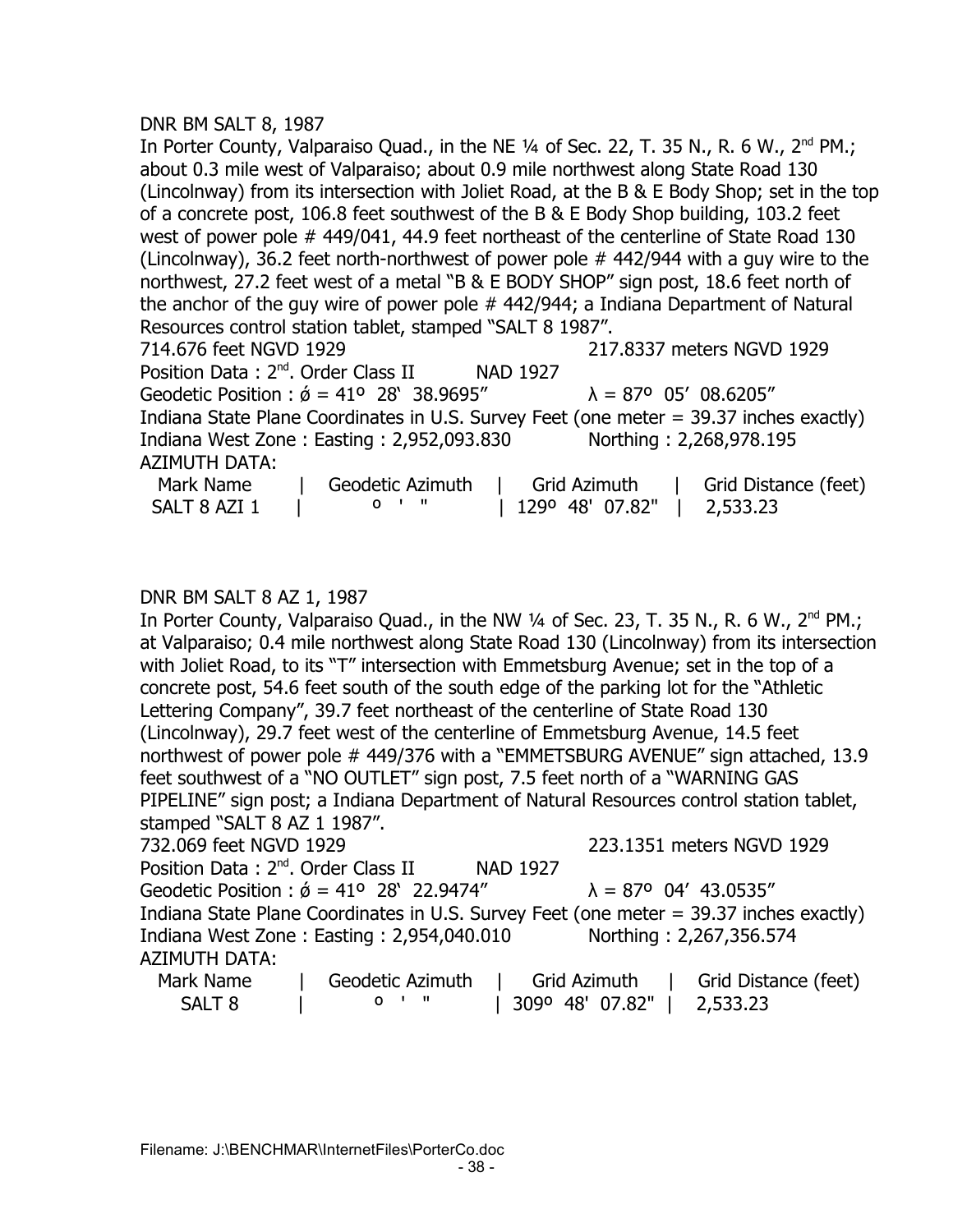## DNR BM SALT 9, 1987

In Porter County, Valparaiso Quad., in the NE 1/4 of Sec. 26, T. 35 N., R. 6 W., 2<sup>nd</sup> PM.; at Valparaiso; at the intersection of U.S. 30 (Morthland Drive) and Horse Prairie Avenue, just west of the U.S. 30 (Morthland Drive) bridge over Salt Creek, at the entrance to the Holliday Inn Express; set in the top of a concrete post, 88.2 feet northwest of the northwest corner of the concrete handrail of the U.S. 30 bridge over Salt Creek, 78.3 feet east of and across the entrance to the Holliday Inn Express from the top of a fire hydrant, 64.8 feet north of the centerline of the west bound lanes of U.S. 30 (Morthland Drive), 55.9 feet northeast of and across the entrance to the Holliday Inn Express from the east most post of a "STOP" sign, 23.1 feet west-southwest of the south most post of a "BUTCH HUNDLEY'S" sign, 21.9 feet east of the centerline of the entrance to the Holliday Inn Express; a Indiana Department of Natural Resources control station tablet, stamped "SALT 9 1987".

688.270 feet NGVD 1929 209.7851 meters NGVD 1929 Position Data: 2<sup>nd</sup>. Order Class II NAD 1927 Geodetic Position :  $\acute{\phi}$  = 41° 27' 36.5160"  $\lambda$  = 87° 04' 05.5913" Indiana State Plane Coordinates in U.S. Survey Feet (one meter = 39.37 inches exactly) Indiana West Zone : Easting : 2,956,892.554 Northing : 2,262,657.436 AZIMUTH DATA: Mark Name | Geodetic Azimuth | Grid Azimuth | Grid Distance (feet) SALT 9 AZI 1 | 0 ' " | 107º 31' 23.96" | 1,978.31

## DNR BM SALT 9 AZ 1, 1987

In Porter County, Valparaiso Quad., in the NW  $\frac{1}{4}$  of Sec. 25, T. 35 N., R. 6 W., 2<sup>nd</sup> PM.; at Valparaiso; at the intersection of U.S. 30 (Morthland Drive) and State Road 2, at H.O.W. Rentals & Sales (tool rental); set in the top of a concrete post, about 600 feet east of the intersection, 73.7 feet northeast of power pole #427/057 with a transformer, 60.6 feet north of the H.O.W. building, 48.3 feet northeast of the northeast corner of the metal post of the H.O.W. sign, 46.8 feet east of the north most post of a "EAST U S 30" sign, 24.9 feet south of the centerline of the east bound lanes of U.S. 30 (Morthland Drive), 12.8 feet east of a metal post with a reflector; a Indiana Department of Natural Resources control station tablet, stamped "SALT 9 AZ 1 1987". 699.785 feet NGVD 1929 213.2949 meters NGVD 1929 Position Data: 2<sup>nd</sup>. Order Class II NAD 1927 Geodetic Position :  $\acute{\phi}$  = 41° 27' 30.6268"  $\lambda$  = 87° 03' 40.8157" Indiana State Plane Coordinates in U.S. Survey Feet (one meter = 39.37 inches exactly) Indiana West Zone : Easting : 2,958,779.062 Northing : 2,262,061.778 AZIMUTH DATA: Mark Name | Geodetic Azimuth | Grid Azimuth | Grid Distance (feet) SALT 9 | 0 ' " | 287º 31' 23.96" | 1,978.31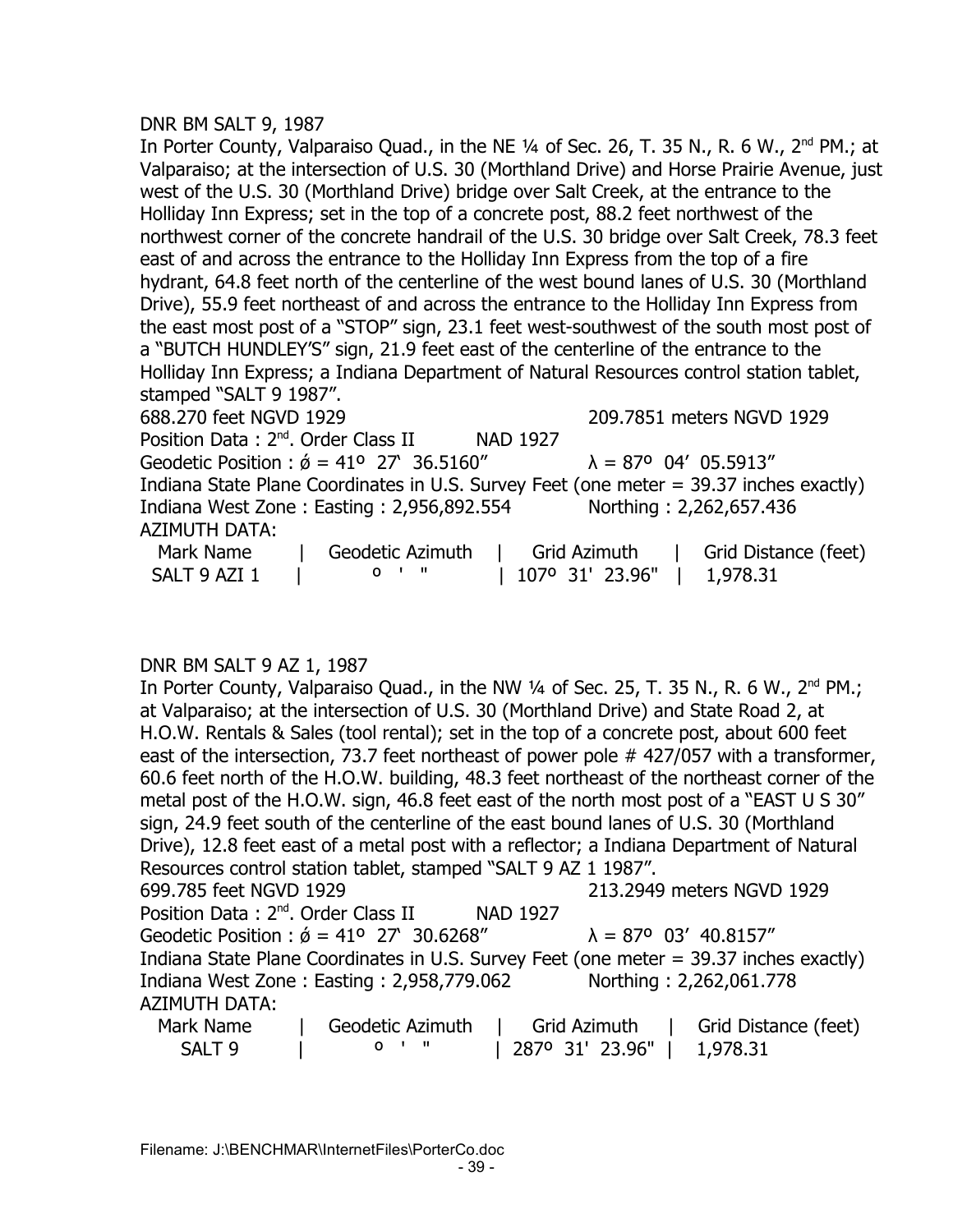## DNR BM SALT 10, 1987

In Porter County, Valparaiso Quad., in the SE  $\frac{1}{4}$  of Sec. 26, T. 35 N., R. 6 W., 2<sup>nd</sup> PM.; about 1.0 mile southwest of Valparaiso; at the County Highway garage near the County Home, at the intersection of State Road 2 and 50 West Road (Heavlin Road); set in the top of a concrete post, about 250 feet east of the intersection of State Road 2 and 50 West Road (Heavlin Road), 49.6 feet southeast of the north most post of the "COUNTY HIGHWAY DEPARTMENT" sign, 45.9 feet south of the centerline of State Road 2, 30.5 feet north of a east-west chain link fence, 20.4 feet southeast of power pole # 1/001/906 with two guy wires to the south, 15.2 feet east-southeast of the south most guy wire of power pole # 1/001/906; a Indiana Department of Natural Resources control station tablet, stamped "SALT 10 1987". 695.277 feet NGVD 1929 211.9209 meters NGVD 1929 Position Data : 2<sup>nd</sup>. Order Class II NAD 1927 Geodetic Position :  $\acute{\sigma} = 41^{\circ}$  27' 00.2644"  $\lambda = 87^{\circ}$  04' 28.4139" Indiana State Plane Coordinates in U.S. Survey Feet (one meter = 39.37 inches exactly) Indiana West Zone : Easting : 2,955,155.264 Northing : 2,258,988.070 AZIMUTH DATA:

| Mark Name     | Geodetic Azimuth   Grid Azimuth |                           | Grid Distance (feet) |
|---------------|---------------------------------|---------------------------|----------------------|
| SALT 10 AZI 1 | 0'' "                           | 262° 42′ 48.1″   1,918.42 |                      |

## DNR BM SALT 10 AZ 1, 1987

In Porter County, Valparaiso Quad., in the SW 1/4 of Sec. 26, T. 35 N., R. 6 W., 2<sup>nd</sup> PM.; about 1.3 miles southwest of Valparaiso; about 0.2 mile northeast along State Road 2 from its intersection with 100 West Road (Hundred Road) and Thornapple Way to the J.P. Nelisson residence at #2057 State Road 2; set in the top of a concrete post, on the north side of State Road 2, west of the extended centerline of the drive to the south at #2057 State Road 2, 84.5 feet northeast of a telephone pole, 38.0 feet north of the centerline of State Road 2, 7.2 feet southeast of the  $2<sup>nd</sup>$  post west of the east end of a east-west wood rail fence line, 7.2 feet southwest of the east most wood post of a east-west wood rail fence line, 6.3 feet northwest of a wood fence corner post, 4.4 feet west of the northsouth fence line; a Indiana Department of Natural Resources control station tablet, stamped "SALT 10 AZ 1 1987". 701.682 feet NGVD 1929 213.8731 meters NGVD 1929 Position Data: 2<sup>nd</sup>. Order Class II NAD 1927 Geodetic Position :  $\acute{\phi}$  = 41° 26' 57.8615"  $\lambda$  = 87° 04' 53.4033" Indiana State Plane Coordinates in U.S. Survey Feet (one meter = 39.37 inches exactly) Indiana West Zone: Easting: 2,953,252.341 Northing: 2,258,744.751

# AZIMUTH DATA:

Mark Name | Geodetic Azimuth | Grid Azimuth | Grid Distance (feet) SALT 10 | 0 ' " | 82º 42' 48.1" | 1,918.42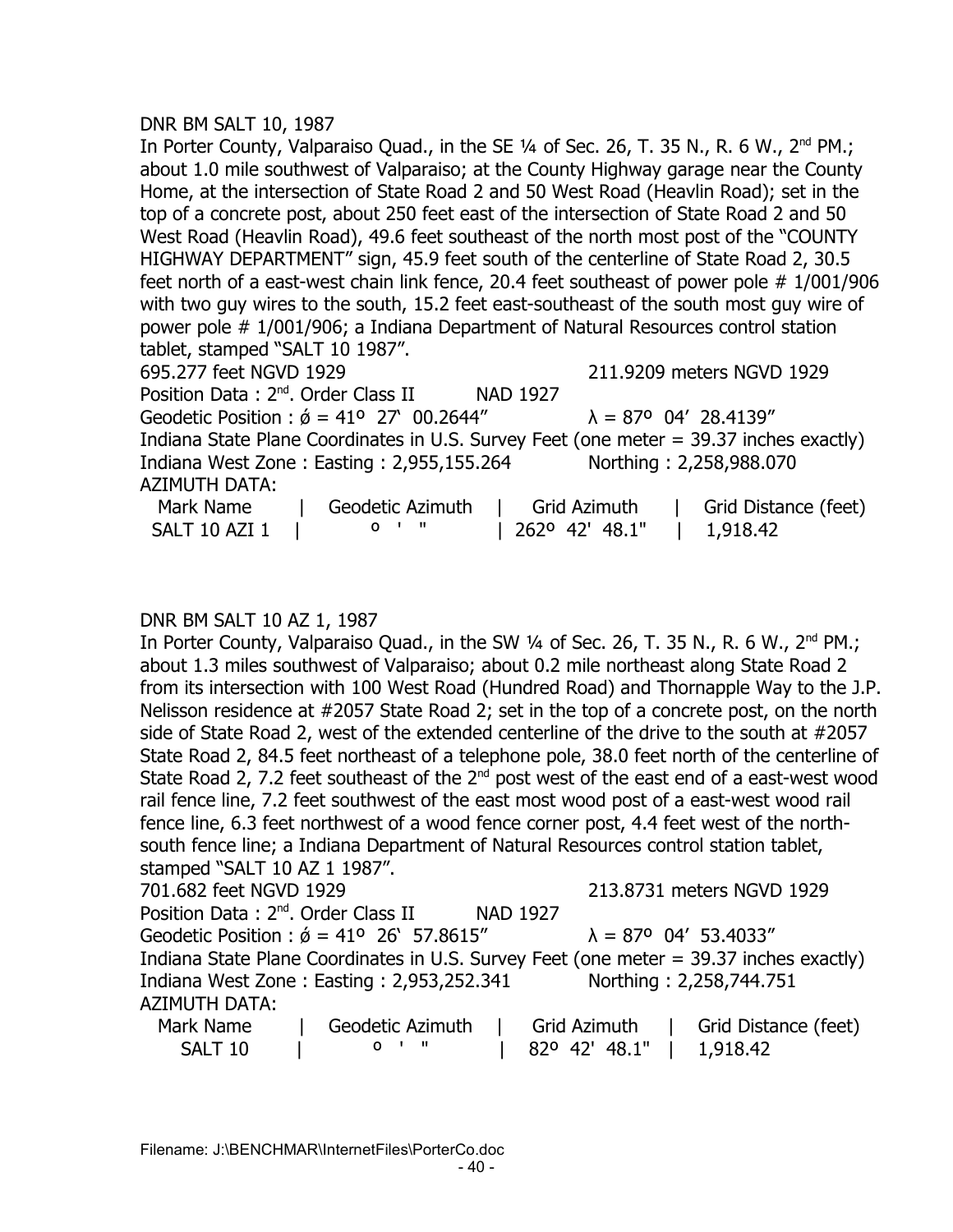## DNR BM OD 1, 1987

In Porter County, Ogden Dunes Quad., in the NE 1/4 of Sec. 26, T. 37 N., R. 7 W., 2<sup>nd</sup> PM.; at Ogden Dunes; at the east end of Lake Shore Drive; set in the top of a concrete post, on the extended north edge of Lake Shore Drive, 50.8 feet southeast of a eight inch steel pipe, 48.7 feet northeast of the south gate post, 48.6 feet east of the north gate post, 38.0 feet northwest of the end post of a chain link fence and a railroad tie retaining wall, 35.7 feet north of the railroad tie retaining wall, 19.0 feet west of the chain link fence, 7.0 feet southwest of a five inch Pine tree, level with the ground; a Indiana Department of Natural Resources control station tablet, stamped "OD 1 1987". 600.24 feet NGVD 1929 THIRD ORDER Position Data: 3<sup>rd</sup> Order Class I NAD 1983 Geodetic Position :  $\acute{\phi}$  = 41° 37' 46.9370"  $\lambda$  = 87° 11' 00.8579" Indiana State Plane Coordinates in U.S. Survey Feet (one meter = 39.37 inches exactly) Indiana West Zone : Easting : 2,925,337.12 Northing : 2,324,469.91 AZIMUTH DATA: Mark Name | Geodetic Azimuth | Grid Azimuth | Grid Distance (feet) OD 2 | º ' " | 255º 43' 37" | 2,845.50

## DNR BM OD 2, 1987

In Porter County, Ogden Dunes Quad., in the NW  $\frac{1}{4}$  of Sec. 26, T. 37 N., R. 7 W., 2<sup>nd</sup> PM.; at Ogden Dunes; about 0.5 mile southwest along Lake Shore Drive from the northeast end of Lake Shore Drive, at house # 101; set in the top of a concrete post, 32.7 feet southwest of the centerline of the drive southeast leading to house  $# 101, 24.8$ feet southwest of power pole # 859/265, 13.0 feet southeast of the centerline of Lake Shore Drive, level with the ground; a Indiana Department of Natural Resources control station tablet, stamped "OD 2 1987".

| 600.91 feet NGVD 1929                            | <b>THIRD ORDER</b>                                                                                                                                                                                                                |
|--------------------------------------------------|-----------------------------------------------------------------------------------------------------------------------------------------------------------------------------------------------------------------------------------|
| Position Data: 3rd Order Class I                 | NAD 1983                                                                                                                                                                                                                          |
| Geodetic Position : $\acute{\phi} = 0$ $\cdot$ " | $\lambda = 0$ ' "                                                                                                                                                                                                                 |
|                                                  | Indiana State Plane Coordinates in U.S. Survey Feet (one meter = 39.37 inches exactly)                                                                                                                                            |
| Indiana West Zone: Easting: 2,922,579.46         | Northing: 2,323,768.37                                                                                                                                                                                                            |
| <b>AZIMUTH DATA:</b>                             |                                                                                                                                                                                                                                   |
|                                                  | $\mathbf{M}$ is the contract of the contract of the contract of the contract of the contract of the contract of the contract of the contract of the contract of the contract of the contract of the contract of the contract of t |

| Mark Name | Geodetic Azimuth | Grid Azimuth | Grid Distance (feet) |
|-----------|------------------|--------------|----------------------|
| OD.       |                  | 750 43' 37"  | $\mid$ 2,845.50      |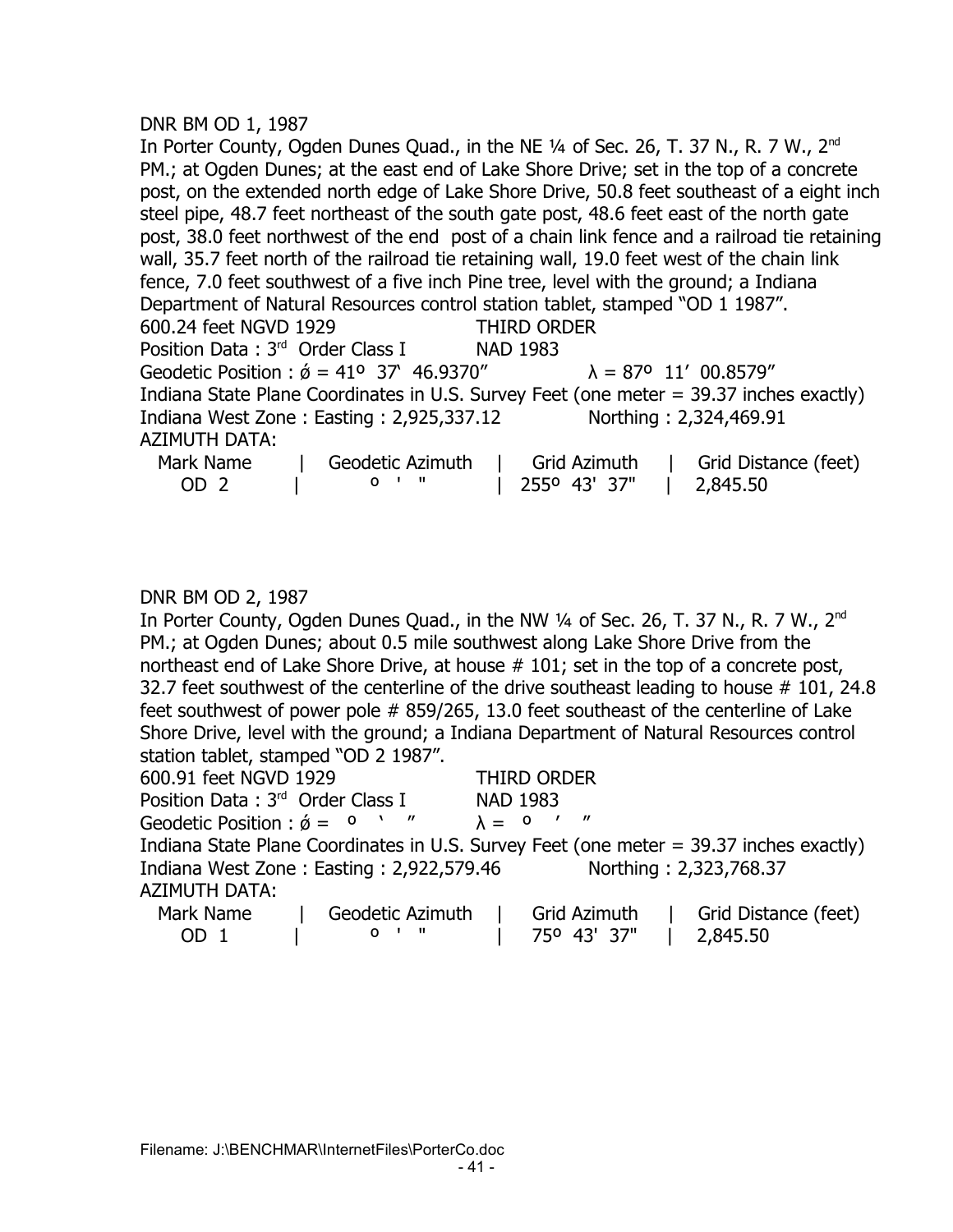## DNR TBM MIC 1, 1987

In Porter County, Ogden Dunes Quad., in the NE  $\frac{1}{4}$  of Sec. 26, T. 37 N., R. 7 W., 2<sup>nd</sup> PM.; at Ogden Dunes; at the residence at box  $#$  42 Lake Shore Drive; set in power pole # 345/157, 20 feet north of the centerline of Lake Shore Drive, 16.5 feet east of the center of three 20 inch Cottonwood trees, about 0.4 foot above the ground; a railroad spike driven through a aluminum tag, stamped "DNR TBM MIC 1". 598.643 feet NGVD 1929 THIRD ORDER

# DNR TBM MIC 2, 1987

In Porter County, Ogden Dunes Quad., in the NE 1/4 of Sec. 26, T. 37 N., R. 7 W., 2<sup>nd</sup> PM.; at Ogden Dunes; at the intersection of Lake Shore Drive and Cedar Trail; set in the northeast side of power pole # 323/493, 35 feet west of the centerline of Cedar Trail, 24.2 feet south of the centerline of Lake Shore Drive, 6.0 feet east of a yellow fire hydrant, about 0.5 foot above the ground; a railroad spike driven through a aluminum tag, stamped "DNR TBM MIC 2".

592.066 feet NGVD 1929 THIRD ORDER

## DNR TBM MIC 3, 1987

In Porter County, Ogden Dunes Quad., in the SE 1/4 of Sec. 26, T. 37 N., R. 7 W., 2<sup>nd</sup> PM.; at Ogden Dunes; at the intersection of Lake Shore Drive and Hillcrest Road; set in power pole # 343/357, 43.5 feet east of the centerline of Hillcrest Road, 22 feet north of the centerline of Lake Shore Drive, 10.5 feet east of a street sign post, about 0.5 foot above the ground; a railroad spike driven through a aluminum tag, stamped "DNR TBM MIC 3". 612.550 feet NGVD 1929 THIRD ORDER

## DNR TBM MIC 4, 1987

In Porter County, Portage Quad., in the SE 1/4 of Sec. 34, T. 37 N., R. 7 W., 2<sup>nd</sup> PM.; about 0.3 mile southwest of Ogden Dunes; about 0.75 mile southwest along U.S. 12 from the entrance to Ogden Dunes (Hillcrest Road); set in a 10 foot high cut off power pole which is 2 foot west of a full size power pole, 63 feet north of the centerline of U.S. 12, 5.8 feet south of the south track of the railroad north of U.S. 12; a railroad spike driven through a aluminum tag, stamped "DNR TBM MIC 4". 609.907 feet NGVD 1929 THIRD ORDER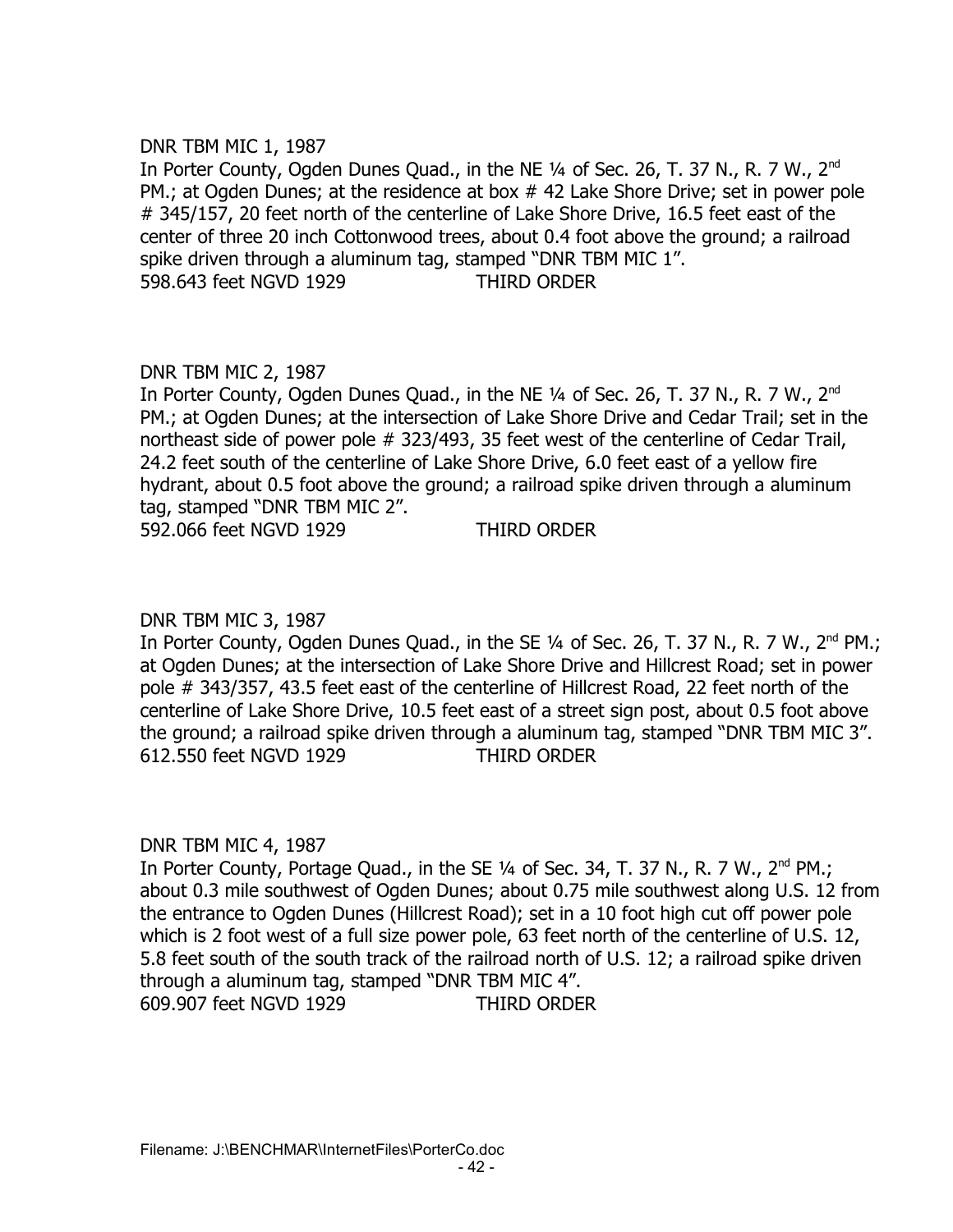## DNR BM LAKE ELIZA PORTER

In Porter County, Palmer Quad., in the SW 1/4 of Sec. 1, T. 34 N., R. 7 W., 2<sup>nd</sup> PM.; about 0.3 mile south of Lake Eliza; at the outlet control structure for Lake Eliza; set in the top of a concrete lake level monument, about 8 feet above the dam, about 6 feet above the concrete wingwall of the control structure, 5.15 feet west of the east face of the west concrete side wall of the control structure; a Indiana Department of Natural Resources control station tablet, stamped "LAKE ELIZA PORTER" **ELEVATION SUSPECT** 742.054 feet NGVD 1929 THIRD ORDER 231.3626 meters N.G.V.D. 1929

# DNR TBM LE 1 09983

In Porter County, Palmer Quad., in the NE 1/4 of Sec. 12, T. 34 N., R. 7 W., 2<sup>nd</sup> PM.; about 0.7 mile southeast of Lake Eliza; at the intersection of 500 West Road and the abandoned Chesapeake and Ohio Railroad; set in the west side of a power pole, about 129 feet north of the centerline of the abandoned railroad, 82.2 feet northwest of the northwest corner of a concrete headwall of a culvert under the drive leading to a one story white frame house with brick trim, 17.5 feet west of the centerline of 500 West Road, about 1 foot above the ground; a railroad spike driven through a stamped aluminum tag. 784.268 feet NGVD 1929 THIRD ORDER 239.0454 meters N.G.V.D. 1929

# DNR TBM LE 2 09983

In Porter County, Palmer Quad., in the SW 1/4 of Sec. 1, T. 34 N., R. 7 W., 2<sup>nd</sup> PM.; about 0.3 mile south of Lake Eliza; at the outlet control structure for Lake Eliza; set in the southeast side of a 20 inch Cottonwood tree, about 185 feet northwest of the control structure, about 35 feet northeast of the centerline of a dirt road, about 1.5 feet above the ground; a railroad spike driven through a stamped aluminum tag. 740.039 feet NGVD 1929 THIRD ORDER 225.5643 meters N.G.V.D. 1929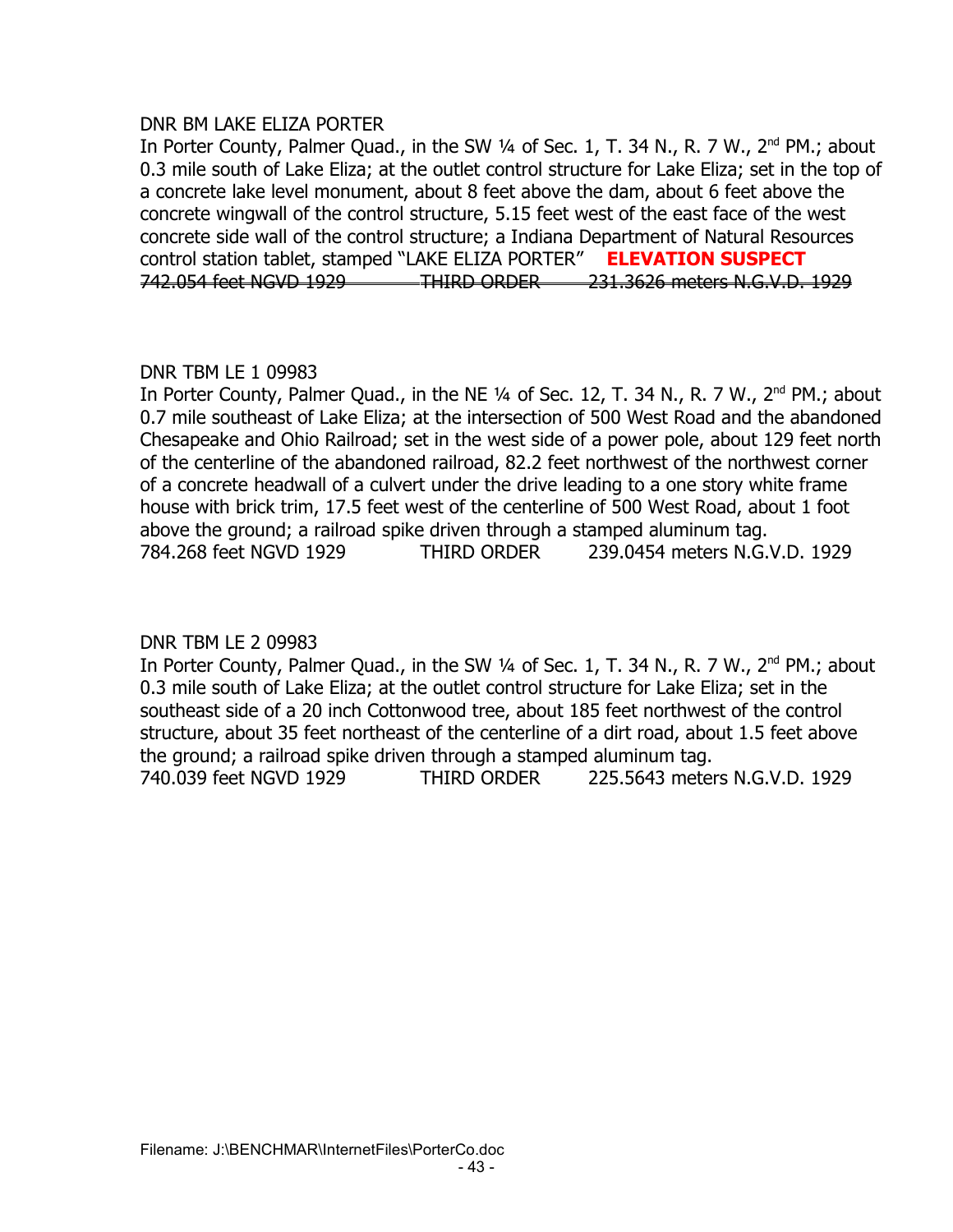## DNR TBM LE 3 09983

In Porter County, Palmer Quad., in the SW 1/4 of Sec. 1, T. 34 N., R. 7 W., 2<sup>nd</sup> PM.; about 0.3 mile south of Lake Eliza; at the outlet control structure for Lake Eliza; set in the west side of a 6 inch Cherry tree, about 50 feet downstream of the control structure, about 25 feet landward of the left bank of the outlet channel, 20 feet southeast of the northwest end of a fence, about 20 feet northeast of the toe of slope of the abandoned Chesapeake and Ohio Railroad grade, 1.0 foot southwest of a fence line, 1.0 foot above the ground; a railroad spike driven through a stamped aluminum tag.

744.982 feet NGVD 1929 THIRD ORDER 227.0710 meters N.G.V.D. 1929

# IDNR TBM LOOMIS 1 2003

In Porter County, Chesterton Quad, set in the NW ¼ of section 1, T. 35 N., R. 6  $W_{1}$ ,  $2^{nd}$  P. M. Set on the north side of Valparaiso, Indiana and the northwest side of Loomis Lake. Set at the Rogers-Lakewood Park Boat Ramp. 8.5 feet south of the south concrete edge of the boat ramp, 27.0 feet east of the east edge of asphalt parking lot, 32.5 feet north of the north face of  $a \pm 36$  inch Oak Tree, about 1.5 feet above the ground. Set in the west side of a utility pole. A railroad spike through an aluminum tag stamped "IDNR TBM LOOMIS 1 2003" 816.471 feet NGVD 1929 3rd Order

# IDNR TBM LOOMIS 2 2003

In Porter County, Chesterton Quad, set in the NW ¼ of section 1, T. 35 N., R. 6  $W_{1}$ ,  $2^{nd}$  P. M. Set on the north side of Valparaiso, Indiana and the northeast side of Loomis Lake. Set at the control structure for Loomis Lake near the Loomis Lake Boat Rental. 57.5 feet north of the northwest corner of a one story house, 62.0 feet southwest of the southwest corner of a pole barn near service door, 16.0 feet west of the centerline of gravel driveway, Set in the north side of a power pole # 449/519 with transformer. A railroad spike through an aluminum tag stamped "IDNR TBM LOOMIS 2 2003" 815.739 feet NGVD 1929 3rd Order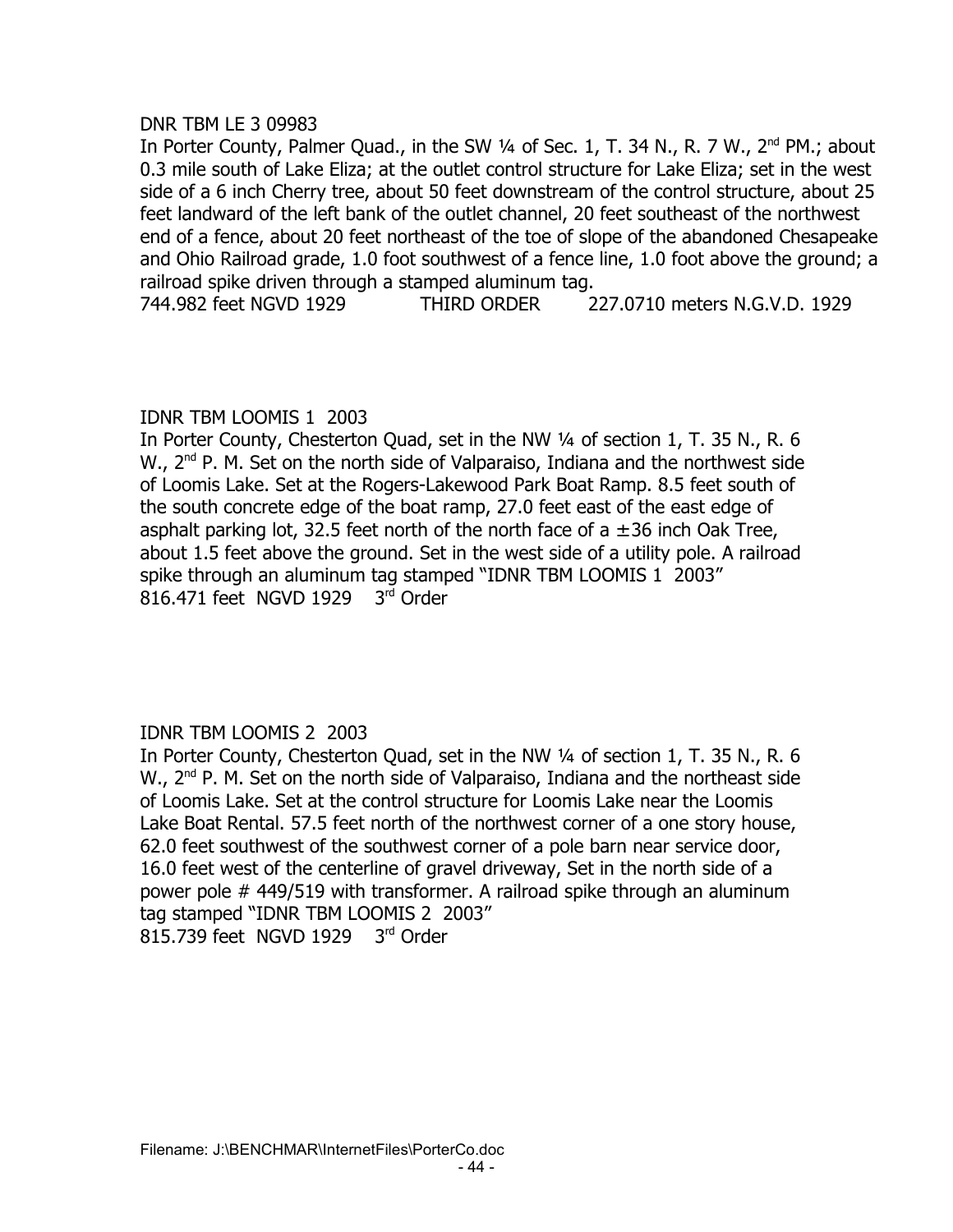# IDNR TBM LOOMIS 3 2003

In Porter County, Chesterton Quad, set in the NW ¼ of section 1, T. 35 N., R. 6  $W_{1}$ ,  $2^{nd}$  P. M. Set on the north side of Valparaiso, Indiana and the northwest side of Loomis Lake. Set south of the Rogers-Lakewood Park Boat Ramp. Set at the concrete Park Store. Set in the asphalt path to store. 70 feet north of the northeast corner of the Park Store, 56 feet north of a telephone riser box, 38 feet west of a concrete retaining wall. A P. K. nail set in asphalt path.  $825.051$  feet NGVD 1929  $3<sup>rd</sup>$  Order

# USGS RM 4 Flint Lake

In Porter County, Chesterton Quad. Set in the SW ¼ of Section 6, T. 35 N., R. 5  $E_{1}$ ,  $2^{nd}$  P. M. Set on the north side of Valparaiso, Indiana. Set on the east side of Flint Lake. Set at the water pumping plant at the outlet of Flint Lake. Set on top of an iron pipe inside of a cast iron pipe with a water meter lid. 79 feet west of the west door of the pump plant engine room of the Valparaiso Department of Water Works, 14.7 feet east of a P. K. nail in the south side of a utility pole with a guy wire to the west, 8.2 feet southwest of the southeast corner of a concrete sidewalk, 5.7 feet south of the south edge of the concrete sidewalk, 34.3 feet northeast of the northeast corner of a concrete pad for a trash bin, 1.9 feet below the top of the lid, 2.1 feet below the ground. A USGS bronze reference mark tablet.

800.912 feet NGVD 1929 3rd Order

# IDNR TTBM 101 2003

In Porter County, Chesterton Quad. Set in the NE ¼ of section 1, T. 35 N., R. 5  $E_{1}$ ,  $2^{nd}$  P. M. Set on the north side of Valparaiso, Indiana. Set on the north side of Flint Lake. About 0.75 miles westerly along Edgewater Drive from the T intersection of Edgewater Drive and Calumet Avenue to a chain link fence and gate leading to the Hilcrest Park Beach on Flint Lake, Set on the south side of a utility pole with a "NO PARKING" sign mounted on the west side of the pole. 95.5 feet west of the Long Lake Outlet CMP under Edgewater Drive, 16.1 feet north of the centerline of Edgewater Drive, 21.1 feet west of the centerline of a gravel drive to the northwest, 5.2 feet southwest of the east end of a concrete and rock wall, 4.2 feet south of the concrete and rock wall, about 1.4 feet above the ground, A P. K. nail through an inverted bottle cap. 804.998 feet NGVD 1929 3rd Order